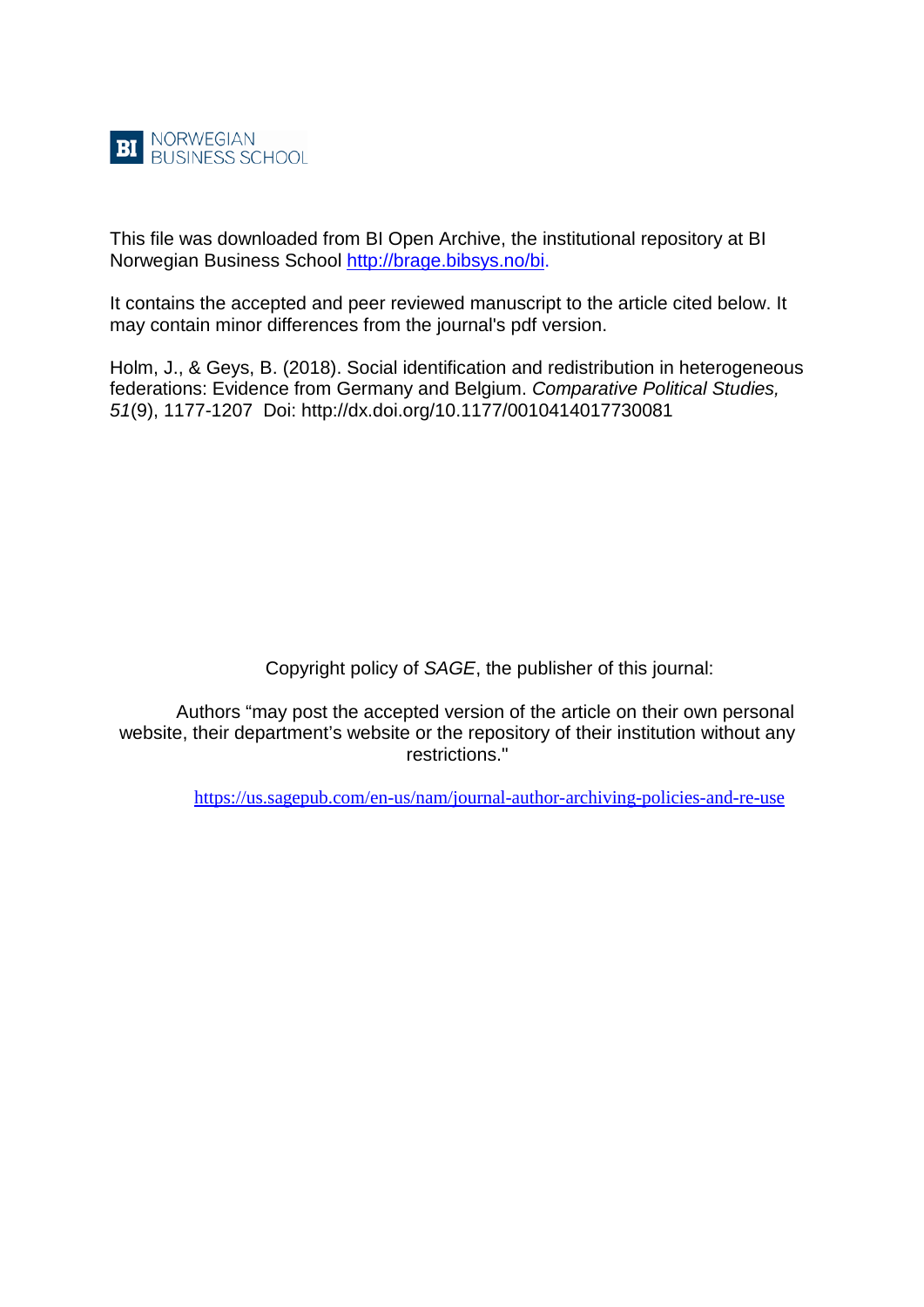# SOCIAL IDENTIFICATION AND REDISTRIBUTION IN HETEROGENEOUS FEDERATIONS: EVIDENCE FROM GERMANY AND BELGIUM

Joshua Holm<sup>a</sup> and Benny Geys<sup>b</sup>

08 August, 2017

#### Abstract

Recent evidence of increasing income heterogeneity within developed countries has reignited debates concerning the redistribution of income and wealth. In this article, we contribute to this debate by assessing the role of individuals' jurisdictional identification for their preferences towards intra-federation redistributive financial flows. Incorporating insights from social identity theory in a model of redistributive taxation, we show that federal, rather than local, identification can lead individuals to shift their redistribution preferences independent of their narrowly-defined personal economic interests. Moreover, contrary to conventional wisdom, welfare state support will sometimes be *decreasing* in national identification. We empirically assess these predictions using individual-level data from the 2008 German General Social Survey (ALLBUS) and a 2013-2014 survey among Belgian local politicians. Our findings provide strong support for the model's core predictions in both settings.

Keywords: Identity, Redistribution, Fiscal federalism, Social welfare.

JEL Classification: H77, H20, J15

<sup>&</sup>lt;sup>a</sup> (corresponding author) Vrije Universiteit Brussel, Department of Applied Economics, Pleinlaan 2, 1050 Brussels, Belgium; Email: Joshua.Holm@vub.ac.be

 $<sup>b</sup>$  Department of Economics, Norwegian Business School BI, Nydalsveien 37, N-0442 Oslo, Norway;</sup> Email: Benny.Geys@bi.no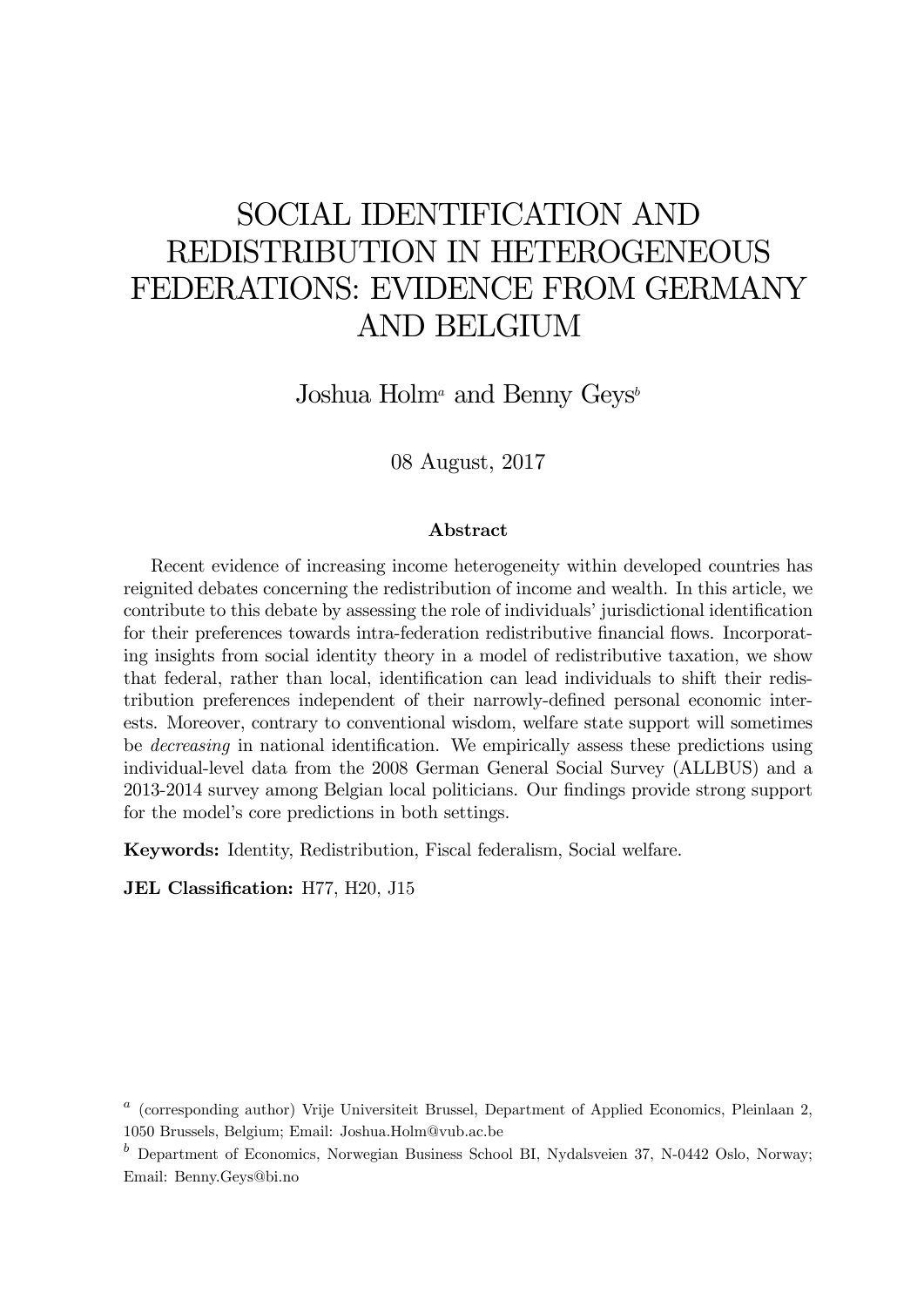# 1 Introduction

Income and wealth are unequally distributed within countries, and these disparities may well be growing (again) in recent years (Piketty, 2014). As these inequalities raise obvious fairness implications, a substantial academic literature examines the determinants of (preferences towards) redistribution (e.g., Hochman and Rodgers, 1969; Meltzer and Richard, 1981; Bellani and Scervini, 2015; Kuziemko et al., 2015). Recently, several authors have argued that individuals' redistributive preferences will depend on their embeddedness in, and identification with, a social group (Shayo, 2009; Lindqvist and Östling, 2013; Holm, 2016). Individuals' social identity – which refers to their sense of membership in specific (sub)groups within the population as part of their sense of self (Tajfel and Turner, 1986; Akerlof and Kranton,  $2000$ ) – matters for redistributive preferences because by construction it rests on psychological processes favoring one's own group over other groups (Hogg and Terry, 2001). As a result, social identities create an 'us' versus 'them' context, with individuals attributing greater "positive utility to the well-being of members of their own group" (Alesina and La Ferrara, 2005, 765; see also Ashworth et al., 2002; Dahlberg et al., 2012).

While the identification-redistribution connection is increasingly recognized (for a review, see Costa-i-Font and Cowell, 2015), we bring two contributions to the literature. First, we focus on a multilevel governance setting in order to assess how individuals' identification with a national or federal jurisdiction, rather than a local or regional jurisdiction, affects their preferences towards intra-federation redistribution of resources. This is key to understanding debates on redistributive financial flows across regions within federations<sup>1</sup>, as well as recent calls within the European Union for member bailouts or increased fiscal integration (Bechtel et al., 2014; Daniele and Geys, 2015).

Second, previous work on the identification-redistribution connection has predominantly built on the notion that ingroup bias in altruism makes redistributive preferences a function of (perceived) population heterogeneity (Alesina et al., 1999; Ashworth et al., 2002; Habyarimana et al., 2007; Dahlberg et al., 2012; Freier et al., 2016; Jofre-Monseny

 $1$ One can think of the near-continuous debates on inter-regional financial flows in Belgium, Germany or Italy as examples.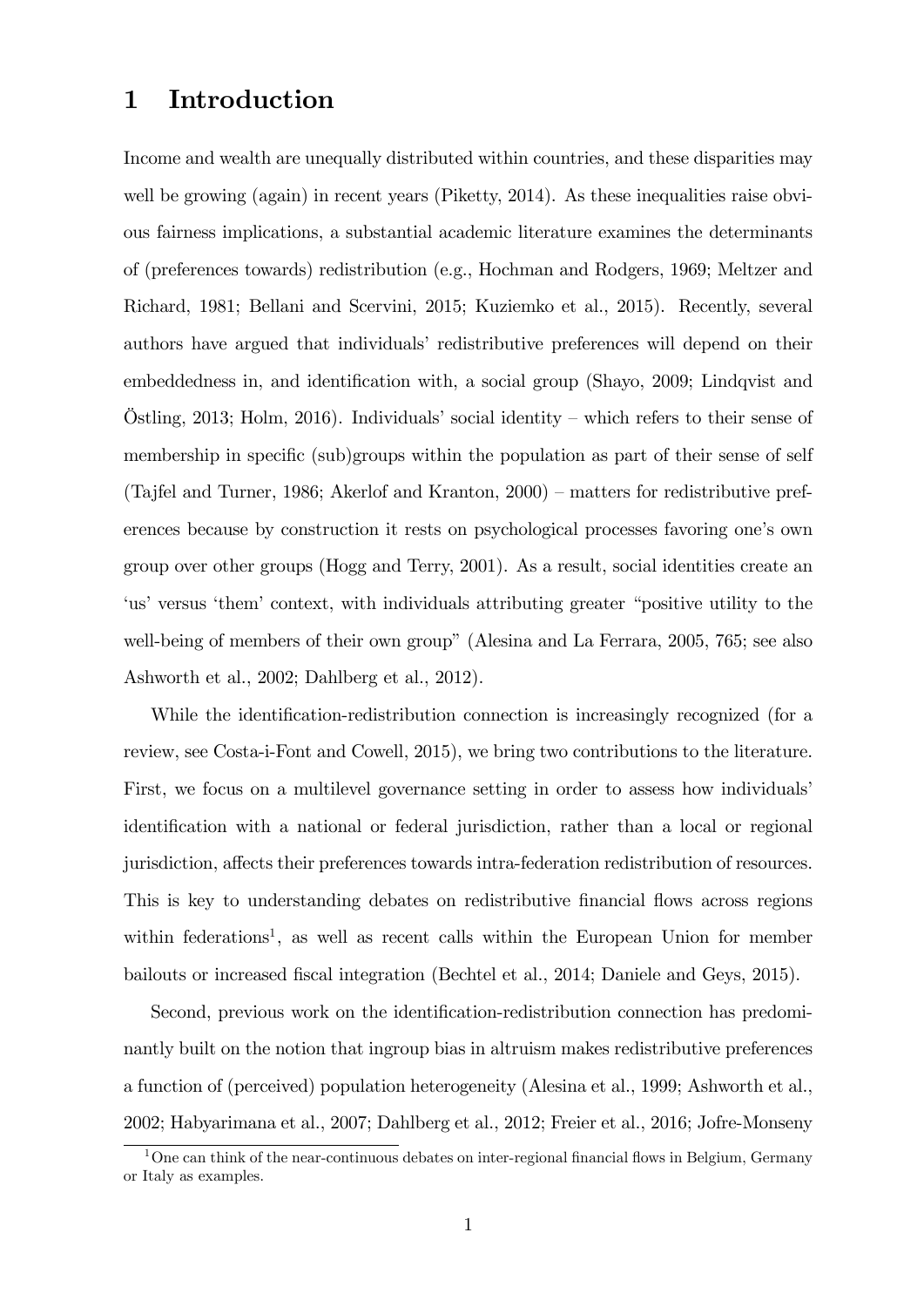et al., 2016). This provides only an *indirect* test of the identification-redistribution link because  $i$ ) identification is inferred from group membership rather than measured directly, and *ii*) the analysis centers on outcomes rather than preferences. In contrast, we  $i)$  make use of survey data to directly measure individuals' social identification, and  $ii)$ focus on redistribution preferences rather than policy outcomes. The latter is important because Önal policy outputs are determined by various factors beyond individual preferences (such as bureaucratic responsiveness or citizen coproduction of public services; Whitaker, 1980; De Witte and Geys, 2013).

From a theoretical perspective, we present a model of redistributive taxation in which individuals identify predominantly with one of two nested geographical entities to which they belong:  $i)$  a comparatively local geographical or political region in which they reside (e.g., eastern/western Germany, Flanders or Wallonia in Belgium, or US states) or  $ii)$  a larger federation encompassing that region along with one or more others (e.g., Germany, Belgium, or the US).<sup>2</sup> The model distills the core aspects of a more general model presented in Holm (2016), which, in turn, considerably extends previous work by Shayo (2009). Most fundamentally, the models presented in Holm (2016) and section 2 below introduce income heterogeneity within sub-country groups, which permits moving the analysis beyond the class/nation identity trade-off analyzed in Shayo (2009). This includes, but is not limited to, the region/nation setting particularly relevant to federal contexts.

The key prediction from our model is that the extended ingroup of federal identifiers (relative to regional identifiers) can shift their redistributive support in either positive or negative directions *conditional upon the aggregate wealth of their regions*. This finding provides a fundamental qualification to the common notion that "national identity" can function as a social glue underpinning support for the welfare state" (Wright and Reeskens, 2013, 1443; see also Marshall, 1950; Johnston et al., 2010). In fact, the relation between national identification and welfare state support is not unconditionally positive, and in many circumstances may reverse.

<sup>2</sup>For our purposes these jurisdictions are exogenous. See Horstmann and Scharf (2008) for a model endogenizing the formation of jurisdictions and public policy under heterogeneous preferences.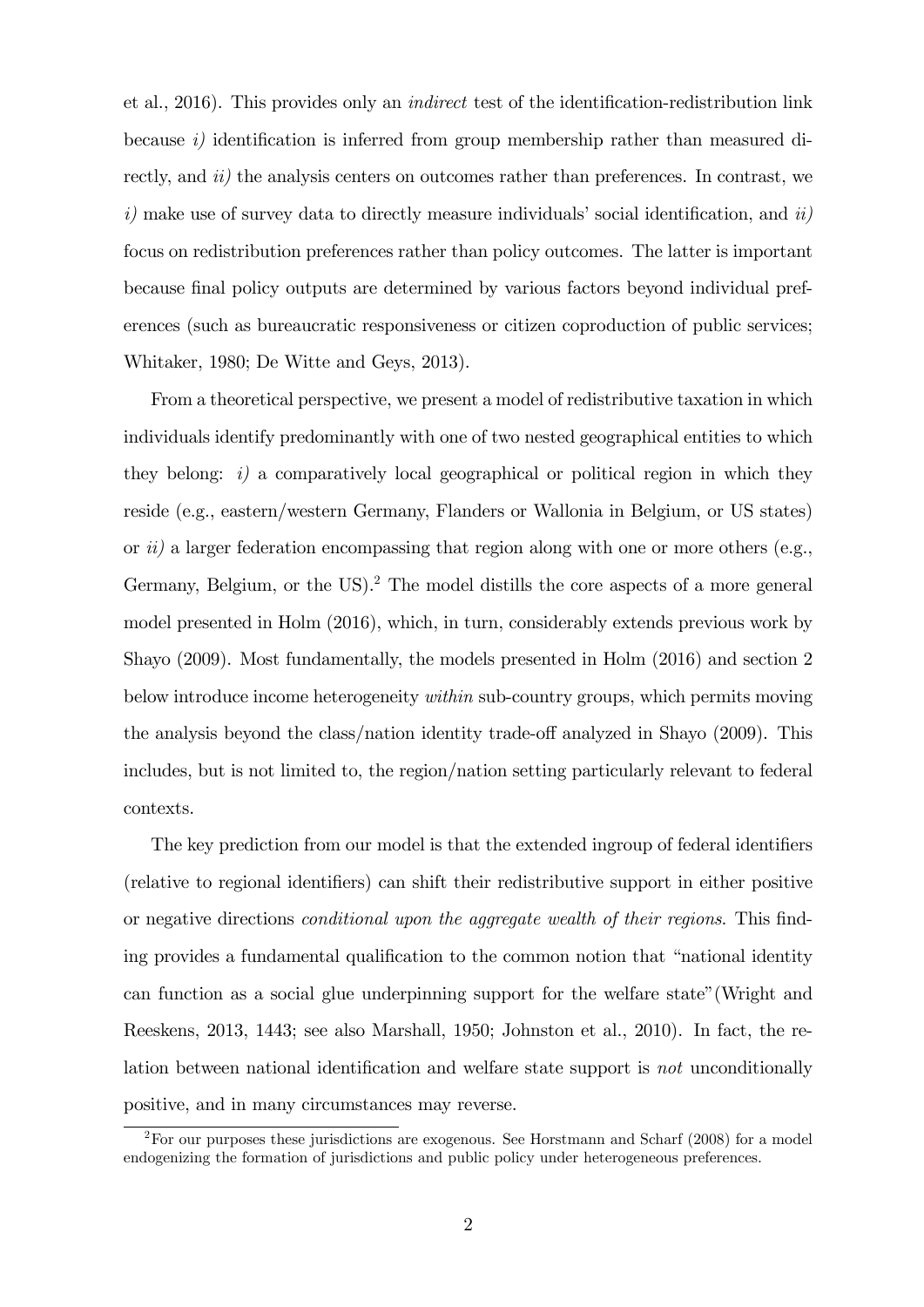Our empirical analysis exploits individual-level survey data from two distinct sources. The Örst dataset derives from the 2008 ALLBUS/German General Social Survey (GESIS, 2015), which collects household responses across Germany. The second dataset derives from a unique new survey among municipal-level politicians in Belgium in 2013- 2014. Both Germany and Belgium offer crucial variation along the two central dimensions of the theoretical model. Eastern Germany remains persistently poorer than western Germany (Brück and Peters, 2009) and the East-West divide remains widely salient (Howard, 1995; Boyer 2000). Despite a very different historical context, Belgium presents analogous economic and cultural divisions between the wealthier Flemish region in the north and the poorer Walloon region in the south (Deschouwer, 2012). In line with the model's core predictions, we find that among respondents in comparatively *poor* regions (i.e. either Wallonia or eastern Germany), federal identifiers are less supportive of redistribution than non-federal identifiers, even controlling for relevant socioeconomic factors. In contrast, respondents in comparatively wealthy regions (i.e. Flanders or western Germany) report greater support for redistribution when they identify federally rather than non-federally. These findings are robust to alternative operationalizations of jurisdictional identification and to different measures of redistributive preferences. In the German sample, where personal income information is available, we furthermore find support for the theoretical prediction that the effects of federal identification on redistributive support are strongest among individuals who are least ambiguous in terms of their roles as donors or recipients of redistribution: wealthier individuals in the wealthier region, and poorer individuals in the poorer region. This finding is likewise robust to various ways of distinguishing rich and poor individuals.

The following section outlines the formal model, deriving explicit predictions about the link between individual and regional wealth, individuals' "jurisdictional" identification patterns, and their support for intra-federation redistribution. Section 3 presents the data employed and the empirical strategy. The main results follow in section 4. Section 5 concludes.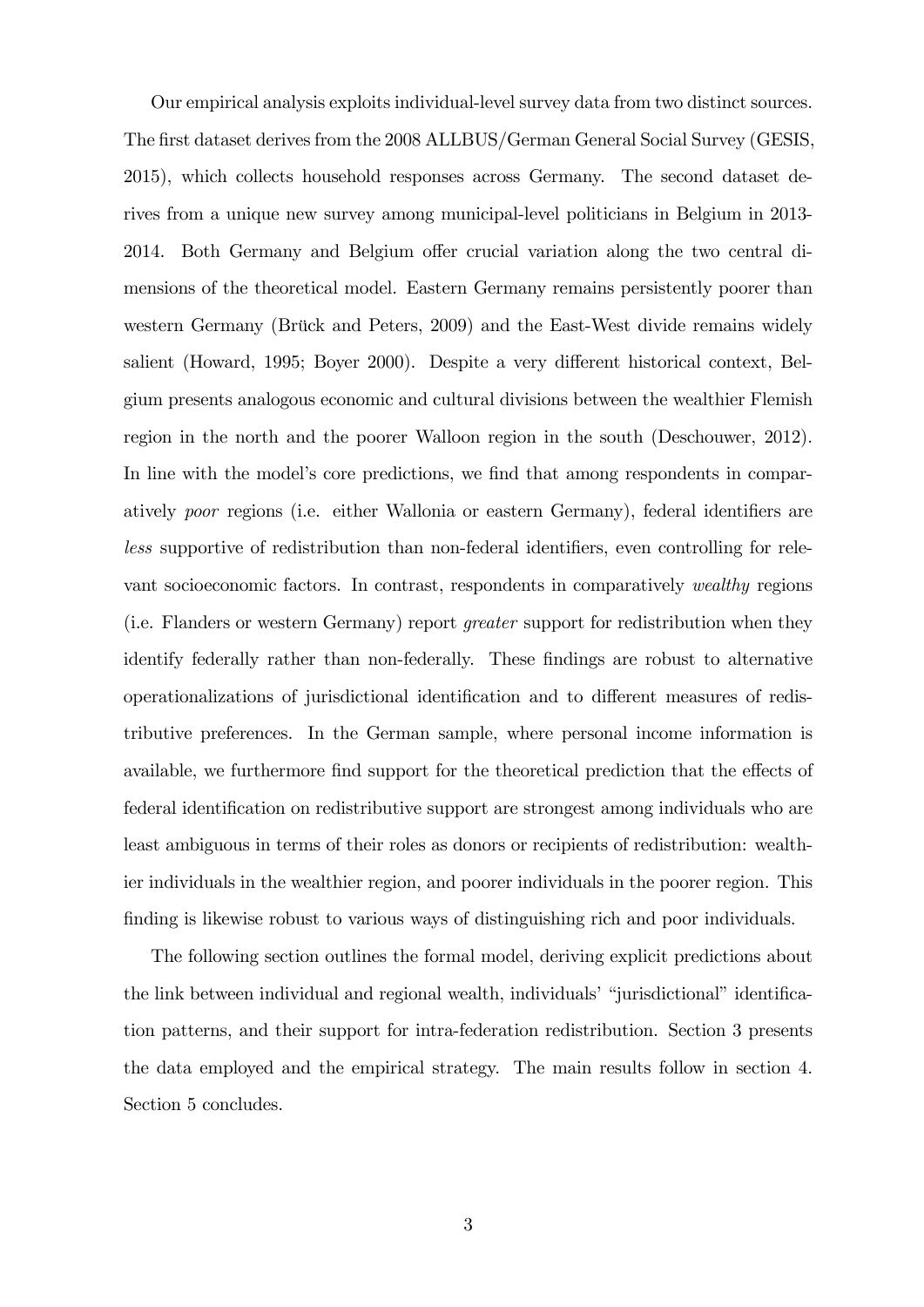# 2 Theoretical Model

### 2.1 General framework

We develop a simple model of redistributive taxation within a government structure that includes a federation  $F$  consisting of at least two regions, with a total federal population of N individuals residing across the various regions. Each individual, indexed by  $i$ , is endowed with a non-negative, exogenously determined pre-tax income  $y_i$ .

There are two central components to the model: namely, redistribution and social identification. Starting with the former, we introduce a redistributive scheme wherein all incomes  $y_i$  are taxed at a rate t, determined via a democratic voting process, and the resulting tax revenues are subsequently returned to all  $N$  individuals in equal lumpsum transfers.<sup>3</sup> Following Bolton and Roland (1996), among many others, we impose a quadratic cost of taxation equal to  $(t^2/2)$  per unit of tax revenue collected to capture redistributive inefficiency. Hence, net of taxes and redistributive transfers, individual  $i$ 's disposable income is

$$
\pi_i(t) = (1 - t)y_i + (t - t^2/2)\overline{y},
$$
\n(1)

where  $\bar{y}$  denotes the mean income endowment across all N individuals.

The second key component of the model concerns individuals' social identification (Tajfel and Turner, 1986; Akerlof and Kranton, 2000; Klor and Shayo, 2010). We assume that each individual  $i$  identifies with (at least) one of two social groups to which she belongs: her comparatively local region  $L_i$  and the entire federation F. Let  $\nu_i \in [0, 1]$ denote the federation's share of i's total group identification, and  $1 - \nu_i$  the region's share. The relation between federal and regional identification is thus assumed to be one of direct substitutability. This assumption is made exclusively for tractability. Each of the theoretical predictions below continues to hold under very mild assumptions when federal and regional identities are complimentary or independent (Holm, 2016).

<sup>&</sup>lt;sup>3</sup>As we are predominantly interested in redistribution *preferences* (as an individual-level outcome) rather than *enacted policies* (as an aggregate outcome), the determination of the equilibrium tax rate and the ensuing extent of redistribution are not central to our argument. Including a detailed political economy framework, which more explicitly endogenizes the tax rate, does not change any of our inferences (see Holm, 2016).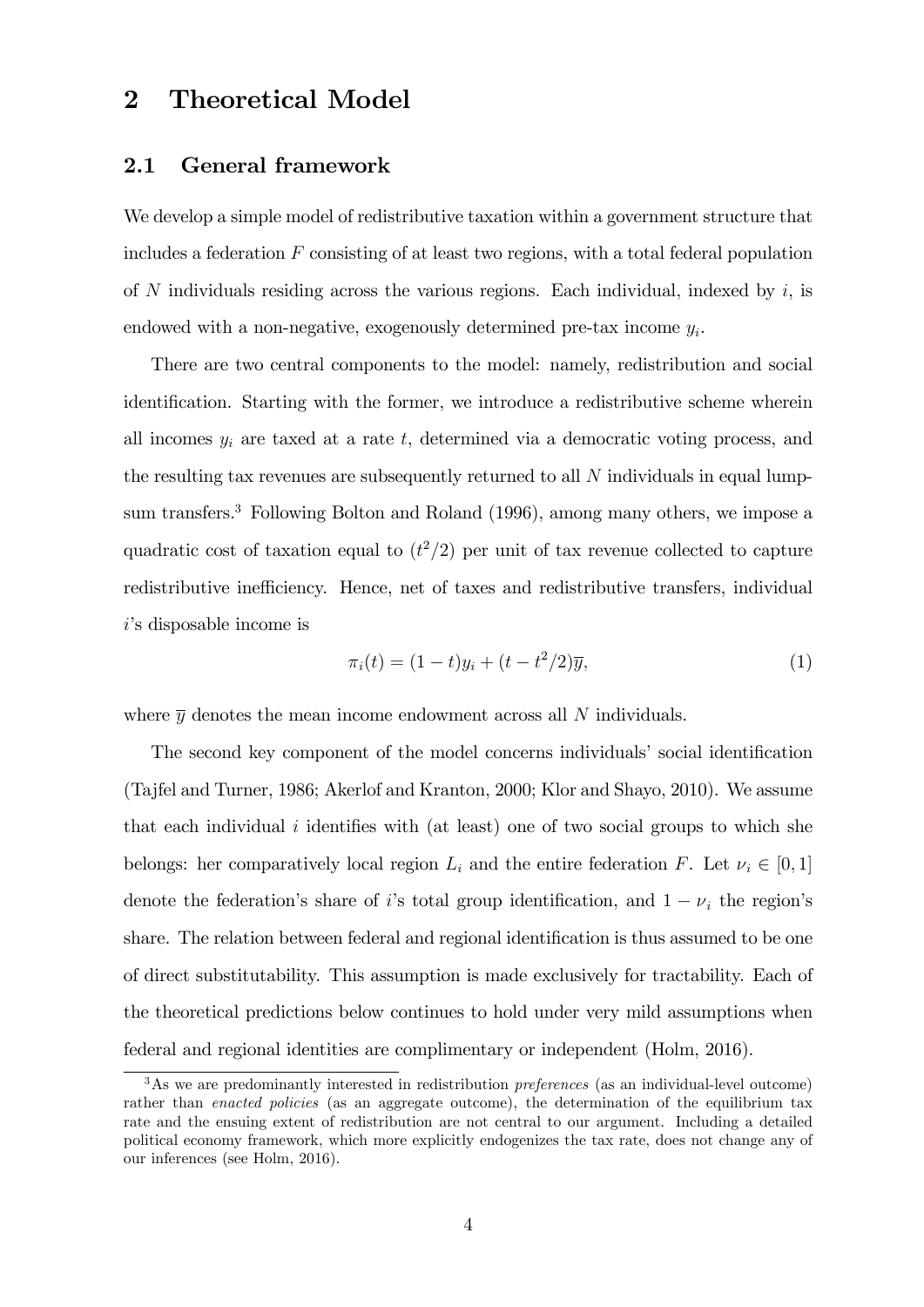Following Shayo (2009), Lindqvist and Östling (2013), and Holm (2016), identification with a social group directly influences individuals' utility through targeted altruism directed towards other members of the group (in the sense of Becker, 1981). This is modeled as a (positive) concern for the *status* of an identified group,  $S_G(t)$ .<sup>4</sup> This captures individuals' tendency to identify more readily with groups of higher social standing (Ellemers, 1993), and their desire to work at enhancing group status when it is low (Doosje et al., 1995). As status is likely to depend at least in part on material means, any group's status is assumed to be some function of its members' income net of taxes and redistributive payments. Thus status can be further decomposed into:

$$
S_G(t) = \sigma_0^G + \sigma_1 \widetilde{\pi}_G(t), \tag{2}
$$

with constants  $\sigma_0^G$  nonnegative and  $\sigma_1$  strictly positive. In this specification,  $\sigma_0^G$  captures any exogenous determinants of G's status unconnected to net income  $-$  cultural achievements or valued traditions, for instance. The remainder of the expression, scaled by  $\sigma_1$ , is the endogenous component of status, dependent on the tax rate. While other measures may be used, the endogenous component is below assumed to be the mean of all group members' net income,  $\overline{\pi}_G(t)$ .

The utility function takes then the following general form:

$$
U_i(t) = \pi_i(t) + (1 - \nu_i)\gamma S_{L_i}(t) + \nu_i \gamma S_F(t). \tag{3}
$$

in which  $\pi_i(t)$  is individual *i*'s net income,  $S_G(t)$  denotes the status of group  $G \in \{L_i, F\}$ under the prevailing tax rate (as given in equation (2)), and  $\gamma$  is a positive constant. The positive dependence of i's utility on the status of an identified group ( $\gamma > 0$ ) directly implies that she benefits from an increase in the average net income within her group (as this buttresses the group's status, see equation  $(2)$ ).<sup>5</sup>

<sup>&</sup>lt;sup>4</sup>In the more general model in Holm (2016), individuals are also (negatively) concerned with the dissimilarity or *distance* they perceive between themselves and others in a social group they identify with. This is informative in more fully endogenizing social identification. Our empirical analysis will instead take identification as exogenous in order to emphasize the effects on redistributive preferences of a given social identity.

<sup>&</sup>lt;sup>5</sup>Since an increase in  $\overline{\pi}_G(t)$  for a given level of  $\pi_i(t)$  diminishes is relative net income position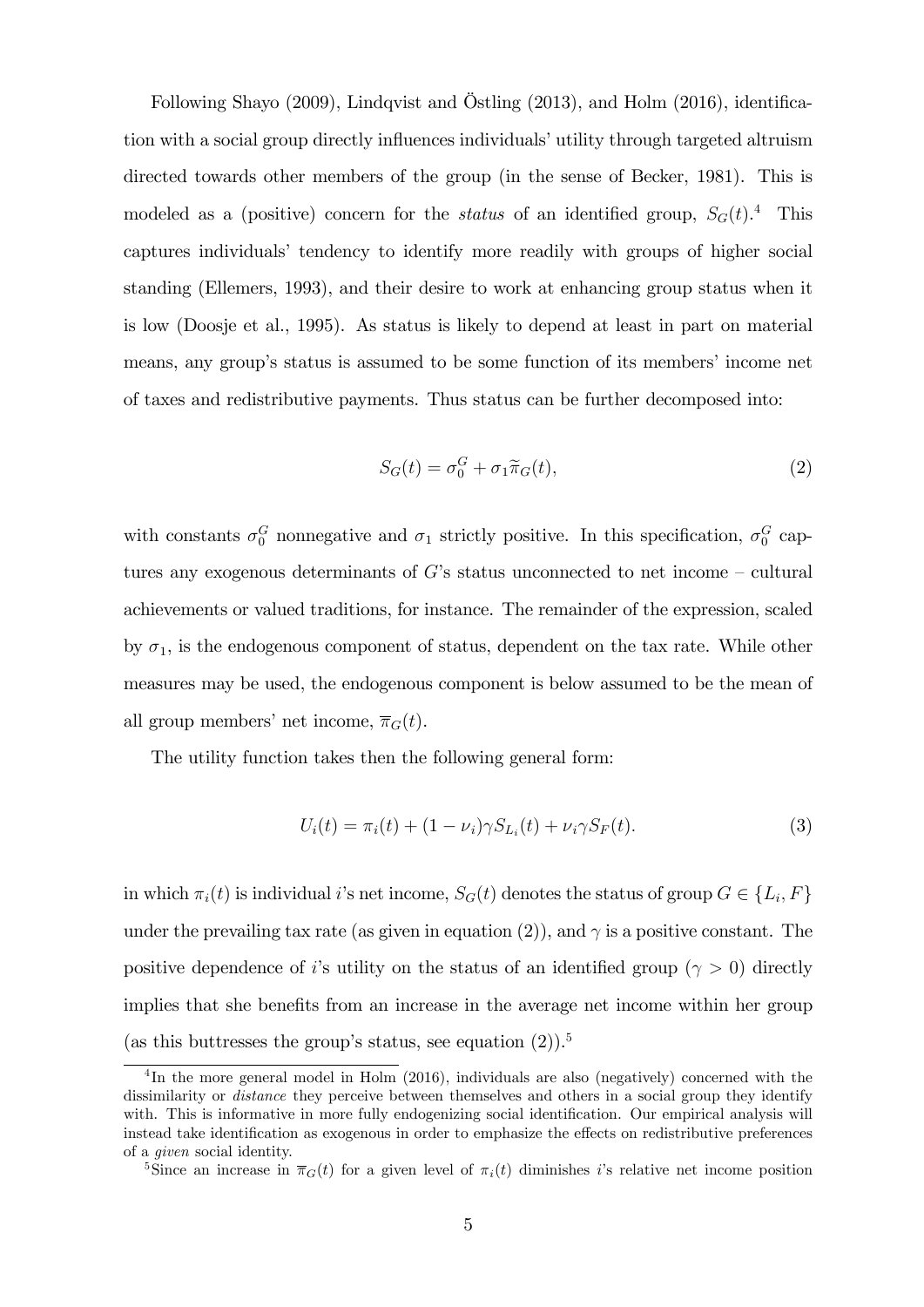### 2.2 Solution concept  $-$  Social Identity Equilibrium

Under the utility function  $(3)$ , individual i's wellbeing is dependent in part on the extent  $\nu_i$  to which she 'chooses' to identify with the federation, as opposed to her region. This is not necessarily a conscious choice. Rather, a given group identification may best be understood as an equilibrium condition of the relevant solution concept: social *identity equilibrium* (SIE). This is "a steady state where  $(1)$  each individual's behavior is consistent with his or her social identity, (2) social identities are consistent with the social environment, and (3) the social environment is determined by the behavior of the individualsî(Shayo, 2009, 147). Here, individual behavior encompasses redistributive preferences (sincerely) expressed as tax votes, and the social environment encompasses a prevailing rate of taxation  $t$  determined by some voting mechanism (e.g. the median) from the population's  $N$  individual tax votes.

Any SIE thus constitutes a Nash mutual best reply in pure strategies in both  $\nu_i$  and  $t_i$  for all individuals i, so determining each individual's equilibrium group identification and preferred tax rate is straightforward. It is evident from the utility function (3) that, given a prevailing  $t$ , individual i identifies exclusively with the federation (i.e.  $\nu_i = 1$ ) whenever  $S_F(t) > S_{L_i}(t)$ . Whenever the inequality is reversed,  $\nu_i = 0$  in any equilibrium, and i identifies exclusively with her region.<sup>6</sup>

Given her level of federal identification  $\nu_i$ , individual i's preferred level of taxation is then that which would, if enacted, maximize her utility in equation (3). As such, her preferred tax rate will be:

$$
t_i^* = 1 - \frac{y_i + (1 - \nu_i)\gamma \sigma_1 \overline{y}_{L_i} + \nu_i \gamma \sigma_1 \overline{y}}{(1 + \gamma \sigma_1)\overline{y}}
$$
(4)

within her group, it might arguably also cause envy and reduce utility (often referred to as a 'keeping up with the Joneses' effect; Ljungqvist and Uhlig, 2000). While envy is part of human nature (Frank, 1985; Konrad, 2004), experimental studies illustrate that group identification undermines it. Chen and Li  $(2009, 432)$ , for instance, find that "participants matched with an ingroup member show [47] percent] more charity when their payoffs are higher, and [93 percent] less envy when they are behind in earnings."

 $6$ As long as all ties are resolved in the same manner, the exact nature of the tie-breaking rule to settle cases of indifference between both possible identification choices is irrelevant to our results. Note also that the binary identification choice depends on our assumption that federal and regional identification are directly substitutable. A more general formulation of the model admits independent, continuous degrees of identification with both federal and regional jurisdictions while supporting the same central hypotheses (see Holm, 2016).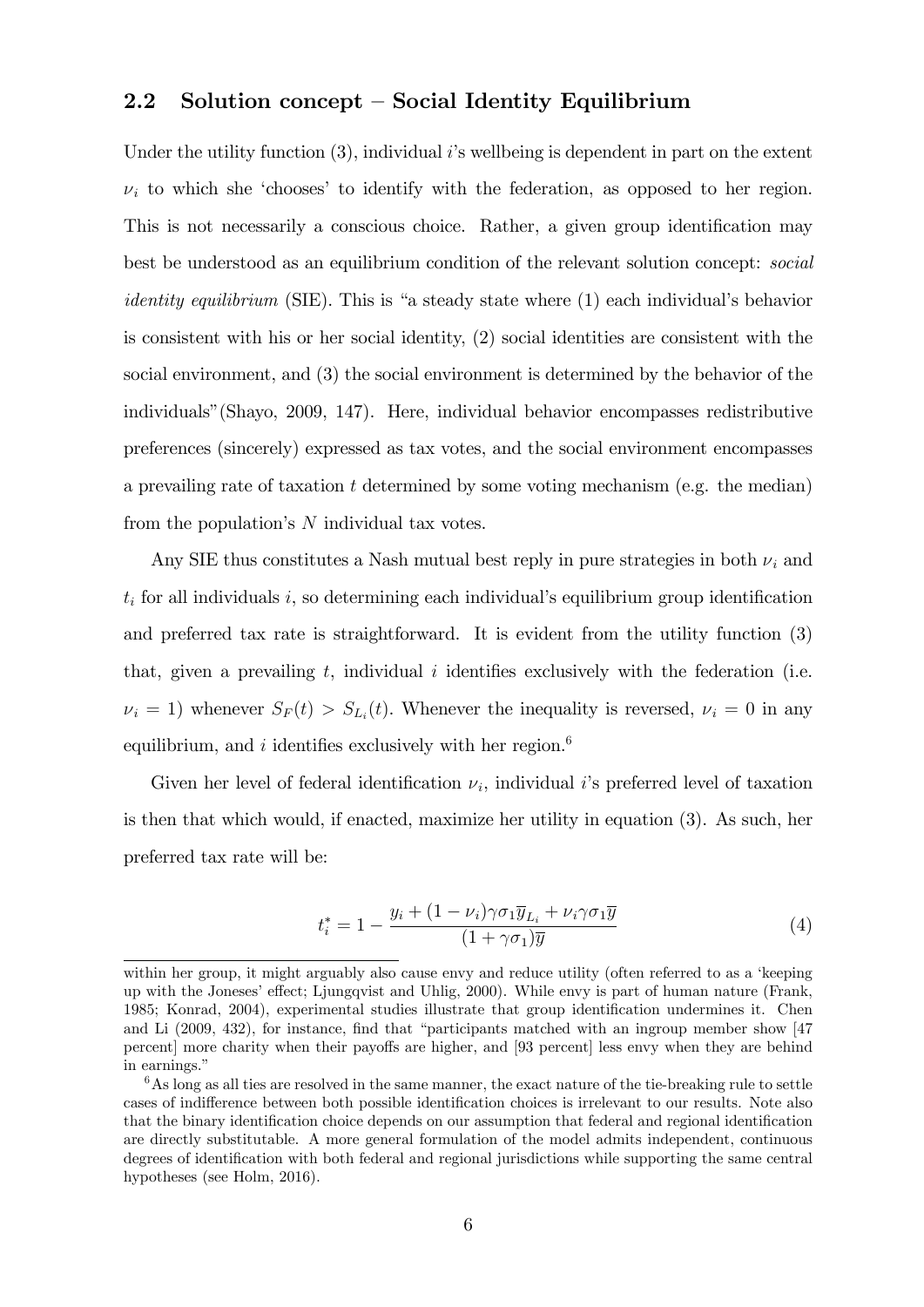where  $\overline{y}_{L_i}$  is the average gross endowment of members of  $L_i$  (see section A.1 in the online appendix for the derivation).

### 2.3 Redistribution in heterogeneous federations

We are now in a position to address income heterogeneity across and within regions. Redistribution in the model is explicitly *interpersonal*, rather than *inter-regional*, with incidental net flows taking place between regions only if they differ in the wealth of their inhabitants. This reflects a basic characteristic of many real-world redistributive public policies (unemployment benefits, for instance). Nevertheless, the insights of the model should apply similarly to schemes of explicit inter-regional transfers, such as federal fiscal equalization programs.

First, note that the partial derivative of equation (4) with respect to  $\nu_i$  is:

$$
\frac{\partial}{\partial \nu_i} t_i^* = \gamma \sigma_1 (\overline{y}_{L_i} - \overline{y}). \tag{5}
$$

As both  $\gamma$  and  $\sigma_1$  are strictly positive, this expression must be negative whenever  $\overline{y}_{L_i} < \overline{y}$ and positive whenever the inequality is reversed. That is, for any individual in a region poorer, on average, than the federal mean, her preferred rate of taxation is strictly decreasing in her level of identification with the federation. For all individuals in regions richer than the federal mean, the preferred tax rate is instead strictly increasing in federal identification.

The rationale is found in the sense of altruism with which individuals target other members of their identified groups. An individual from a poor region who identifies regionally has a narrower and poorer ingroup than she would have if she identified federally. A switch from regional to federal identification thus extends her ingroup to individuals from wealthier regions while retaining all residents of her own region. This blunts her willingness to appropriate income from wealthier regions to fund redistribution to her own benefit. Similarly, in switching from regional to federal identification, a resident of a rich region internalizes the welfare of poorer residents elsewhere, and would consequently be less averse to having her own income taxed away to their benefit. The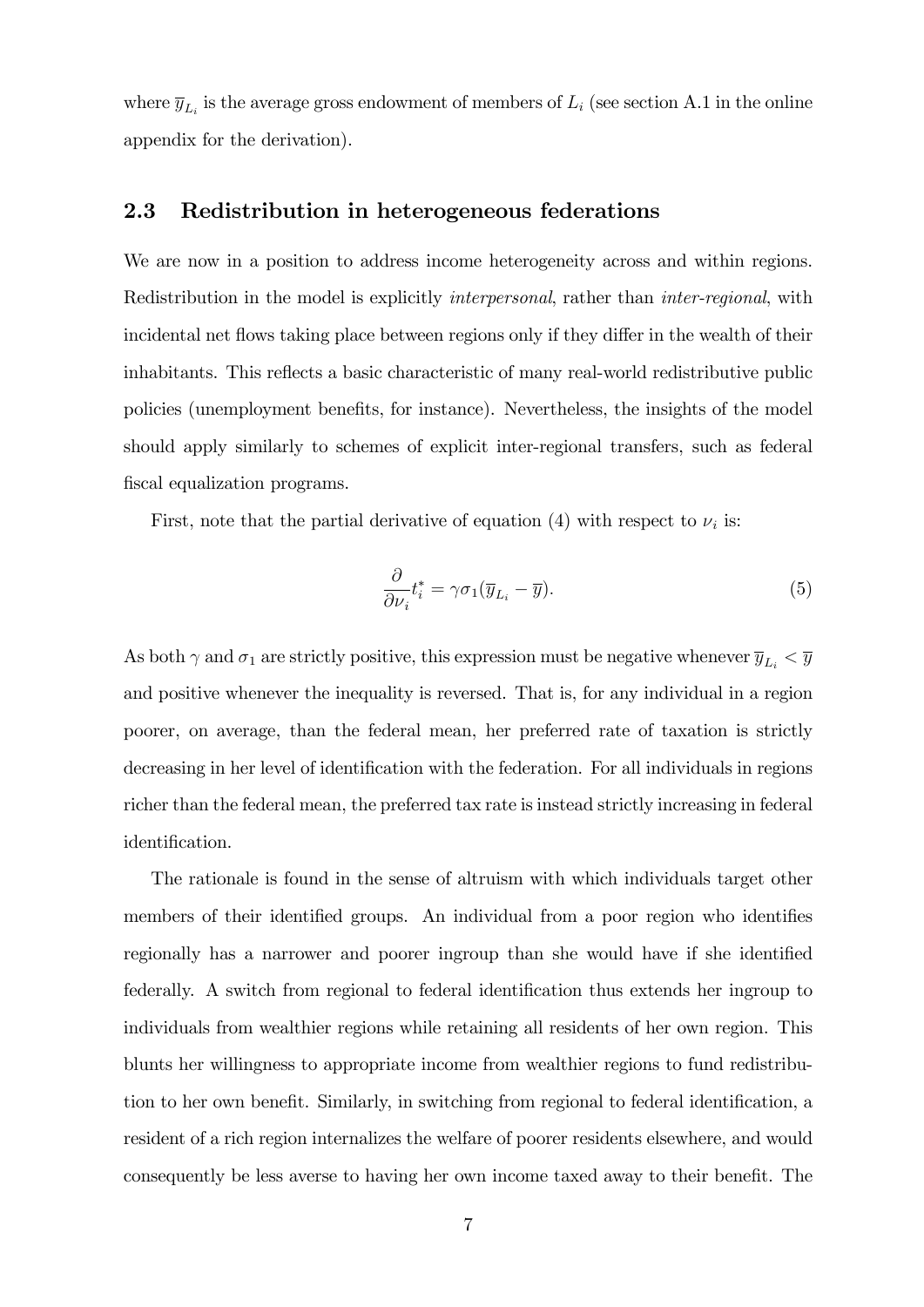model therefore unambiguously predicts that specific patterns of social identification (namely, federal identification) are direct determinants of redistributive preferences, and the direction of their impacts differs fundamentally across rich and poor regions:

**Hypothesis 1a** Support for redistributive policies is decreasing in federal identification for individuals in regions poorer than the federal average.

Hypothesis 1b Support for redistributive policies is increasing in federal identification for individuals in regions richer than the federal average.

Note also that the cross-derivative of  $t_i^*$  with respect to both federal identification level and individual income is easily obtained from equation (5):

$$
\frac{\partial^2}{\partial \nu_i \partial y_i} t_i^* = \gamma \sigma_1 \left( \frac{1}{N_{L_i}} - \frac{1}{N} \right) \tag{6}
$$

which must always be strictly positive provided the regional population  $N_{L_i}$  does not constitute the entire federal population. This universally positive cross-derivative ensures two important things about federal identification's effect on redistributive support. In poor regions, it makes the negative federal identity effect (see equation  $(5)$ ) become less negative as individual income increases. In other words, the poor-region effect of federal identification on redistributive support predicted by Hypothesis 1a is expected to be most strongly negative among people with the lowest individual incomes. In rich regions, meanwhile, federal identification's positive effect on redistributive support (Hypothesis 1b) becomes more positive as individual income increases. Here, it is the wealthiest individuals we expect to demonstrate the strongest link between federal identity and redistribution. Taken together:

**Hypothesis 2a** In poor regions, the (negative) effect of federal identification on redistributive support becomes more strongly negative as individual income decreases.

**Hypothesis 2b** In rich regions, the (positive) effect of federal identification on redistributive support becomes more strongly positive as individual income increases.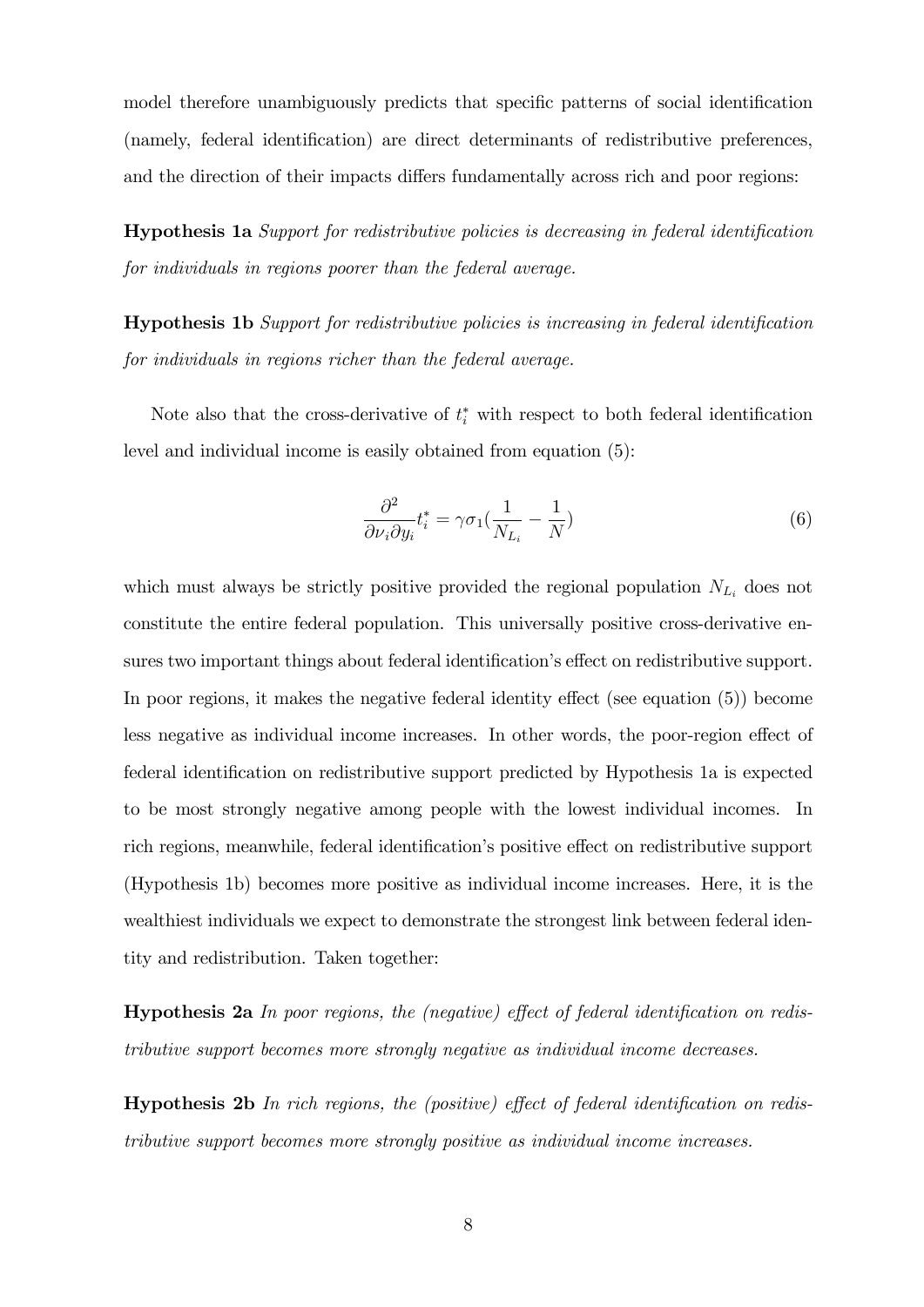# 3 Data and Empirical Model

Our empirical analysis examines two independent data sources covering Belgium and Germany. Both settings offer key advantages, satisfying the model's fundamental theoretical requirements. First, each is a country containing regions of considerably different aggregate levels of income. Eastern Germany  $-$  the area corresponding to the former German Democratic Republic – remains substantially poorer than the former West Germany. Brück and Peters  $(2009)$ , for instance, estimate that the total gross income gap between the former East and West Germany stood at 26 percent in 2007. Similarly, according to 2011 Eurostat figures for Belgium, per capita GDP was around 27 percent lower in Wallonia than in Flanders.

Second, while Howard (1995) already identified a separate and increasingly distinct East German *ethnicity* within a few years of the reunification, there is substantial survey evidence that, even many years after reunification, the East-West divide is still commonly perceived as "a meaningful axis of social classification" (Boyer, 2000, 459). Even among younger segments of the German population, the East-West divide remains widely salient (Der Spiegel, 2007). One noteworthy indication thereof is the low rate of intermarriage between Germans from the former East and the former West (Seipp, 2009). Regional differences in Belgium are at least as strong, with Flanders and Wallonia persistently segmented along linguistic, cultural, and institutional lines (Deschouwer, 2012). These sharp differences allow the model's "jurisdictional" identification to be operationalized as the relative strength of individuals' German versus East/West identification, or their Belgian versus Flemish/Walloon identification.<sup>7</sup>

The Belgian data were obtained using an original web-based survey conducted in 2013-2014 among individuals holding municipal-level political office (i.e. mayors, aldermen and council members). All office-holders whose contact information was publicly available were requested to complete the survey, resulting in 1,927 responses from among

<sup>7</sup>Anecdotal evidence from the Belgian setting suggests it might be considered a particularly relevant setting for our analysis. Consistent with the model, the economic rise of Flanders and the decline of the (heavily coal-dependent) Walloon economy since World War II appear to have been accompanied by a concomitant increase in Flemish 'regionalist' sentiment, but an upsurge in Walloon support for the federated Belgium (Hooghe, 1993, 2004).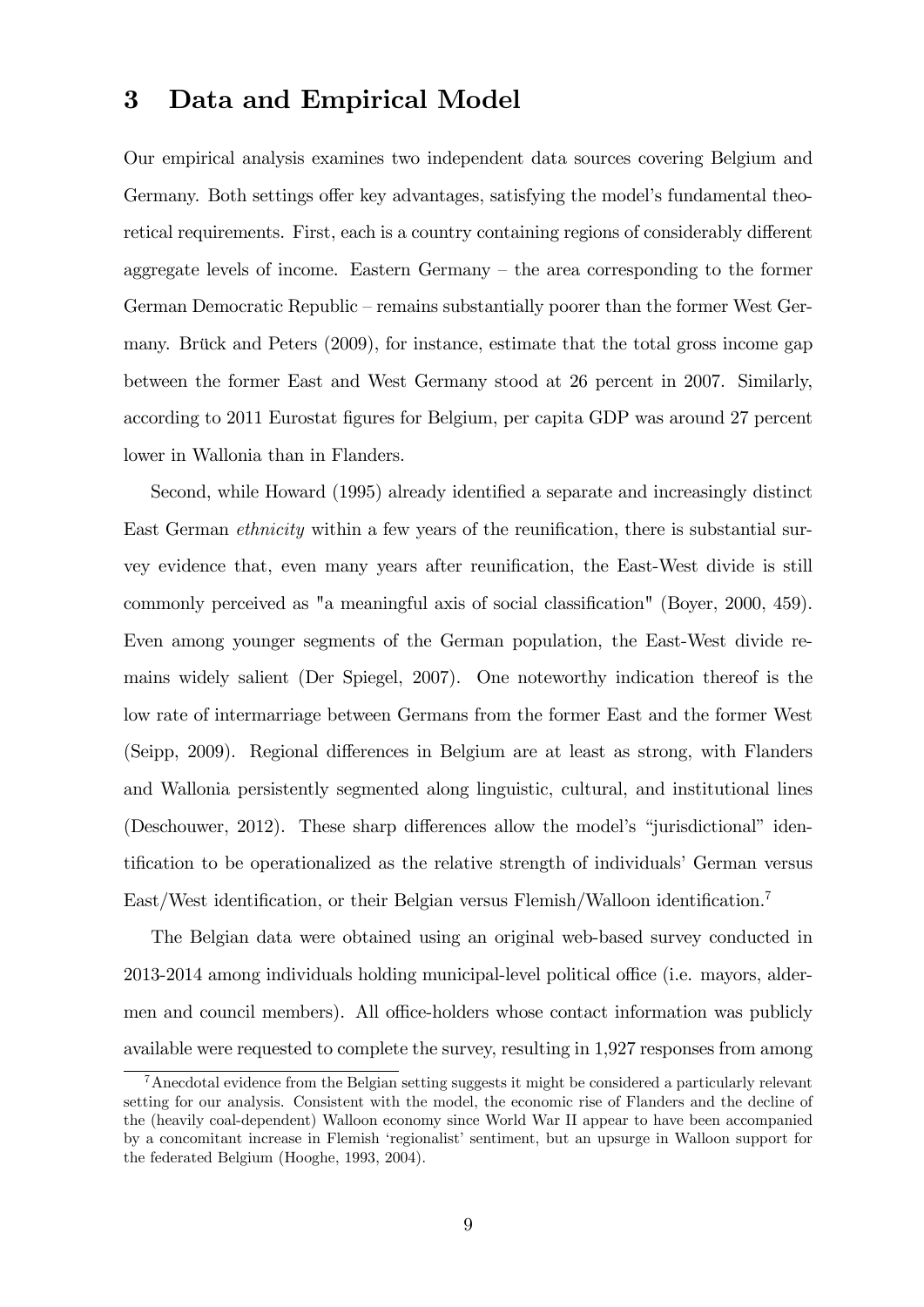the 308 municipalities in Flanders (response rate: 28%) and 1,520 responses from Walloniaís 262 municipalities (response rate: 36%). For Germany, we make use of the 2008 German General Social Survey (ALLBUS), which includes observations from 1,077 private respondents residing in the territory of the former German Democratic Republic and 2,392 respondents residing in the territory of the former Federal Republic of Germany. Crucially, both surveys provide the same (rare) combination of data on both jurisdictional identification and redistribution preferences, as well as extensive sets of relevant control variables. More specifically, the Belgian dataset includes four questions pertaining to public policies with redistributive effects. Respondents answered on a seven-point scale from total disagreement to total agreement to the following statements (for the wording of all questions in their original languages, see the appendix): 1) "The government should redistribute income from the rich to the less fortunate;" 2)  $\degree$ Cuts in social benefits could damage the lives of too many people; $\degree$ 3)  $\degree$ The government should spend more on social benefits for poorer people, even if it leads to higher taxes;" and 4) "The welfare state is one of the proudest achievements of this country." For Germany, the ALLBUS respondents were presented with the following statement: "Income and wealth should be redistributed to the benefit of ordinary people." Responses in this case were coded on a five-point scale from full agreement to full disagreement; we invert the scale to obtain a categorical variable where higher values correspond to greater support for redistribution. The questions in both surveys thus reflect a close analogue to the theoretical concept of interest, i.e. individualsísupport for a general, redistributive scheme consisting of individual transfer payments funded by taxes on income or wealth (and in which incidental net flows take place across regions due to the unequal wealth of their respective inhabitants; see above).

The information about individual respondents' jurisdictional identification derives from survey questions gauging their feeling of attachment to their local communities, states and regions (as applicable), Belgium or Germany as a whole, and Europe. The exact ALLBUS wording is: "Are you strongly, somewhat, little, or not at all emotionally connected to [your community, your federal state, East/West Germany, Germany,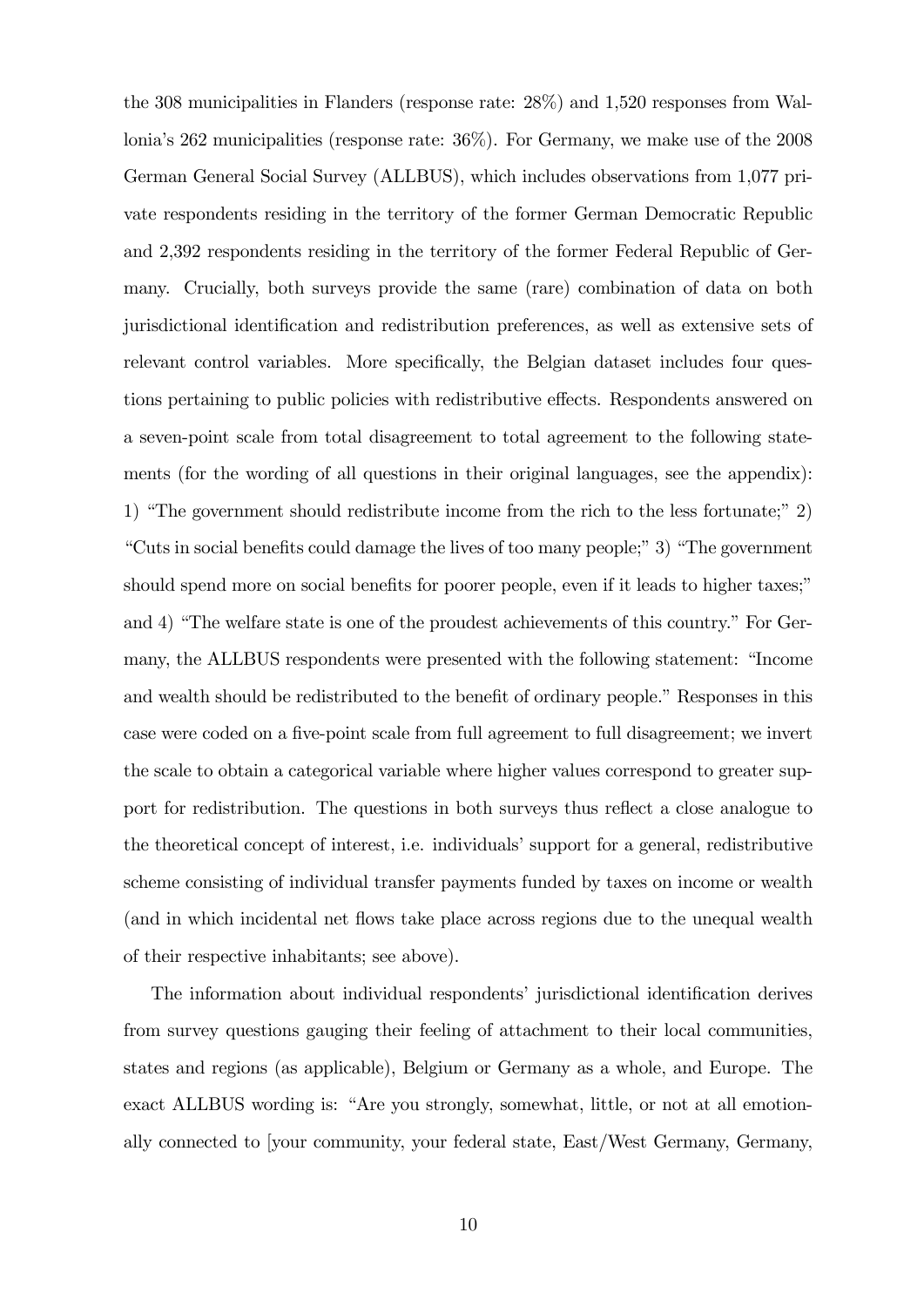Europe] and its citizens?"). Answers are provided on a 4-point scale (which we invert to obtain a variable where higher values correspond to stronger identification). In the Belgian survey, answers are recorded on an 11-point scale to the question: "When you think about several parts of the world, how do you think about your connection to [your municipality, Flanders/Wallonia, Belgium, Europe and the EU]?"). In both settings, we exploit this set of connection questions to define individuals as federal identifiers  $(IDNAT<sub>i</sub> = 1)$  if and only if they report a strictly higher value for their feeling of connection to their country (Belgium or Germany) compared to either Wallonia/Flanders or East/West Germany, as applicable (for a similar approach, see Balcells et al., 2015). The precise coding structure is presented in Figures 1 and 2. We extensively assess the robustness of our operationalization of  $IDNAT_i$  below.<sup>8</sup>

#### Figures 1 and 2 about here

Using these two datasets, our empirical approach relies on the following specification (with subscript  $i$  referring to individuals):

$$
REDIST_i = \alpha + \beta_1 IDNAT_i + \beta_2 CONTROL_i + \varepsilon_i \tag{7}
$$

For the Belgian sample, the dependent variable  $REDIST_i$  is a (continuous) factor score calculated from principal component analysis of the four redistribution questions included in the survey. The continuous nature of this variable allows using standard linear regression techniques. For Germany,  $REDIST_i$  reflects respondents' answers to the ALLBUS' redistribution question presented above. Given the 5-point scale employed for this question, we rely on ordered logistic regressions in this case.<sup>9</sup> The key

 ${}^{8}$ Migration between regions in a country during a respondent's lifetime may affect her identification pattern, and might therefore influence our inferences. Fortunately, our German estimation sample contains only 12 individuals who report having spent their youth in the West while now living in the East, and 51 individuals who grew up in the East while now living in the West. Although we retain these 63 individuals in the sample throughout the analysis below, adding an indicator variable for them to the set of control variables, or excluding them from the sample altogether, leaves our results unaffected. No similar measure is available in our Belgian sample, but cross-region migration is likely even more uncommon among local policymakers.

<sup>9</sup>Ordered logistic analyses using each of the four Belgian questions individually as dependent variables yields results qualitatively similar to those reported below. Similarly, in the German setting, a question assessing the perceived fairness of Germany's social differences is employed in a robustness test, with qualitatively similar results. See the online appendix for detailed results.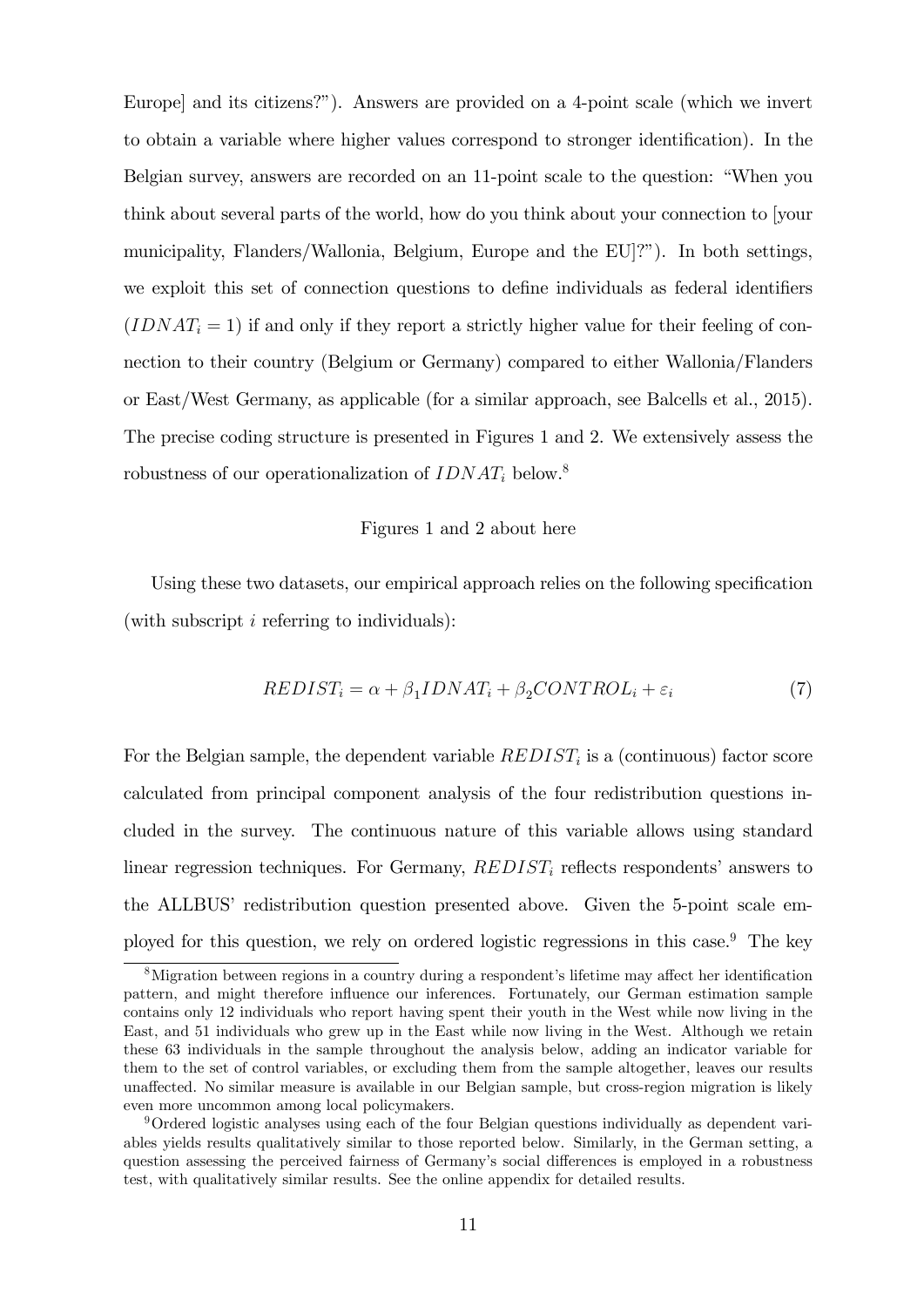explanatory variable is  $IDNAT_i$  as defined above.

The vector  $CONTROL_i$  extends the empirical model with a range of relevant social and economic background variables in order to minimize the potential for missing variable bias. For Belgium, these controls include age, sex, marital status, a dummy indicating whether respondents have children, four categories of educational attainment, party dummies, a count of the number of terms local office-holders have served on their  $local \text{ count}$ , and  $-$  to account for any overall propensity to feel connected to jurisdictions – the sum of reported connections to community, region, Belgium, and Europe. Summary statistics and definitions of these variables are found in Table A.1 in the online appendix. For Germany, the vector  $CONTROL_i$  includes respondents' age, sex, marital status, household size, secondary education track (as a broad classification of educational attainment), overall propensity to feel connected to jurisdictions, religion, household income, personal financial outlook, placement on a left-right political scale, party preference, the presence of pensioners or unemployed persons in the household, and the size of their town or city of residence.<sup>10</sup> Also included as controls in the German setting are replies to three attitudinal variables likely relevant to redistributive preferences: how much respondents feel they receive relative to a "fair share," how strongly they accept or oppose status differences on principle, and how strongly they agree or disagree that differences in income are a necessary incentive. Definitions and summary statistics for all German variables are included in Table A.2 in the online appendix.

Throughout the analysis, equation (7) is estimated separately for various population subsets in keeping with the hypotheses above: the relatively poor regions of Wallonia and eastern Germany (Hypothesis 1a) and the relatively rich regions of Flanders and western Germany (Hypothesis 1b). In the German setting, measures of individual income are available such that we can further differentiate between individuals below and above the median household income level (Hypotheses 2a and 2b, respectively).<sup>11</sup> This

<sup>&</sup>lt;sup>10</sup>Owing to the evident relation between political ideology and redistributive support, we performed additional regressions omitting the controls for left-right placement and/or party preference in both settings. This did not affect our main inferences. Still, we argue that such variables are important since survey measures of identification may in part capture influences of ideology (see Kuo and Margalit, 2012). Including direct measures of individuals' political preferences in our analysis thus strengthens the interpretation of  $IDNAT_i$  as reflecting a federal/regional sense of self or belonging.

 $11$ We thereby define individuals in the lower (upper) half of the Germany-wide income distribution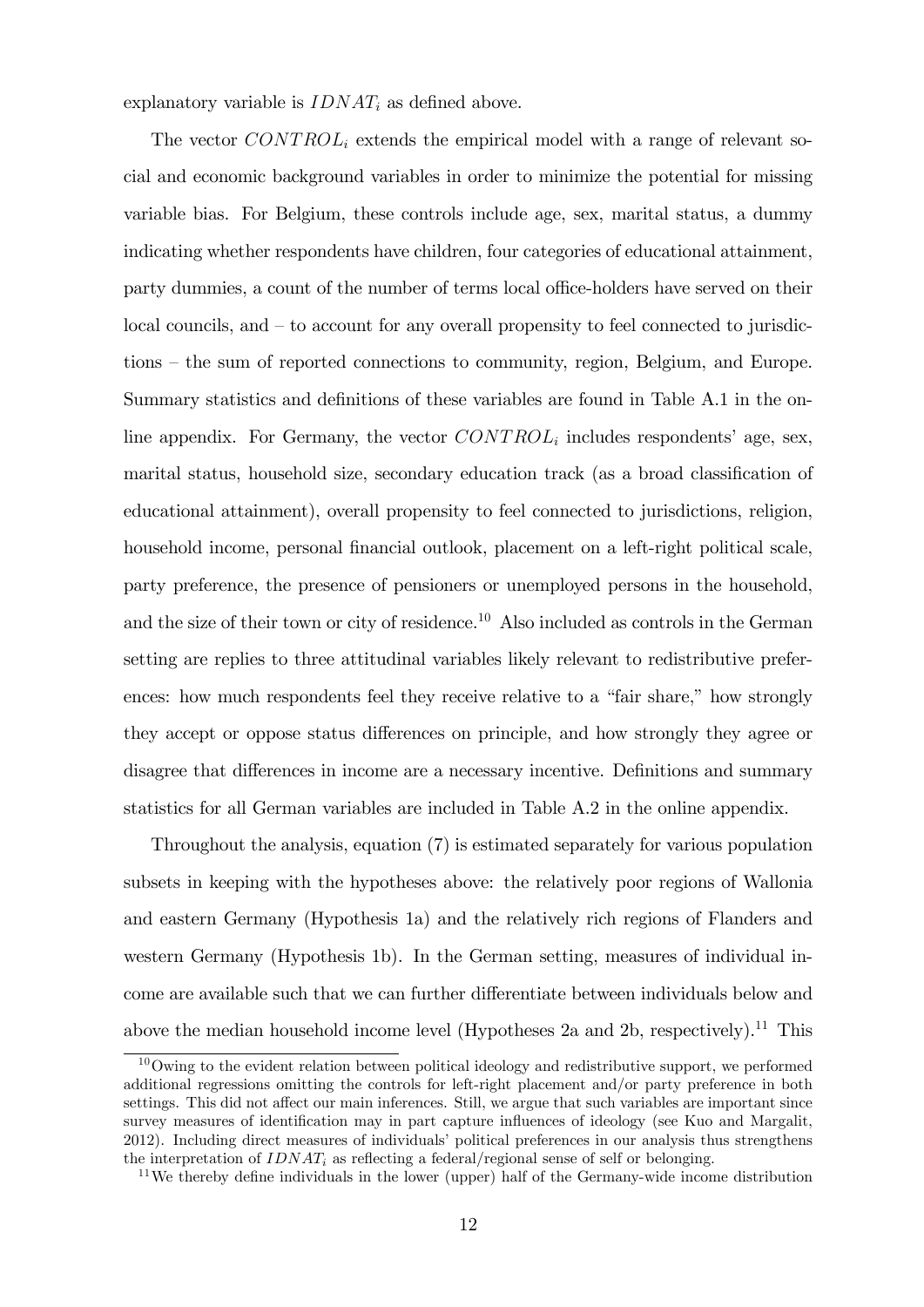segmentation into subpopulations has the key advantage of ensuring that our results are situated among respondents of a certain region and, where applicable, within certain income bands within certain regions. Any findings reported below therefore *cannot* be driven by differences between above- and below-median income individuals as such, nor by any differences (e.g., cultural, historical, institutional, etc.) between the former East and West in Germany or between Flanders and Wallonia in Belgium. Even so, we should point out that alternative country-wide specifications provide qualitatively similar findings, as reported in the online appendix.

Before turning to the results, it is also important to emphasize that reverse causation is not likely to be problematic. Indeed, any effect on jurisdictional identification among poor or rich individuals driven by their preferences towards, or (lack of) reliance on, redistribution will tend to go against our theoretical predictions. For instance, lowerincome respondents receiving federal-level transfers may be more likely to identify with a federation which accounts for part of their income. This would, however, induce a positive relation between redistributive preferences and federal identification among poorer individuals in the poorer region, which is in direct opposition to the predictions in section 2. We cannot conclusively rule out such effects with the available data.<sup>12</sup> Yet their existence would tend to push our estimates of federal identification's influence on redistributive preferences towards zero.<sup>13</sup>

as relatively "poor"(relatively "rich"). To avoid attribution issues regarding respondents exactly at the median of the income distribution, these are excluded from the analysis here. Note also that we extensively check the robustness of our inferences to various definitions of rich and poor individuals (details provided in the online appendix).

 $12$ While respondents in the former East Germany are significantly more likely to identify federally (32.3% in the East versus 21.0% in the West), this holds almost identically for above- and below-median income eastern Germans (33.5% and 31.5%, respectively). Hence, there is no evidence that poor eastern German respondents are more likely to identify federally. More details are provided in Table A.3 in the online appendix. Interestingly, the same empirical pattern is confirmed in the Belgian sample, where we observe higher federal identification among respondents from the poorer Walloon region (29.9%) compared to respondents in the richer Flemish region (17.3%).

<sup>&</sup>lt;sup>13</sup>Given the cross-sectional nature of our data, it arguably remains impossible to conclusively disentangle the direction of causality. Experimental interventions likely promise the most direct clarification on this point. One could, for instance, imagine research designs based on survey-based manipulations of real-world identities (e.g., Esses et al., 2001; Transue, 2007; Holm et al., 2017) or using arbitrary identities induced via a minimal group design in the laboratory (e.g., Brown and Turner, 1979; Giritligil and Cağlayan, 2017). Such experimental studies constitute an important avenue for further research.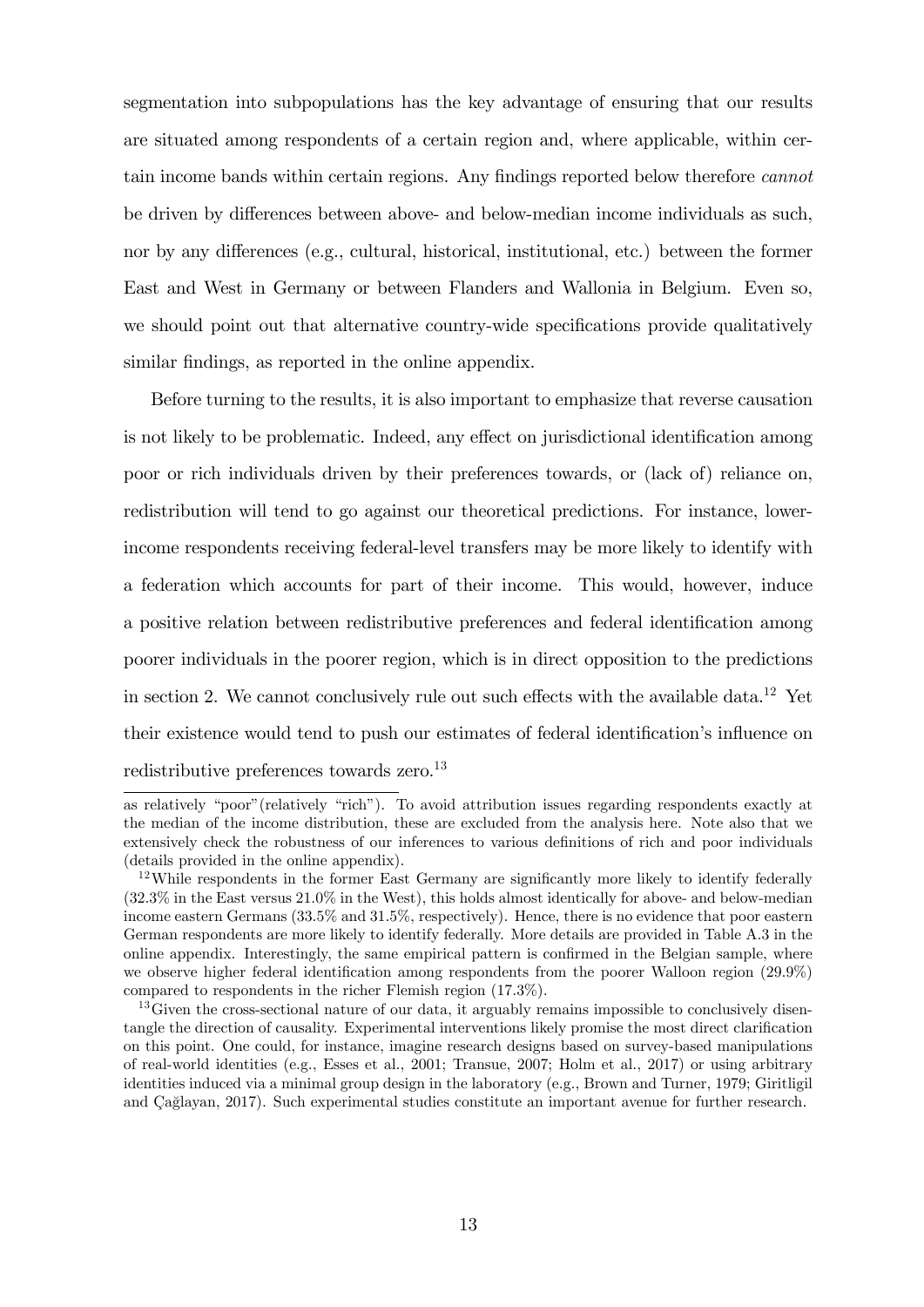# 4 Results

### 4.1 Baseline findings

Table 1 summarizes our main findings regarding federal identification's effect on redistributive support among all Walloon and all Flemish respondents (upper panel) and all German respondents in the former East and the former West (lower panel).<sup>14</sup> Columns 1 and 3 present results including the full set of control variables, whereas columns 2 and 4 contain results from a general-to-specific approach where controls which fail to reach statistical significance at conventional levels have been successively omitted. The  $table - as$  well as all subsequent tables  $-$  contains coefficient estimates only for the main variable of interest, i.e.  $IDNAT_i$ ; estimates for control variables are omitted for brevity. Full details are provided in tables A.4 to A.6 in the online appendix. Throughout the analysis, we always include only individuals with valid entries for all controls (even for regressions with reduced sets of controls).<sup>15</sup>

Starting with the Belgian results, we find considerable support for our principal hypotheses. In less-wealthy Wallonia, policymakers reporting stronger connections to Belgium than to the region  $(IDNAT<sub>i</sub> = 1)$  also report substantially less support for redistributive policies, all else equal, in accordance with Hypothesis 1a (i.e.  $\beta_1 < 0$  in columns 1 and 2). In wealthier Flanders, the effect is reversed, and federal identification is associated with significantly *greater* support for redistribution ( $\beta_1 > 0$  in columns 3 and 4; as predicted by Hypothesis 1b). The size of the estimated effects also appear substantively meaningful for both regions. Moving from non-federal to federal identification shifts redistribution preferences by approximately 24% of the standard deviation observed for  $REDIST_i$  in Wallonia. The magnitude in Flanders is equivalent to about  $12\%$  of the standard deviation of  $REDIST_i$ <sup>16</sup>

<sup>14</sup>See also Figure A.1 in the online appendix for correllations in the raw data without controlling for background characteristics.

<sup>&</sup>lt;sup>15</sup>Our findings are not systematically changed if standard errors are clustered by federal state (in Germany) or municipality (in Belgium). Exceptions are noted in the text below.

<sup>&</sup>lt;sup>16</sup>As shown more formally in Holm  $(2016)$ , a strictly greater magnitude (in absolute terms) for Hypothesis 1a than Hypothesis 1b is consistent with the model when the wealthier region is more populous than the poorer region  $-$  as is the case for Flanders (6.4 million inhabitants) relative to Wallonia (3.6 million inhabitants). The intuition is that switching from regional to federal identification leads to a sharper expansion of one's ingroup for residents of the less populous region. This, in turn,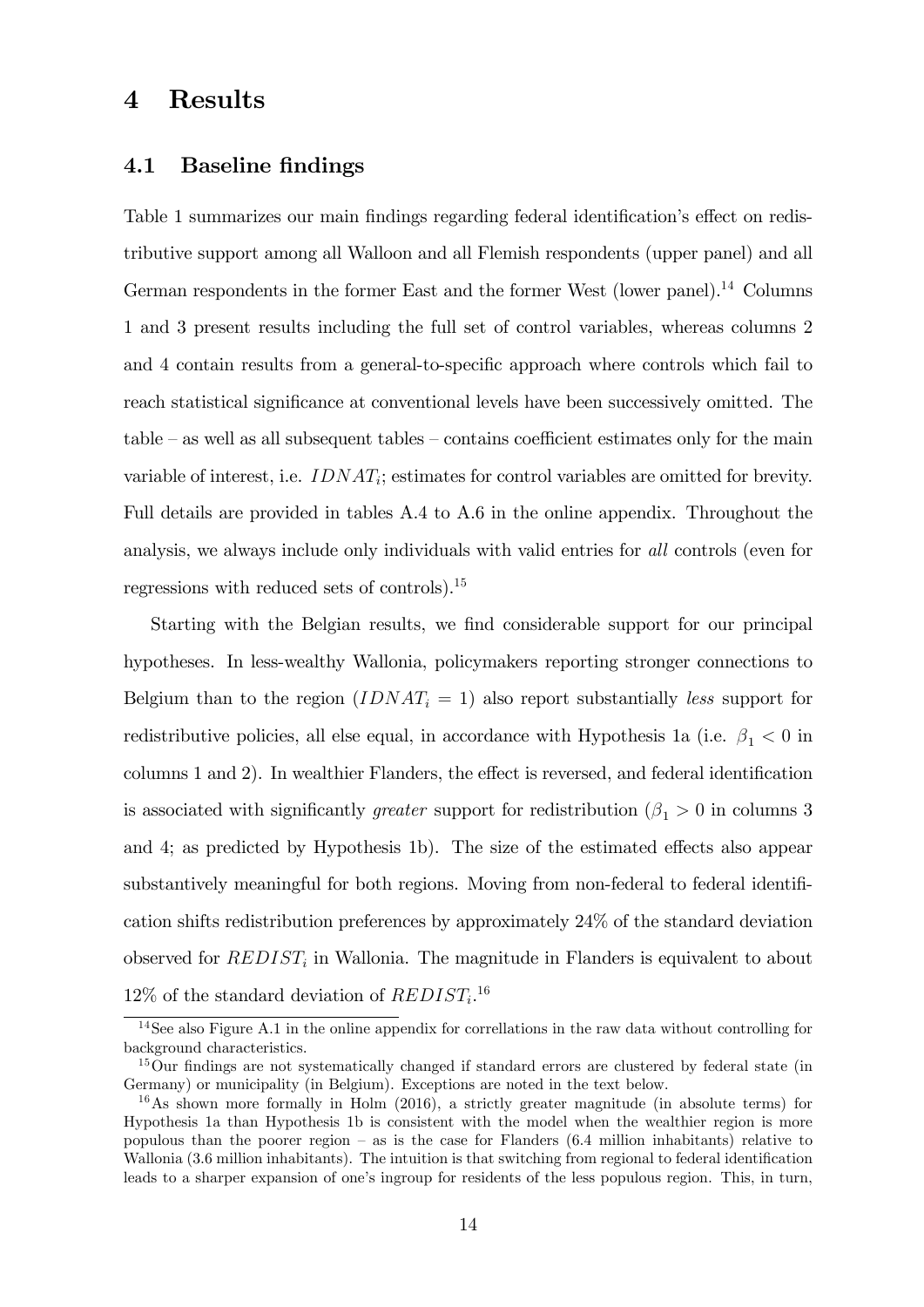#### Table 1 about here

Turning to the lower panel of Table 1, we (again) find that the region-wide effects in the German data are negative in poorer eastern Germany and positive in richer western Germany.<sup>17</sup> Significance levels are around the ten percent level or worse, indicating that the estimates in the German setting are less robust. Still, clustering standard errors at the state level improves the precision of the estimates to better than the ten percent level in both regions. The theoretical model suggests an explanation for these borderline results: the estimated effects in Table 1 ignore the potential influence of individual income acting to dilute the region-wide federal identification effect. Indeed, Hypotheses 2a and 2b predict that the effects of federal identification on redistributive support should be strongest in magnitude among the poor in poor regions and among the rich in rich regions. Aggregating respondents of all income levels may thus be less than optimal.

In our Belgian dataset, individual (or household) income data is unavailable. In the German dataset, however, we do have household income information, and can thus direct our attention to more narrowly delineated subsets of the ALLBUS respondent population: below-median income individuals in the poorer region, and above-median individuals in the richer region. Table 2 presents our main results for these region/income subsets.<sup>18</sup> Throughout Table 2, our measure for distinguishing low-income from highincome individuals is household income rather than personal income: we argue that household income provides a more accurate representation of an individual's de facto wealth or poverty. It classifies as wealthy any individuals with low personal income who live with high-income partners, for instance. Nonetheless, we extensively check the robustness of our results to different measures of individual income and to the incomebased cut-off imposed (details provided in the online appendix).

induces a more pronounced "dilution" of initial policy preferences.

<sup>&</sup>lt;sup>17</sup>German analyses were repeated adding indicators for the federal states in which respondents reside as additional controls. These did not reach conventional levels of statistical significance or alter inferences for the effects of interest.

<sup>&</sup>lt;sup>18</sup>Sample sizes for above- and below-median regressions in each region are unequal in Table 2 because our threshold is the *Germany-wide* median. Note also that the rich and poor subsample sizes in each region sum to less than the totals reported in Table 1 because the subsample regressions exclude individuals who report incomes exactly at the median.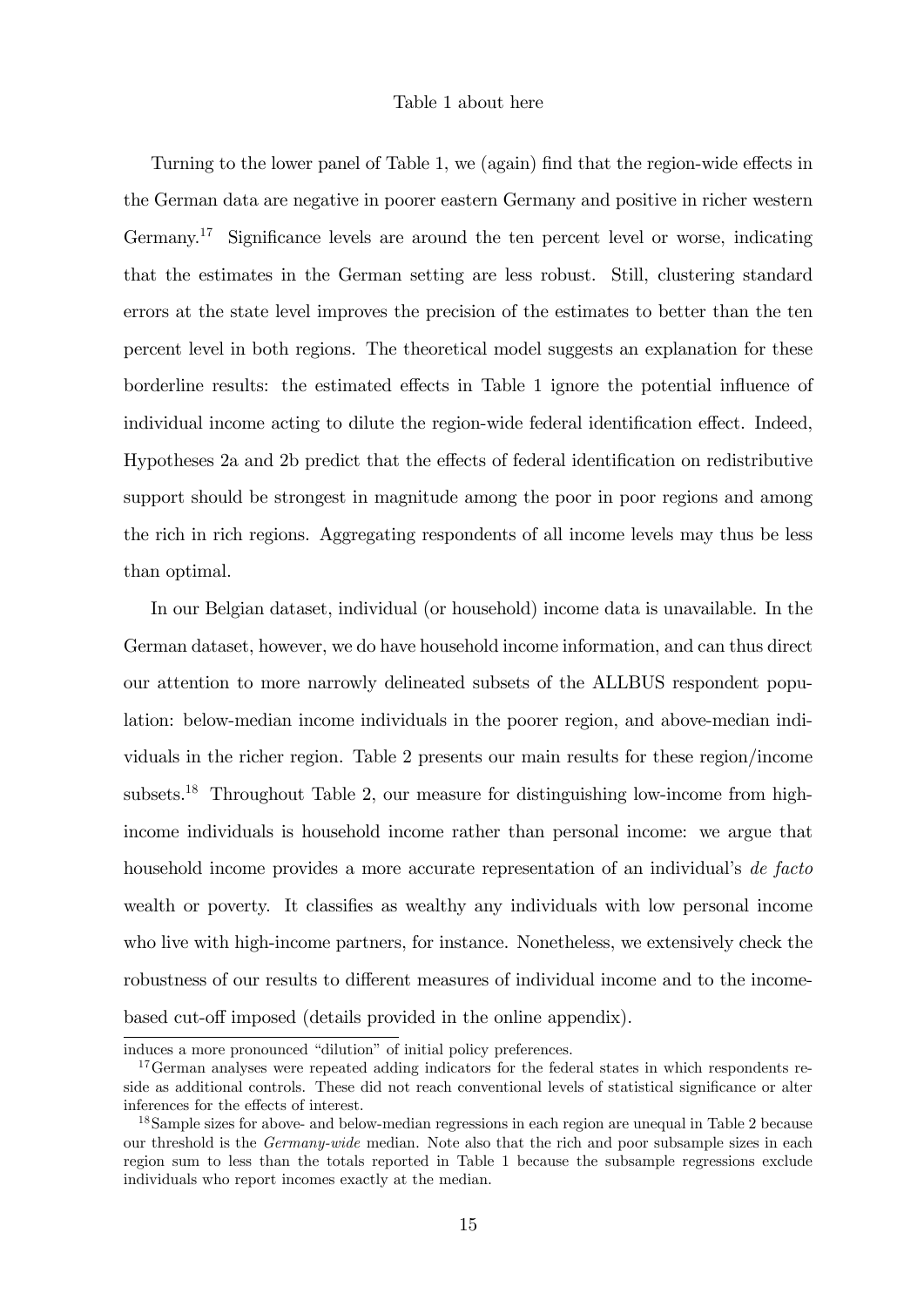#### Table 2 about here

Table 2 shows strong confirmation for the poor region/rich region divergence in federal identification's effect on redistributive support, as suggested in Hypothesis 1. More importantly, however, the localization of this effect to particular combinations of region and income bands supports Hypothesis 2. In eastern Germany, redistributive support displays a strong negative correlation to federal identification among poorer individuals but not among richer individuals (Hypothesis 2a). In contrast, the correlation is strongly positive among richer individuals but not among poorer individuals in western Germany (Hypothesis 2b). The estimated effect of federal rather than regional identification among low-income individuals in the poorer region, reported in column 1 in the lower panel of Table 2, corresponds to a 43.1% reduction in the odds of stronger redistributive support. Conversely, in column 3 in the upper panel, federal identification is associated with a 46.8% increase in the odds of stronger support for redistribution among high-income individuals in the richer region. These estimated effects are both statistically and substantively significant.<sup>19</sup>

Non-significant results for the poor individuals in the rich region and rich individuals in the poor region confirm that region-level findings are driven by the extremes posited in Hypotheses 2a and 2b. Additionally, these non-significant results offer further assurance that our findings regarding Hypothesis 1 are not explained by what might be termed class effects alone (e.g. a tendency among low (or high) income individuals across all of Germany to relate federal identification and redistributive support in some uniform way). A further insight follows from the fact that federal identification's effect on redistributive support is found to be negative among some subsets of the population, and

 $19$ Notwithstanding the ostensibly similar odds changes associated with federal identification in both German regions, our results again confirm that the federal identification effect is stronger in the lowincome region compared to the high-income region (as in the Belgian data). This is seen most easily when assessing the overall effect strength via type-specific probability density functions of the *predicted* probabilities of respondents reporting each of the five possible categories of  $REDIST_i$ , given their  $IDNAT_i$  values, with all controls fixed at their respective means. This shows that the absolute, population-weighted shift in mass between the probability density functions for federal- and non-federal identifiers is approximately three times greater among lower-income Easterners (10.5 percent of the distribution shifts) than among higher-income Westerners (3.6 percent of the distribution shifts). A graphical representation of this result is provided in Figure A.2 in the online appendix.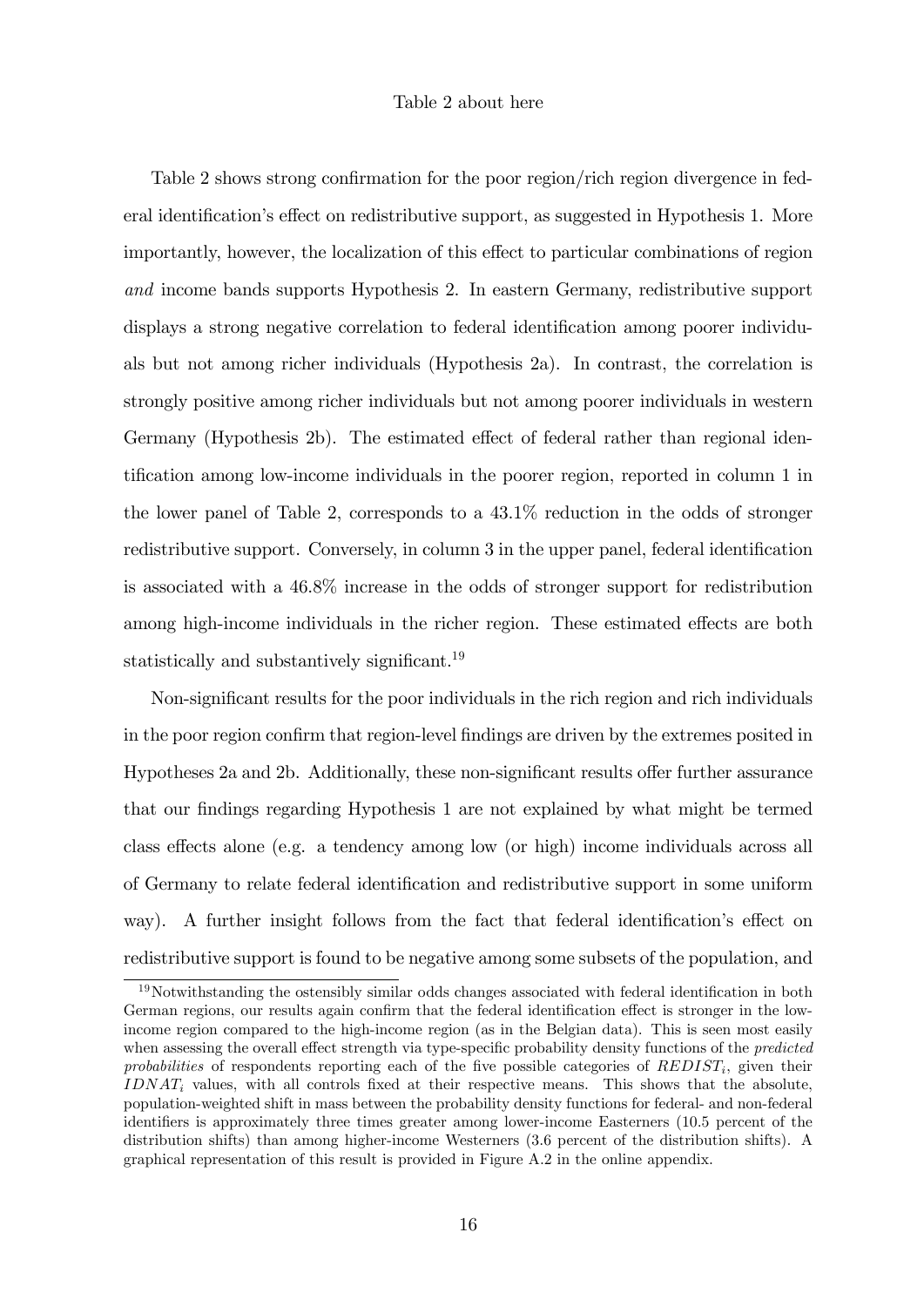positive among others. It is possible that individuals' regional or federal identification may be correlated to other background characteristics, whether these are controlled for in the model or not. The opposing signs of the estimated federal identification effects, however, help alleviate concerns about the existence of some (possibly unobserved) trait that is associated both with the tendency to identify federally and with redistributive preferences.

Hypotheses 2a and 2b suggest that federal identification's effect on redistributive support will be strongest nearer extremes of the income distribution: most positive among the wealthiest people in wealthy regions, and most negative among the poorest people in poor regions. Table 2 presents broad support for this prediction, with subsamples isolating all above- and below-median income individuals in each region. Still, Hypotheses 2a and 2b more specifically predict a gradient of effect sizes up and down the income distribution. We therefore repeat the analysis with series of regressions, each using a different income threshold to exclude individuals with incomes too high (in the East) or too low (in the West). For each region, the regression series begins with all respondents in the region (i.e. replicating results in Table 1). A minimal threshold is then imposed, dropping the very wealthiest respondents in the East or the very poorest in the West, and the regression is repeated for those who remain. This process is repeated with the threshold becoming incrementally more restrictive until too few observations remain to support further analysis. Coefficient estimates for federal identification's effect on redistributive support are collected in Figure 3 for a total of  $21$ regressions per region, along with  $95\%$  confidence intervals. The dashed vertical lines denote the Germany-wide median household income, corresponding to the main results in Table 2. Figure 3 shows that estimates lose statistical significance as the thresholds diverge far from the median due either to lack of statistical power as the subsamples become too exclusive or to 'dilution' by rich Easterners or poor Westerners as the subsamples become too inclusive. Still, in both panels, the upward trends in effect size estimates as income increases corroborate Hypotheses 2a and 2b. The observed effects are increasingly negative among the poor in the East, and increasingly positive among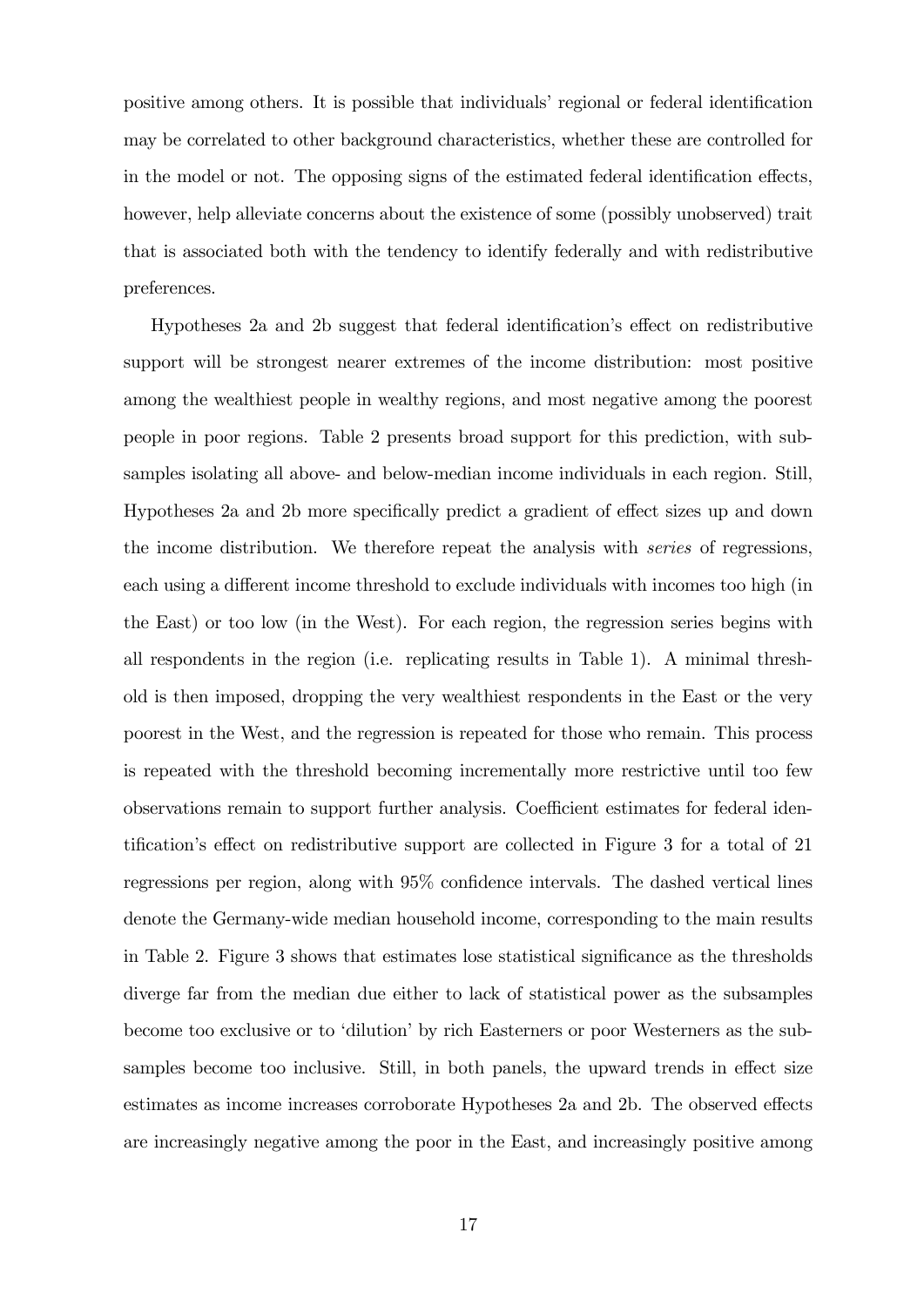the rich in the West. Further, the results are clearly strongest by substantial margins near the respective extremes of the income distribution.

Figure 3 about here

### 4.2 Robustness and alternate specifications

Throughout the analysis thus far, we have imposed a number of cut-offs on our key variables to define federal/non-federal identifiers and  $-\text{ in the German setting } -\text{ rich/poor}$ individuals. As these distinctions are somewhat arbitrary, we have extensively verified that our findings are not unduly sensitive to the cut-offs imposed. In addition, we have also repeated the German analysis using alternative measures of income (e.g. personal rather than household income, or an equivalized measure of household income per household member), as well as alternative operationalizations and measures of redistributive support. To preserve space, the results of these auxiliary tests  $-$  which are in line with those reported above  $-$  are summarized in section A.2 in the online appendix. In addition, we expand upon the particularly important measures of federal and regional identification below.

From a methodological perspective, a general concern with ordered logit regressions – as used in the German analysis – is the possibility that regressors' effects are not uniform across the entire range of the dependent variable, in violation of the proportional odds assumption (or parallel regression assumption). To evaluate this possibility, we performed a series of tests on a re-coded  $REDIST_i$  variable with the very sparselypopulated lowest three levels of redistributive support collapsed into a single category. Likelihood-ratio and Brant tests suggest that effects are indeed likely to vary over the range of  $REDIST_i$ . We therefore repeated the analysis using a series of generalized ordered logistic regressions, which admit non-proportional odds ratios. Results for the decisive subpopulations of low-income eastern Germans and high-income western Germans are provided in Table 3. The upper panel reports regressors' effects in swaying respondents from indifference or opposition toward redistribution to any positive level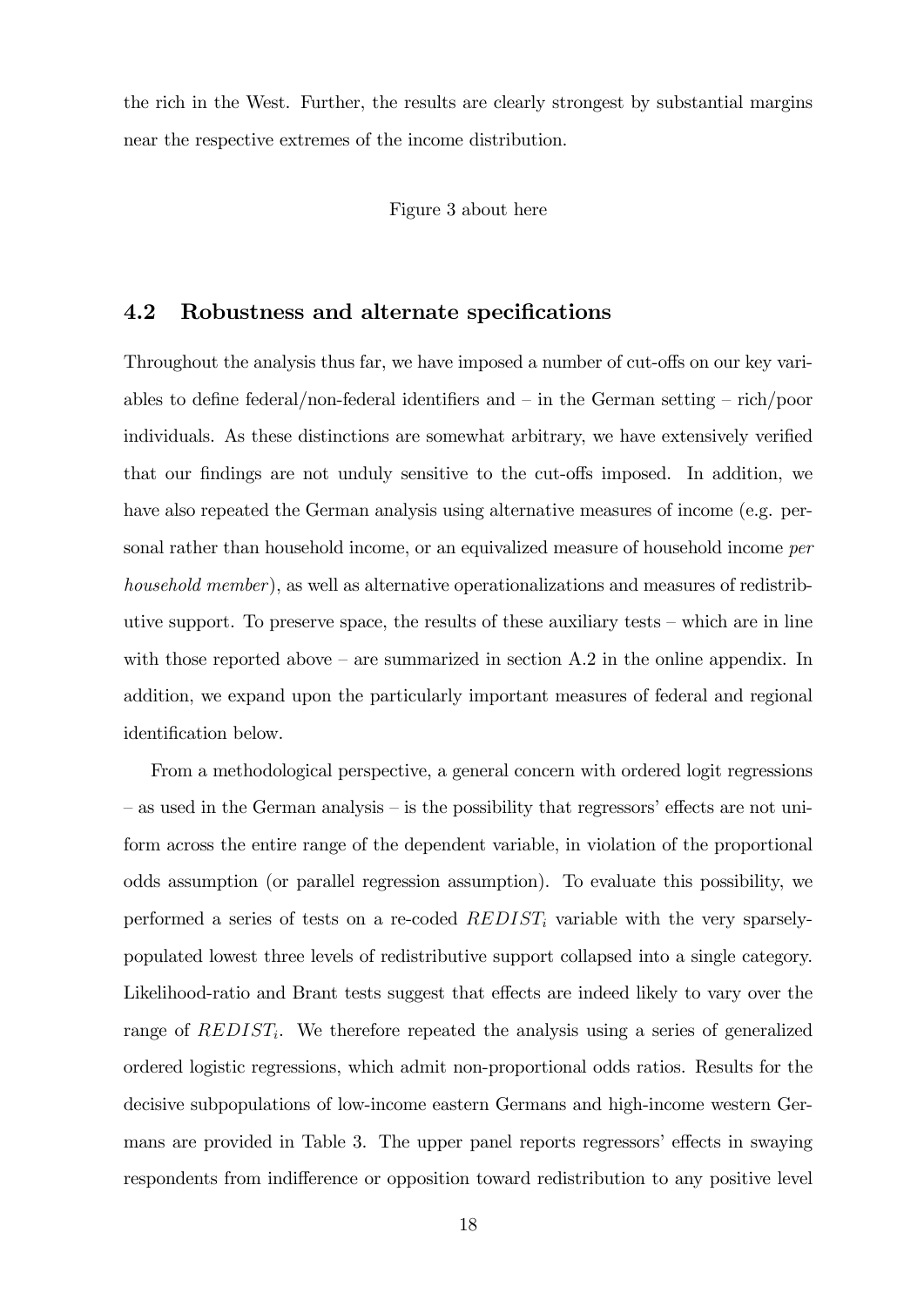of support, while the lower panel reports their effects in swaying respondents from indifference, opposition, or partial support to full support.

#### Table 3 about here

Interestingly, among lower-income eastern Germans, the bulk of the (negative) shift in redistributive support associated with federal identification is found among individuals "moving up" from lower levels to strong support  $(REDIST_i = 5)$ . Among richer Westerners, the most important threshold is between  $REDIST_i$  levels of 1-3 and levels 4-5. In both population subsets, the effect of federal identification is thus strongest across the  $REDIST_i$  threshold immediately below the respective median level of redistributive support in that region/income 'type': i.e. five for low-income Easterners and four for high-income Westerners. This conforms to the intuitive notion that identification effects should be most pronounced for individuals near these medians if they also correspond to 'margins' of support for redistribution.<sup>20</sup>

### 4.3 Elaborating federal identification

Neither our main operationalization of federal identification nor the variations documented in the online appendix permit assessing how variations in the *absolute* strength of federal and regional attachments affect preferences towards redistribution. Yet, based on the theoretical model, several intuitive hypotheses immediately present themselves. If federal and regional identification are in fact at odds, support for redistribution should be weakly decreasing in federal connection among poorer people in the East, but weakly increasing in regional connection. Among richer people in the West, the reverse can be expected: support for redistribution should be weakly increasing in federal connection,

 $^{20}$ While the small number of poorer respondents in the former East who report opposition to redistribution (one or two on the five-point scale) precludes generalized ordered logit regressions across the full range of  $REDIST_i$ , such regressions are possible for higher-income Westerners. The results are very much in line with those presented in Table 3. Additionally, we performed generalized ordered logit analyses across the entire  $REDIST_i$  range using three-way interaction models for the entire German sample, and again find comparable results for both poorer Easterners and richer Westerners (see section A.2.a in the online appendix).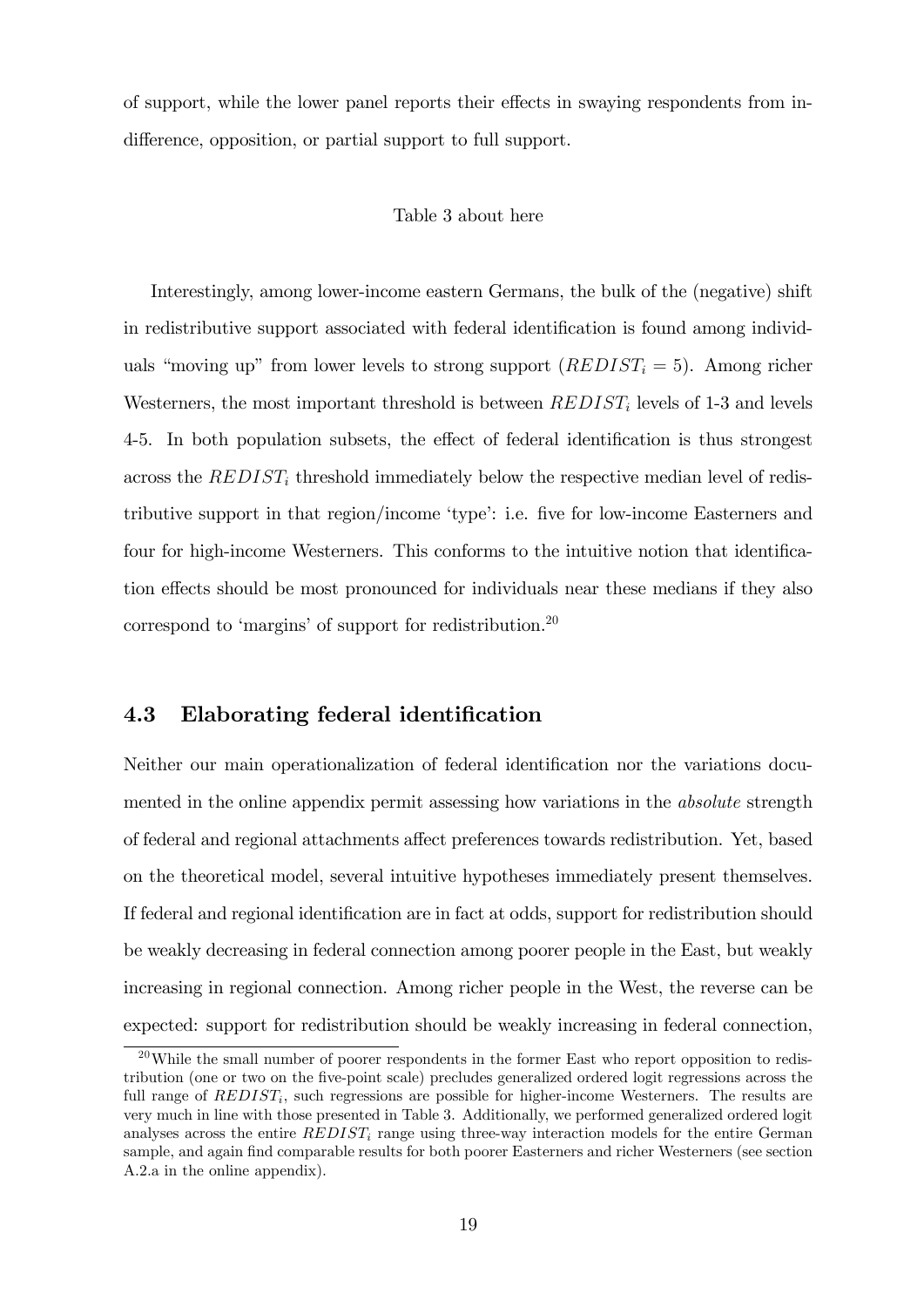but weakly decreasing in regional connection. To assess these patterns in the German data, we replaced  $IDNAT_i$  and the control for aggregate jurisdictional connection with a set of six dummies: one for each of the three possible levels of positive connection strength to region and federation, leaving respondents reporting no connection to either as the reference group.

The results are graphically presented in Figure 4. The vertical axes in each panel capture estimated changes in the log-odds of stronger redistributive support which are associated with particular levels of federal/regional connection (relative to no connection at all). The horizontal axes correspond to the four levels of connection respondents can report in the survey (with higher values reflecting stronger connection). Separate series are plotted for federal and regional connection in each of the two panels. The left panel of Figure 4 contains below-median income Easterners, while the right panel contains above-median income Westerners.

#### Figure 4 about here

The results are largely consistent with the hypotheses outlined above. Connection to the federation shifts redistributive preferences in the expected direction. Moreover, among lower-income individuals in the East, support for redistribution increases quite linearly in the strength of their regional connection. Yet, the results also suggest some unanticipated nuances. For instance, the effect of federal connection appears distinctly binary. For both poorer Easterners and richer Westerners, the full redistributive effect of German connection is achieved as soon as even a slight connection (i.e., "wenig verbunden") is reported, with stronger connections doing little to heighten the effect. The effect of regional connection among richer Westerners is never significantly different from zero.

For the Belgian data, where the response scales for the federal and regional connection questions are Öner, we include these measures directly as (continuous) regressors, in place of the  $IDNAT_i$  dummy. Again, most results are as hypothesized, and significant at well above the one percent level: the coefficient estimate for connection to Belgium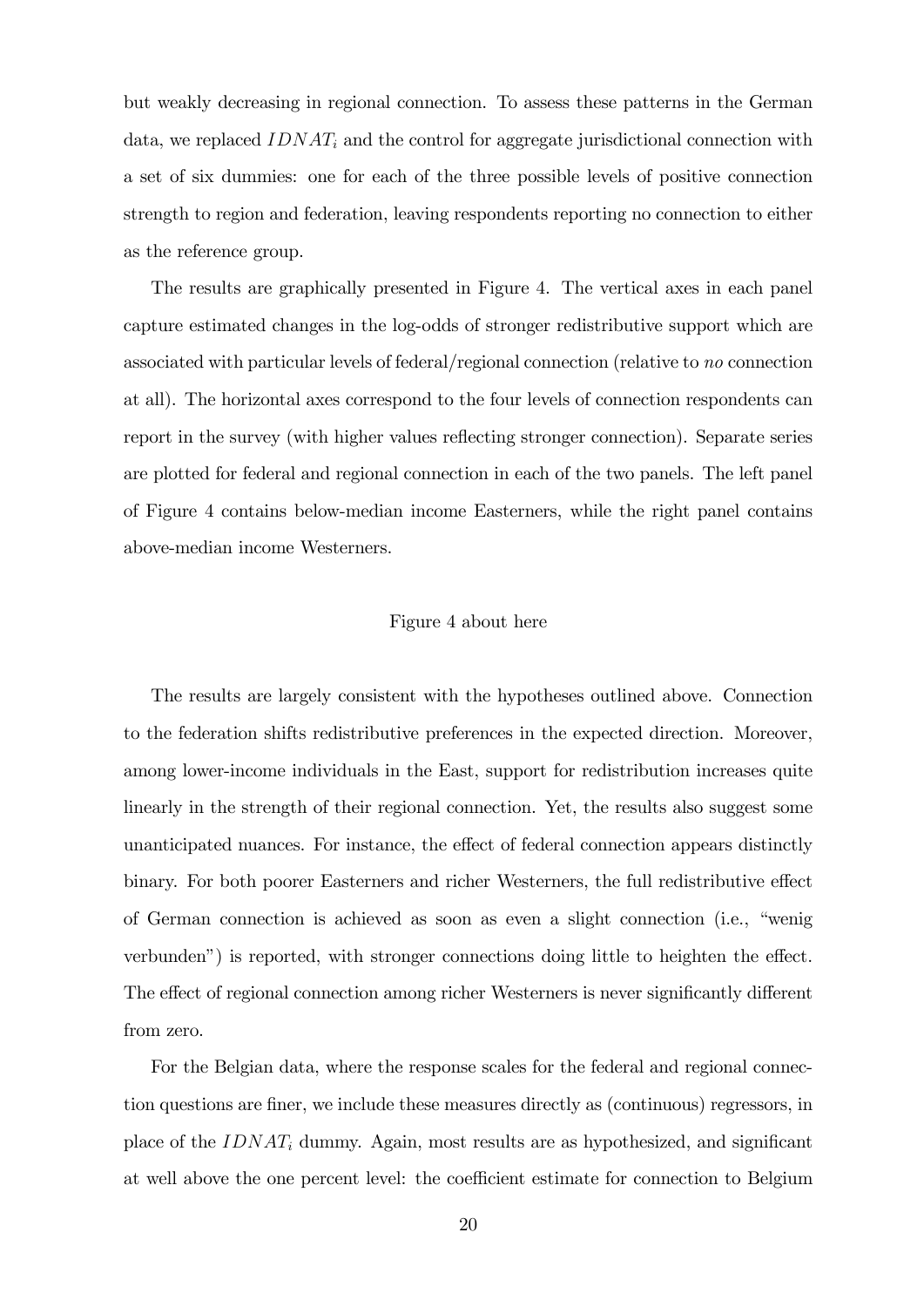is strongly negative in Wallonia but strongly positive in Flanders, while that for regional connection is strongly positive in Wallonia. In Flanders, however, the estimate for regional connection is far short of statistical significance (details in Table A.18 in the online appendix).<sup>21</sup> This pattern is intriguingly close to the findings for Germany. In summary, regional particularism seems to play a part in the poorer regions, bolstering support for economically advantageous public policy in direct opposition to the effect of federal connection. No corresponding regionalist 'brake' is evident in the richer regions. We leave a closer analysis of these elements for future research.

# 5 Concluding discussion

In this article, we have shown that support for redistributive policies within heterogeneous federations can depend critically upon individuals' relative connections to their country and to more geographically proximate regions. More specifically, federal, rather than regional, identification is associated with *decreased* support for redistribution in poorer regions, at least among poorer individuals, but with increased support in richer regions, at least among richer individuals. Empirical evidence from Belgium and Germany provides substantial support for these predictions. Policy implications follow directly, but naturally depend upon the aims of the policymaker. An advocate of high federal redistribution, for instance, might do well to tailor efforts at fostering national identification to residents of wealthier regions, and to the better-off in particular. Our more novel result is that simultaneously fostering *regional* identification instead, at least among the worse-off in poorer regions, may serve the same aim.

It is worth emphasizing that the two survey populations employed in our analysis differ significantly across the settings of Germany and Belgium: i.e. individual (household) respondents from the general population in the former, and municipal elected officials in the latter. Politicians may thereby represent a particularly informative subject pool for

 $21$ Using the *difference* between federal and regional connection strengths in place of the separate regressors for each, is again significant at well above the one percent level in the directions suggested by Hypothesis 1. Adding a squared difference term does not change the results either, and this term does not itself approach statistical significance.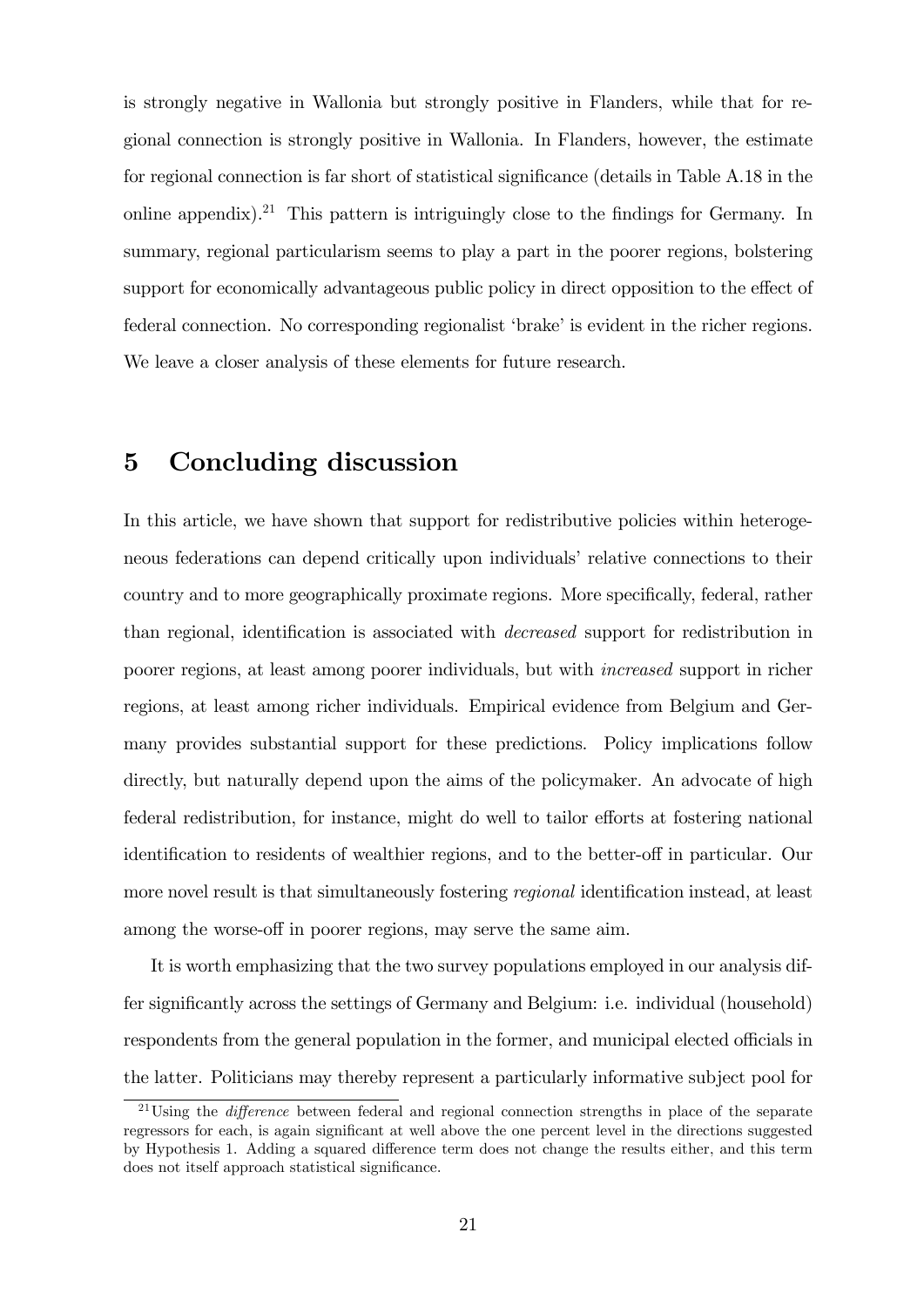testing our theoretical hypotheses. They are likely to be more homogeneous along certain socio-economic dimensions, more attuned to the political system, and more aware of redistributive mechanisms and their beneÖts and costs. Hence, the similarity in our Öndings across both settings and respondent types further strengthens the inferences drawn from our analysis.

These results are relevant to several related literatures. First, they further extend our understanding of the costs and benefits of multilevel governance structures (Seabright, 1996; Myerson, 2006; Hatfield and Padro-i-Miquel, 2012; Geys and Vermeir, 2014; Balcells et al., 2015). In particular, our findings shed new light on the fact that redistributive financial flows across regions within a federation are often fiercely debated. This holds within federally structured countries such as Germany or Belgium, as well as within supranational entities such as the European Union. In our view, individuals jurisdictional identification may be indispensable to interpreting such debates.

Second, we add to the vast literature on the determinants of redistributive preferences. National identification and the formation of a national identity have often been argued to help foster support for the welfare state by acting as a societal glue (Marshall, 1950; Johnston et al., 2010). From our analysis, it becomes clear that national identification and support for the welfare state need *not always* go hand in hand, and that much depends on individuals' membership in sub-national social groups, as well as their classification as net recipients or net donors in the prevailing redistributive scheme. This adds to the critical evaluation of this literature in a recent article by Wright and Reeskens (2013).

Clearly, our empirical analysis here is confined to the Belgian and German cases, and future work should test whether our predictions likewise hold in other settings. Under appropriate ceteris paribus conditions, such tests could in our view be fruitfully performed for Canada, Italy, Russia or Spain, among others. At the transnational level, empirical evaluation of the model's predictions might also exploit data on public support for European fiscal integration and bailout packages. While several studies have recently assessed individual-level preferences towards European fiscal integration or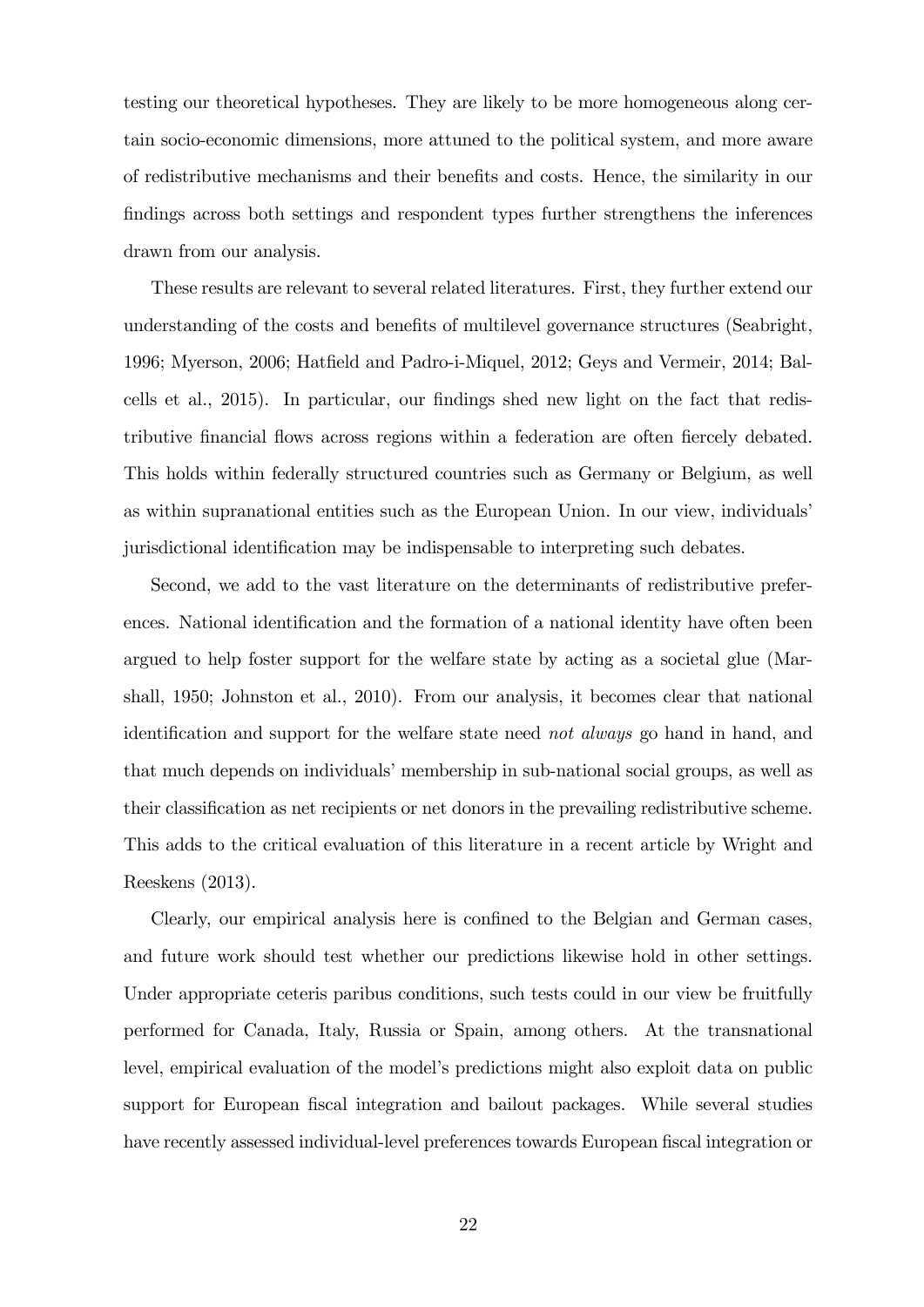bailouts (Bechtel et al., 2014; Daniele and Geys, 2015), none of these takes respondentsí jurisdictional identification into account as a possible explanatory factor.

Another informative extension to the formal model would be the incorporation of regional-level redistributive mechanisms, alongside the federal-level scheme evaluated here. This would more directly capture dynamics present in many real-world regional contexts (e.g. Flanders, Scotland, or Catalonia) where a principal aspect of regionalist movements is the desire to replace federal interpersonal taxation with regional interpersonal taxation. The current model leaves the possibility of such schemes implicit. Any effects they have are likely to push the effects in our main hypotheses towards zero. This is especially true where regional redistribution is more efficient or where even federal identifiers weigh payoffs to others in their own regions more heavily than payoffs to those elsewhere. Explicit formalization of within-region redistribution is an important avenue for further research, and promises new insights into extant policy.

# Appendix: original-language question texts

As mentioned in the main text, the Belgian dataset includes four survey questions pertaining to public policies with redistributive effects. In the original Dutch- and French-language versions of the surveys, the relevant statements were:

1)  $(Dutch)$  "De overheid moet inkomens herverdelen van rijke mensen naar minderbedeelden."; ( $French$ ) "Le gouvernement doit redistribuer vers les moins fortunés."

2)  $(Dutch)$  "Bezuinigingen op sociale uitkeringen zouden het leven van teveel mensen kunnen beschadigen."; (French) "Réductions dans les prestations sociales pourraient endommager la vie de trop de gens."

3)  $(Dutch)$  "De overheid moet meer besteden aan sociale uitkeringen voor armere mensen, zelfs als het leidt tot hogere belastingen."; ( $French$ ) "Le gouvernement doit utiliser plus díargent pour sur les prestations sociales pour les personnes les plus pauvres, même si cela conduit à des impôts plus élevés."

4)  $(Dutch)$  "De welvaartstaat is één van de meest trotse verworvenheden van dit land.";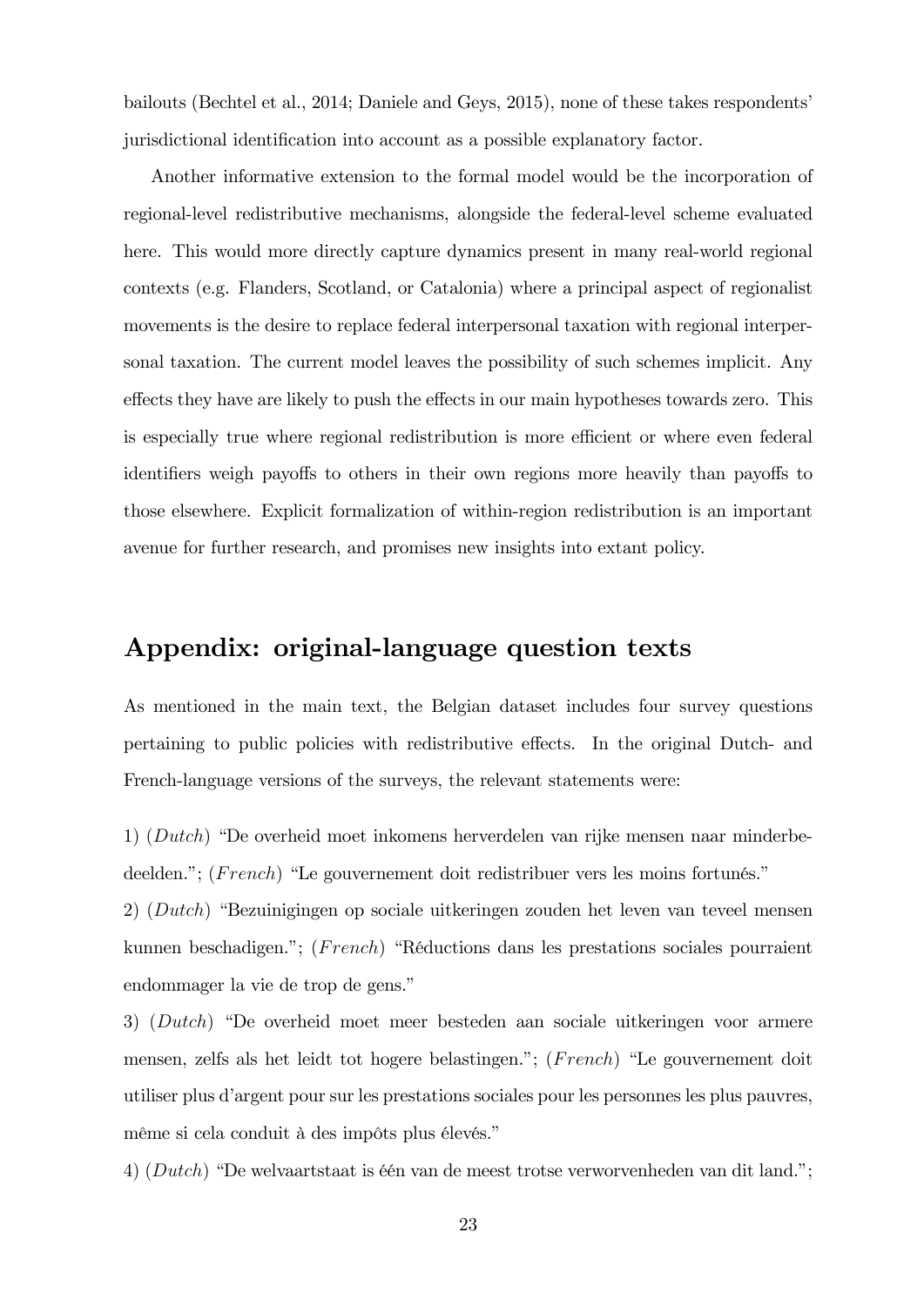$(French)$  "L'État-providence est une des réalisations les plus fiers de ce pays."

For Germany, the ALLBUS respondents were presented with the following statement about redistribution (closely resembling the first statement presented to the Belgian respondents): "Einkommen und Wohlstand sollten zu Gunsten der einfachen Leute umverteilt werden."

Each dataset also included one set of questions about respondents' jurisdictional connections. In the original-language versions of the surveys, the relevant statements were as follows.  $(Dutch):$  "Als u aan verschillende delen van de wereld denkt, hoe sterk voelt u zich dan verbonden met uw gemeente [Vlaanderen, België, Europa en de  $EU$ ?"(French): "Quand vous pensez à plusieurs parties du monde, comment sentezvous votre liaison à votre commune [la Wallonie, la Belgique, L'Europe et l'UE]?" (German): ìSind Sie ihre Gemeinde [Bundesland, Ost/West Deutschland, Deutschland, Europa] und ihren Bürgern gefühlsmässig stark verbunden, ziemlich verbunden, wenig verbunden oder gar nicht verbunden"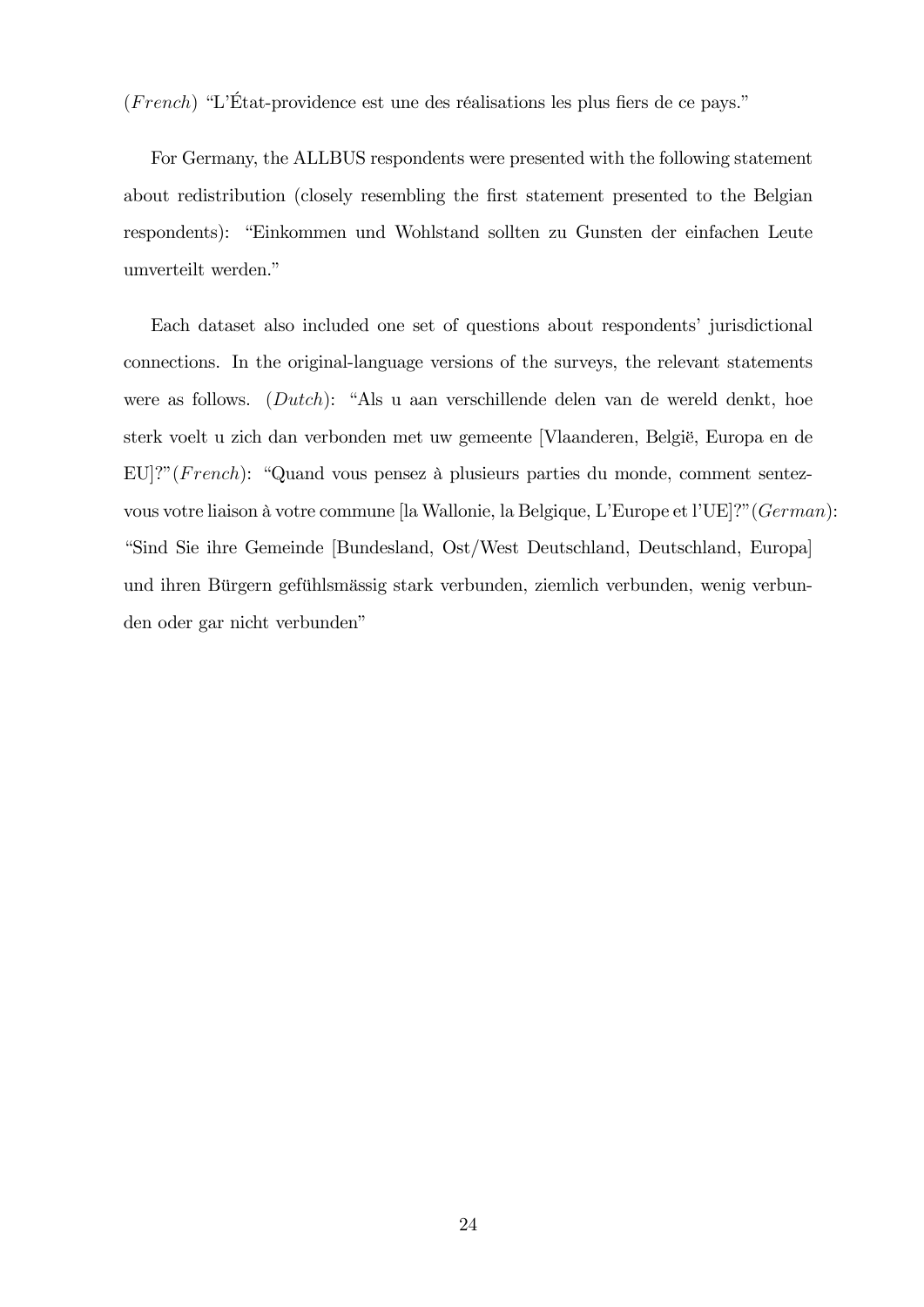# Acknowledgements

We are grateful for insightful comments by the editors (Ben Ansell and David Samuels), three anonymous referees, Cemal Eren Arbatli, Laia Balcells, Luna Bellani, Peter Claeys, Kris Deschouwer, Mohammad Reza Farzanegan, Ronny Freier, Jerg Gutman, Yoshiko Herrera, Bruno Heyndels, Marcelin Joanis, Colin Kuehnhanss, Erik Lindqvist, Zuzana Murdoch, Javier Olivera, Tim Reeskens, Munir Squires, Justin Valasek, Jan Vermeir, Alexei Zakharov, and participants at research seminars at the Higher School of Economics (Moscow, Russia), University of Konstanz (Germany), the 2014 European Public Choice Society meeting (Cambridge, UK), the 2014 Workshop on Federalism and Regional Policy (University of Siegen, Germany), the 2014 Political Economy Workshop (Catholic University of Milan, Italy), the 2014 European Political Science Association conference (Edinburgh, UK), the 2015 Silvaplana Workshop in Political Economy (Pontresina, Switzerland), the 2015 European Regional Science Association Congress (Lisbon, Portugal). Financial support from FWO Vlaanderen (grant number G.0022.12) is also gratefully acknowledged.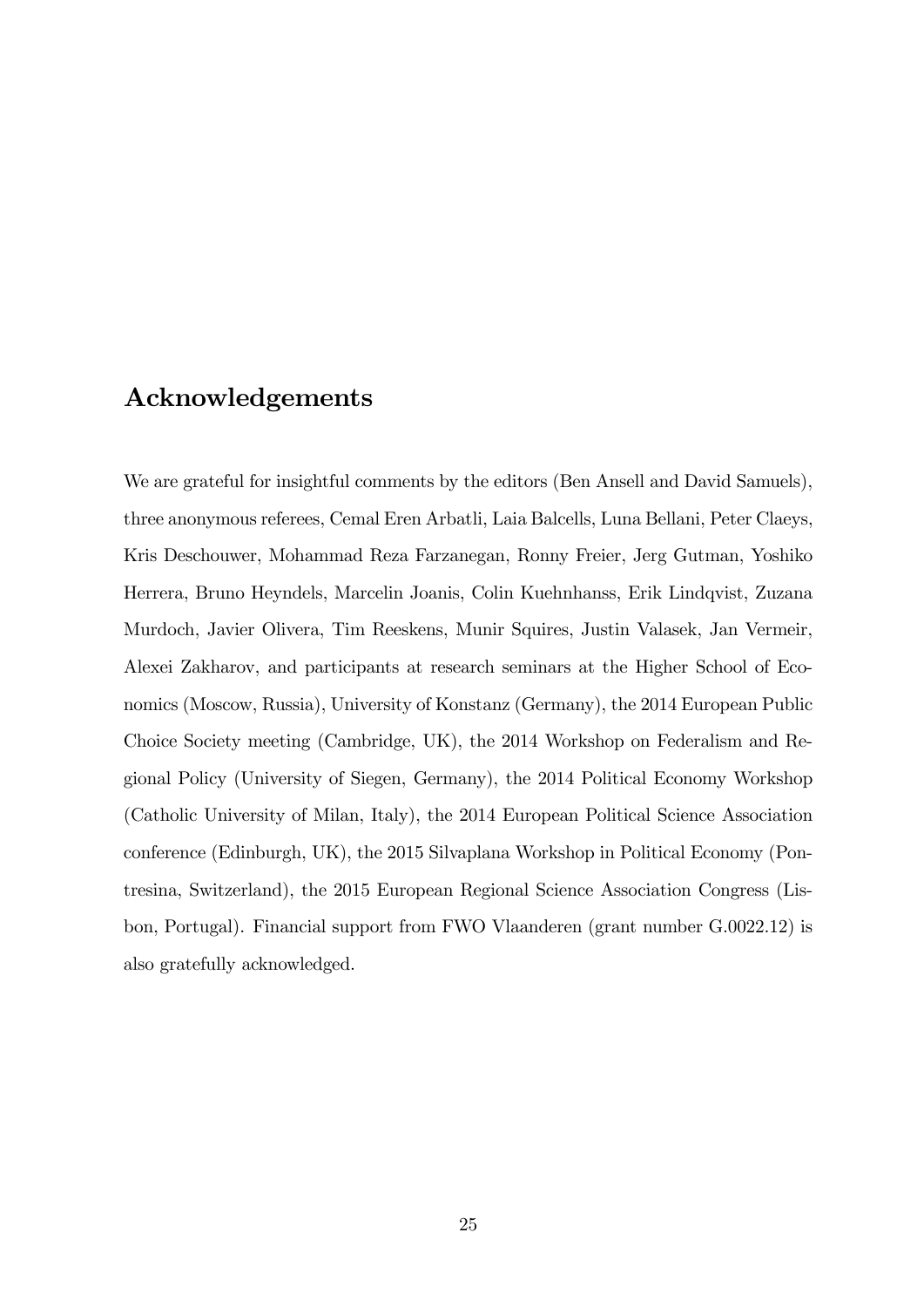# References

- [1] Akerlof, G. A., & Kranton, R. E. (2000). Economics and identity. Quarterly Journal of Economics, 115 (3), 715-753.
- [2] Alesina, A., Baqir, R., & Easterly, W. (1999). Public goods and ethnic divisions. Quarterly Journal of Economics, 114 (4), 1167-1199.
- [3] Alesina, A., & La Ferrara, E. (2005). Ethnic diversity and economic performance. Journal of Economic Literature, 43, 762-800.
- [4] Ashworth, J., Heyndels, B., & Smolders, C. (2002). Redistribution as a local public good: An empirical test for Flemish municipalities.  $Kyklos, 55(1), 27-56.$
- [5] Balcells, L., Fernandez-Albertos, J., & Kuo, A. (2015). Preferences for interregional redistribution. Comparative Political Studies, 48, 1318-1351.
- [6] Bechtel, M. M., Hainmueller, J., & Margalit, Y. M. (2014). Preferences for international redistribution: The divide over the Eurozone bailouts. American Journal of Political Science, 58 (4), 835-856.
- [7] Becker, G. S. (1981). Altruism in the family and selfishness in the market place. Economica, 48 (189), 1-15.
- [8] Bellani, L., & Scervini, F. (2015). Heterogeneous preferences and in-kind redistribution: Theory and evidence. European Economic Review, 78, 196-219.
- [9] Bolton, P., & Roland, G. (1996). Distributional conflicts, factor mobility, and political integration. American Economic Review, 86 (2), 99-104.
- [10] Boyer, D. C. (2000). On the sedimentation and accreditation of social knowledges of difference: Mass media, journalism, and the reproduction of East/West alterities in unified Germany. Cultural Anthropology,  $15(4)$ ,  $459-491$ .
- [11] Brown, R. J., & Turner, J. C. (1979). The criss-cross categorization effect in intergroup discrimination. British Journal of Clinical Psychology, 18 (4), 371-383.
- [12] Brück, T., & Peters, H. (2009). 20 years of German unification: Evidence on income convergence and heterogeneity (DIW Discussion Paper No. 925). Retrieved from German Institute for Economic Research website: http://www.diw.de/documents/publikationen/73/diw\_01.c.341717.de/dp925.pdf
- [13] Chen, Y., & Li, S. X. (2009). Group identity and social preferences. American Economic Review, 99 (1), 431-457.
- [14] Costa-i-Font, J., & Cowell, F. (2015). Social identity and redistributive preferences: A survey. Journal of Economic Surveys, 29 (2), 357-374.
- [15] Dahlberg, M., Edmark, K., & Lundqvist, H. (2012). Ethnic diversity and preferences for redistribution. Journal of Political Economy, 120, 41-76.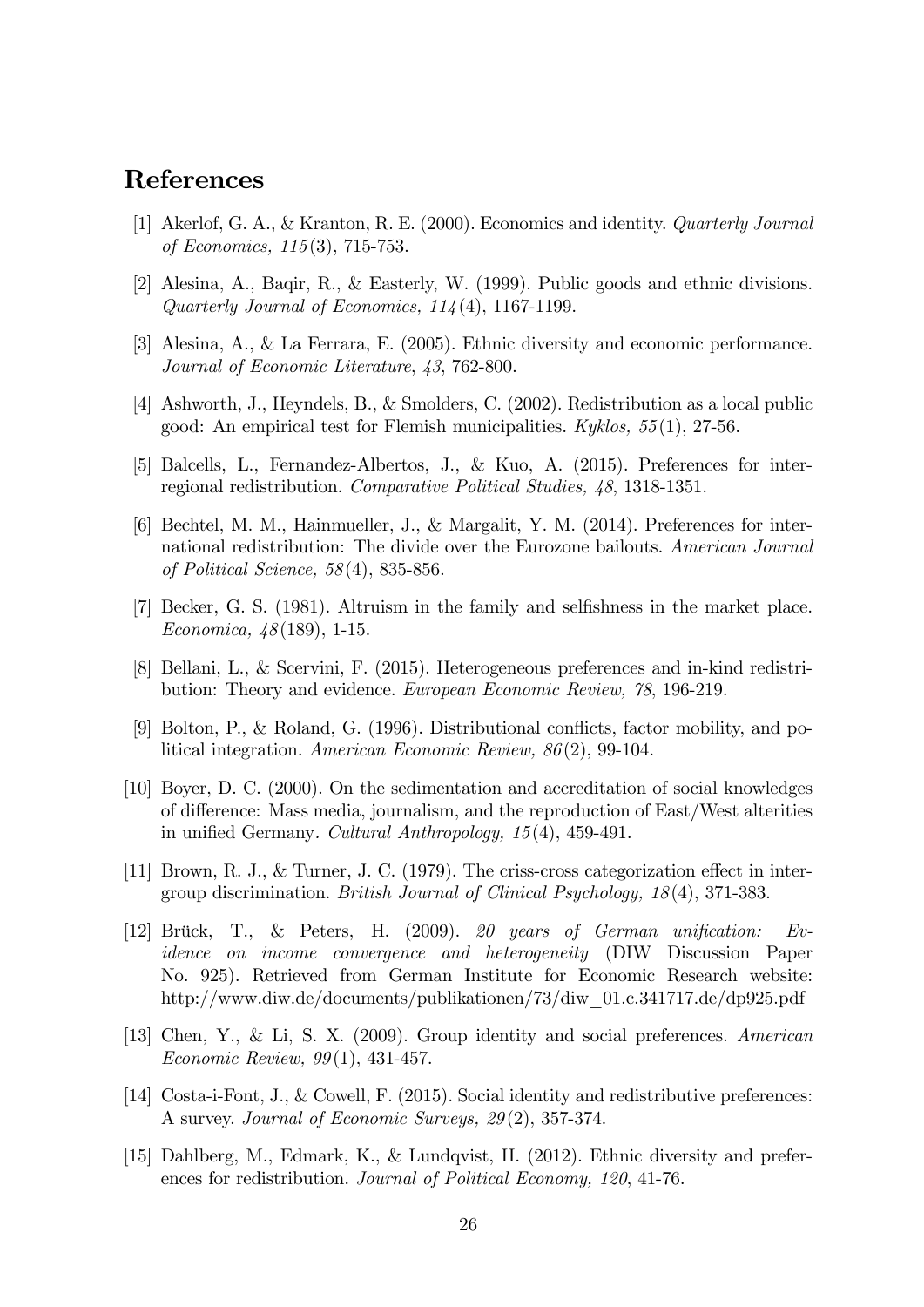- [16] Daniele, G., & Geys, B. (2015). Public support for European Öscal integration in times of crisis. Journal of European Public Policy, 22 (5), 650-670.
- [17] Der Spiegel. (2007). SPIEGEL Study: Germany still divided 18 years after the fall of the Wall. 9 November 2007. Retrieved from http://www.spiegel.de/international/germany/spiegel-study-germany-stilldivided-18-years-after-the-fall-of-the-wall-a-516472.html
- [18] Deschouwer, K. (2012). The politics of Belgium: Governing a divided society. Basingstoke, Hampshire, UK: Palgrave Macmillan.
- [19] De Witte, K., & Geys, B.  $(2013)$ . Citizen coproduction and efficient public good provision: Theory and evidence from local public libraries. European Journal of Operational Research, 224 (3), 592-602.
- [20] Doosje, B., Ellemers, N., & Spears, R. (1995). Perceived intragroup variability as a function of group status and identification. Journal of Experimental Social Psychology, 31, 410-436.
- [21] Ellemers, N. (1993). The ináuence of socio-structural variables on identity enhancement strategies. European Review of Social Psychology, 4, 27-57.
- [22] Esses, V. M., Dovidio, J. F., Jackson, L. M., & Armstrong, T. L. (2001). The immigration dilemma: The role of perceived group competition, ethnic prejudice, and national identity. Journal of Social Issues, 57(3), 389-412.
- [23] Frank, R. H. (1985). Choosing the right pond: Human behavior and the quest for status. New York, NY: Oxford University Press.
- [24] Freier, R., Geys, B., & Holm, J. (2016). Religious heterogeneity and fiscal policy: Evidence from German reunification. Journal of Urban Economics, 94, 1-12.
- [25] GESIS Leibniz Institute for the Social Sciences. (2015). ALLBUS/GGSS 2008 (Allgemeine Bevölkerungsumfrage der Sozialwissenschaften/German General Social Survey  $2008$ ) [Data set]. Cologne: GESIS Data Archive, ZA4600 Data file Version 2.1.0, doi:10.4232/1.12345
- [26] Geys, B., & Vermeir, J. (2014). Party cues in elections under multilevel governance: Theory and evidence from US states. Journal of the European Economic Association,  $12(4)$ ,  $1029-1058$ .
- [27] Giritligil, A. E., & Çağlayan, D. (2017). In-group Favoritism vs. Social Efficiency Concerns, presented at the International Meeting on Experimental and Behavioral Social Sciences, Barcelona, 28 April, 2017.
- [28] Habyarimana, J., Humphreys, M., Posner, D. N., & Weinstein, J. M. (2007). Why does ethnic diversity undermine public goods provision? American Political Science Review, 101, 709-725.
- [29] Hatfield, J. W., & Padro-i-Miquel, G.  $(2012)$ . A political economy theory of partial decentralization. Journal of the European Economic Association,  $10(3)$ , 605-633.
- [30] Hochman, H. M., & Rodgers, J. D. (1969). Pareto optimal redistribution. American Economic Review, 59 (4), 542 - 57.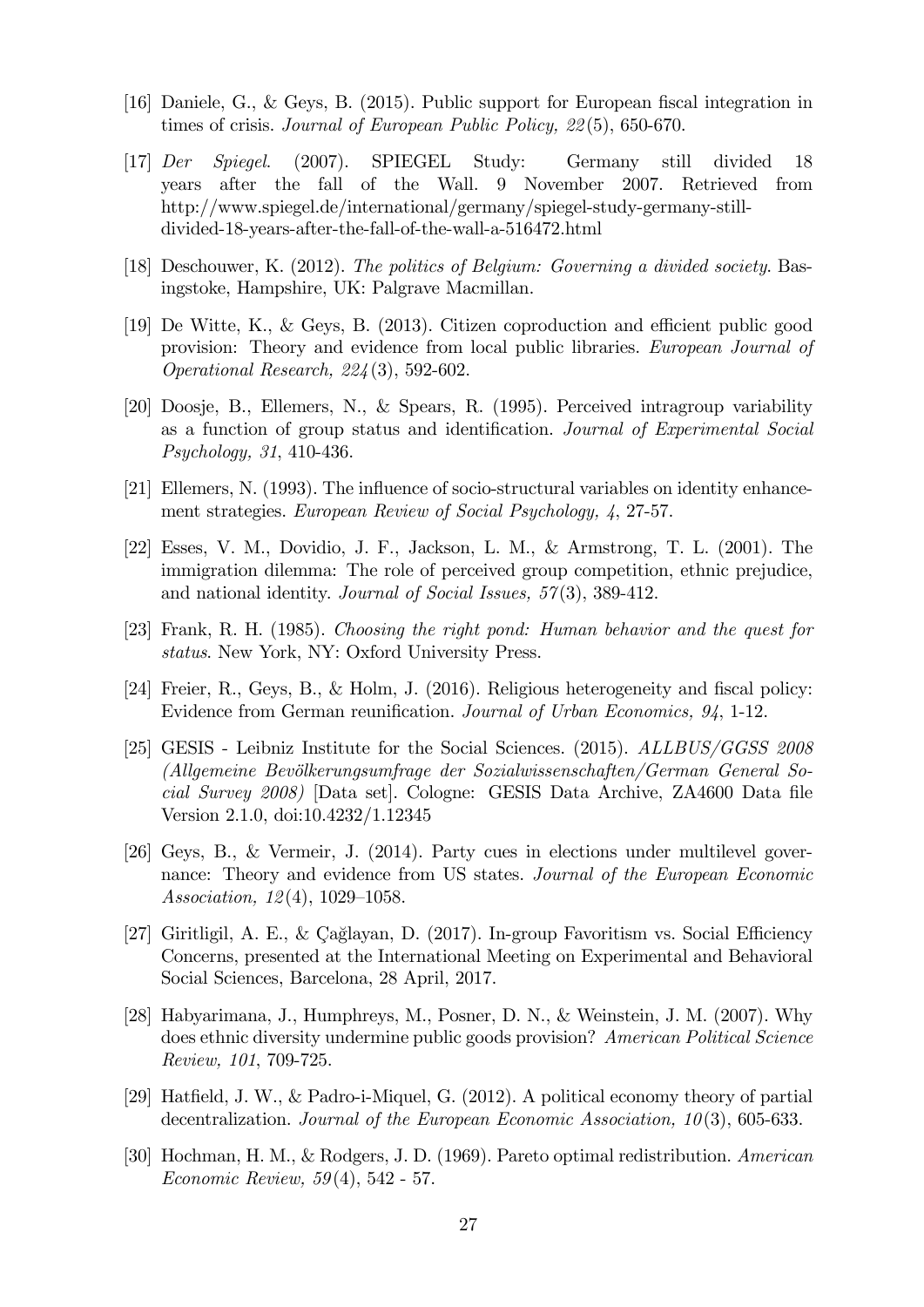- [31] Hogg, M. A., & Terry, D. J. (2001). Social identity theory and organizational processes. In M. A. Hogg & D. J. Terry (Eds.), Social identity processes in organizational contexts (pp. 1-12). Philadelphia, PA: Psychology Press.
- [32] Holm, J. (2016). A model of redistribution under social identification in heterogeneous federations. Journal of Public Economics, 143, 39-48.
- [33] Holm, J., Kuehnhanss, C. R., Mahieu, B., & Heyndels, B. (2017). Region, nation, and redistribution: Experimental evidence on social identity and policy preferences among Belgian local politicians. Mimeo.
- [34] Hooghe, L. (1993). Belgium: From regionalism to federalism. Regional and Federal *Studies*,  $3(1)$ , 44-68.
- [35] Hooghe, L. (2004). Belgium: Hollowing the center. In U. Amoretti & N. Bermeo (Eds.), Federalism, unitarism, and territorial cleavages (pp. 55-92). Baltimore, MD: Johns Hopkins Press.
- [36] Horstmann, I. J., & Scharf, K. A. (2008). A theory of distributional conflict, voluntarism and segregation. Economic Journal, 118, 427-453.
- [37] Howard, M. (1995). An East German ethnicity? Understanding the new division of unified Germany. German Politics and Society, 13(4), 49-70.
- [38] Jofre-Monseny, J., Sorribas-Navarro, P., & Vazquez-Grenno, J. (2016). Immigration and local spending in social services: Evidence from a massive immigration wave. International Tax and Public Finance, 23 (6) 1004-1029.
- [39] Johnston, R., Banting, K., Kymlicka, W., & Soroka, S. (2010). National identity and support for the welfare state. Canadian Journal of Political Science,  $\mathcal{A}3(2)$ , 349-377.
- [40] Klor, E., & Shayo, M. (2010). Social identity and preferences over redistribution. Journal of Public Economics, 94 (3-4), 269-278.
- [41] Konrad, K. A. (2004). Altruism and envy in contests: An evolutionarily stable symbiosis. Social Choice and Welfare, 22(3), 479-490.
- [42] Kuo, A., & Margalit, Y. (2012). Measuring individual identity. Comparative Politics,  $44(4)$ , 459-479.
- [43] Kuziemko, I., Norton, M. I., Saez, E., & Stantcheva , S. (2015). How elastic are preferences for redistribution? Evidence from randomized survey experiments. American Economic Review,  $105(4)$ , 1478–1508.
- [44] Lindqvist, E., & Östling, R. (2013). Identity and redistribution. Public Choice, 155(3-4), 469-491.
- [45] Ljungqvist, L., & Uhlig, H. (2000). Tax policy and aggregate demand management under catching up with the Joneses. American Economic Review,  $90(3)$ , 356-366.
- [46] Marshall, T. H. (1950). Citizenship and social class, and other essays. Cambridge, UK: Cambridge University Press.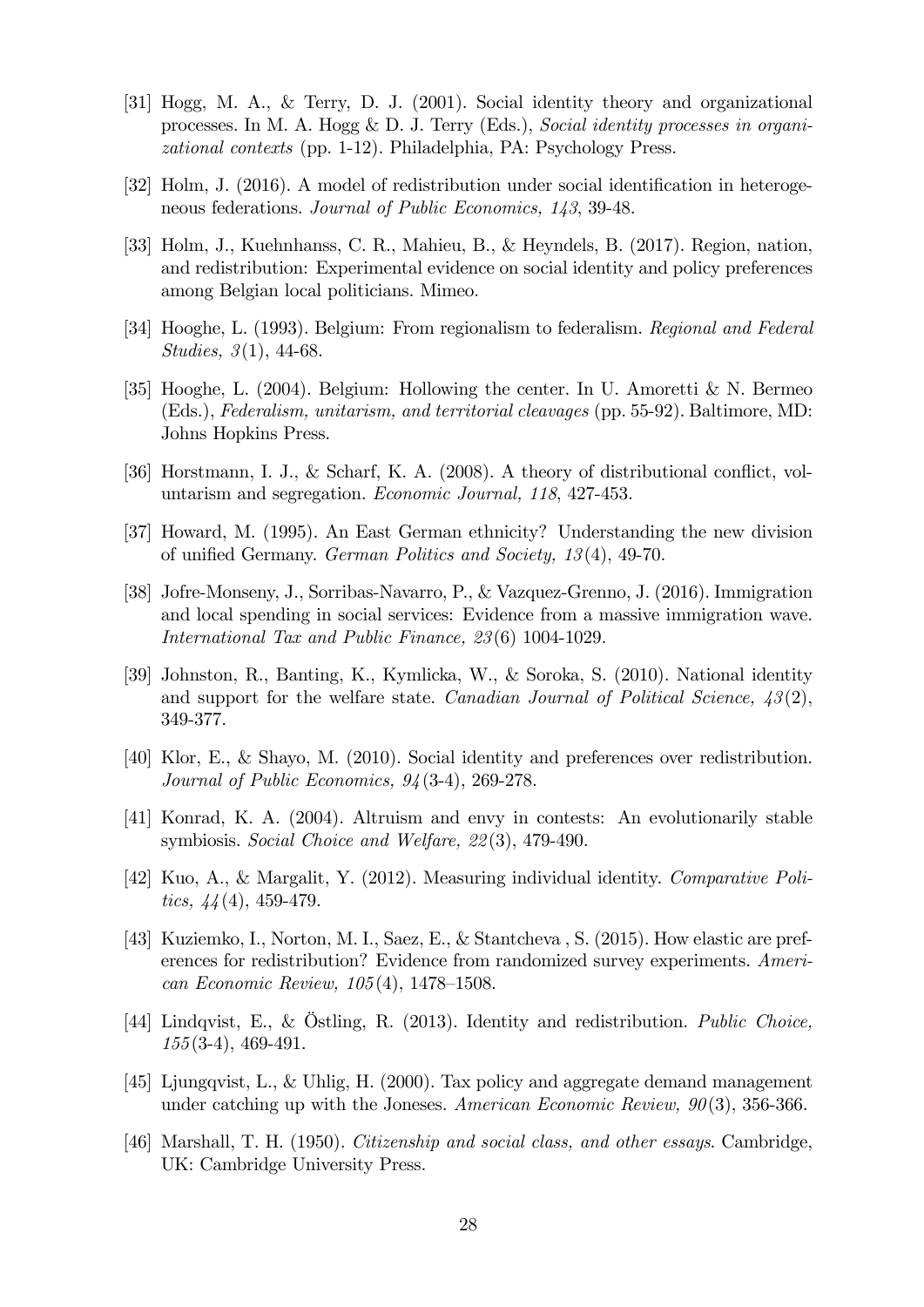- [47] McFadden, D. (1974). Conditional logit analysis of qualitative choice behavior. In P. Zarembka (Ed.), Frontiers in econometrics (pp. 105-142). New York, NY: Academic Press.
- [48] Meltzer, A. H., & Scott, F. R. (1981). A rational theory of the size of government. Journal of Political Economy, 89(5), 914-927.
- [49] Myerson, R. B. (2006). Federalism and the incentives for success of democracy. Quarterly Journal of Political Science, 1, 3-23.
- [50] Piketty, T. (2014). Capital in the twenty-first century. Cambridge, MA: Harvard University Press.
- [51] Seabright, P. (1996). Accountability and decentralization in government: An incomplete contracts model. European Economic Review,  $40(1)$ , 61-89.
- [52] Seipp, B. (2009). Der Mythos von den Ost-West-Ehepaaren. Die Welt, 29 May 2009. Retrieved from http://www.welt.de/vermischtes/article3820575/Der-Mythos-vonden-Ost-West-Ehepaaren.html
- [53] Shayo, M. (2009). A model of social identity with an application to political economy: Nation, class, and redistribution. American Political Science Review, 103 (2), 147-174.
- [54] Tajfel, H., & Turner, J. (1986). The social identity theory of intergroup behavior. In S. Worchel & W. G. Austin (Eds.), Psychology of intergroup relations (pp. 7-24). Chicago, IL: Nelson Hall.
- [55] Transue, J. E. (2007). Identity salience, identity acceptance, and racial policy attitudes: American national identity as a uniting force. American Journal of Political Science, 51(1), 78-91.
- [56] Whitaker, G. P. (1980). Co-production: Citizen participation in service delivery. Public Administration Review, 40, 240-246.
- [57] Wright, M., & Reeskens, T. (2013). Of what cloth are the ties that bind? National identity and support for the welfare state across 29 European countries. Journal of European Public Policy, 20 (10), 1443-1463.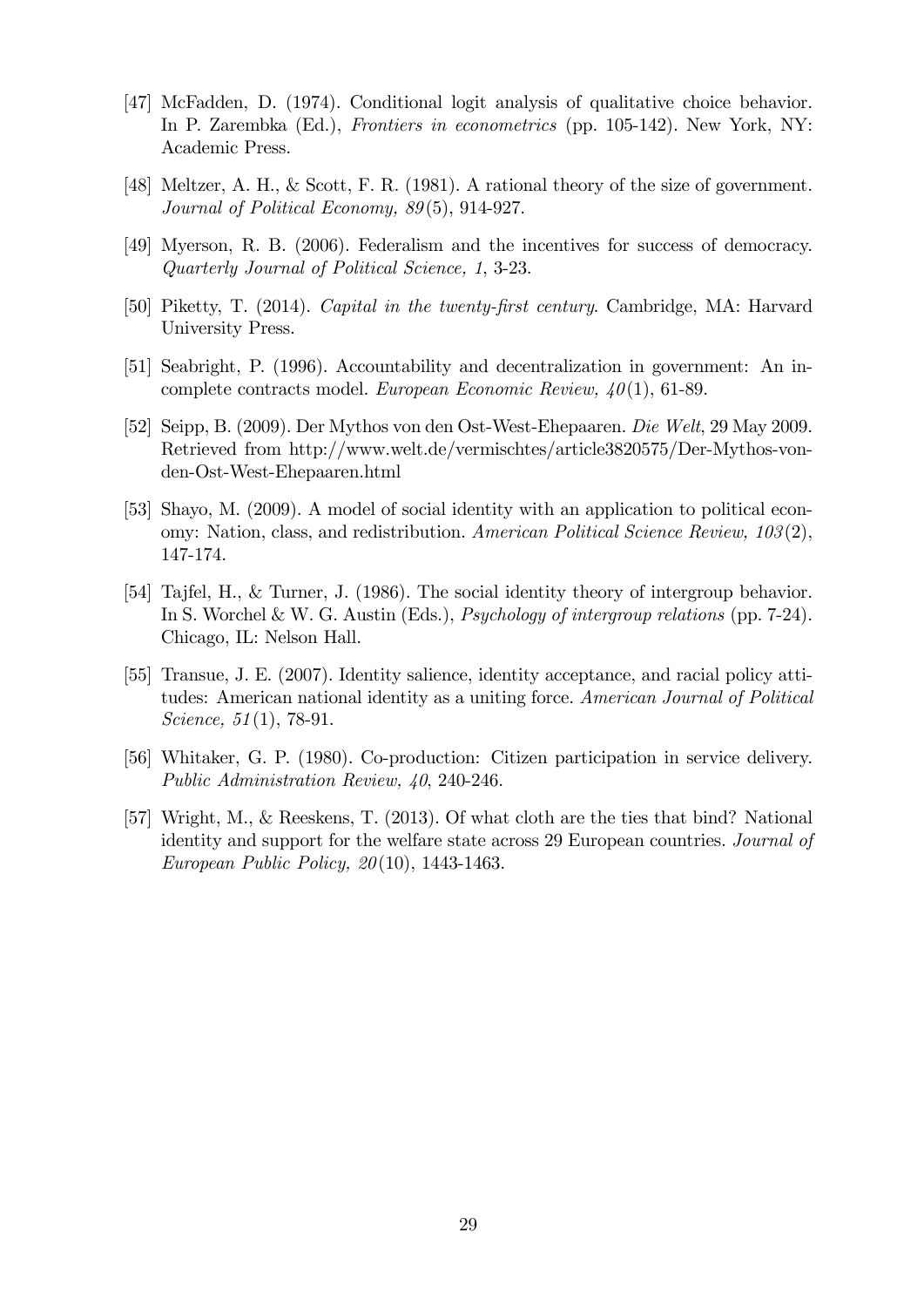#### Figure 1: Federal identification: Belgian and regional connection strengths

|          |                |                |                |                |                         |                | Belgium          |                |                    |                |              |                |
|----------|----------------|----------------|----------------|----------------|-------------------------|----------------|------------------|----------------|--------------------|----------------|--------------|----------------|
|          |                | $\overline{0}$ | 1              | $\overline{2}$ | 3                       | 4              | 5                | 6              | 7                  | 8              | 9            | 10             |
|          | 0              | 4              | $\overline{0}$ | $\overline{0}$ | $\overline{0}$          | $\overline{0}$ | 1                | $\overline{2}$ |                    | $\overline{2}$ | $\mathbf{1}$ | $\overline{4}$ |
|          |                | $\theta$       | $\theta$       | $\overline{0}$ | 0                       | $\overline{0}$ | $\overline{0}$   | 1              | $\overline{0}$     | $\overline{0}$ | 3            |                |
|          | $\overline{2}$ | $\overline{0}$ | $\theta$       | 3              | 1                       | $\overline{0}$ | $\left( \right)$ | $\overline{0}$ | 3                  | 6              | 1            |                |
|          | 3              | $\theta$       |                |                | 1                       | 1              | 0                | $\overline{0}$ | $\overline{2}$     | $\overline{2}$ | 4            | 3              |
|          | 4              | 1              | $\Omega$       |                | 0                       |                | $\mathbf{1}$     |                | 11                 | 1              |              |                |
| Flanders | 5              | $\overline{0}$ | $\theta$       |                | 0                       | $\overline{0}$ | 24               | 3              | 8                  | 14             | 7            | 6              |
|          | 6              | $\overline{0}$ | $\Omega$       |                |                         | 6              | 9                | 35             | 20                 | 32             | 17           | 8              |
|          | 7              | $\mathbf 1$    |                |                | 0                       | 5              | 21               | 27             | 121                | 35             | 17           | $\overline{5}$ |
|          | 8              | 3              | 11             | 8              | 7                       | 13             | 18               | 45             | 63                 | 184            | 26           | 11             |
|          | 9              | 16             | 13             | 18             | 7                       | 9              | 35               | 16             | 15                 | 46             | 109          | 12             |
|          | 10             | 80             | 30             | 27             | 14                      | 16             | 47               | 26             | 16                 | 14             | 15           | 119            |
|          |                |                |                |                |                         |                |                  |                |                    |                |              |                |
|          |                |                |                |                | $IDNAT_i=0$ : $N=1,307$ |                |                  |                | $IDNAT_i=1: N=277$ |                |              |                |

#### Jurisdictional connections, Flemish politicians

Jurisdictional connections, Walloon politicians

|          |                |                |                |                |                    |                  | Belgium        |                  |                       |                  |                |                |
|----------|----------------|----------------|----------------|----------------|--------------------|------------------|----------------|------------------|-----------------------|------------------|----------------|----------------|
|          |                | $\theta$       | 1              | $\overline{2}$ | 3                  | 4                | 5              | 6                | 7                     | 8                | 9              | 10             |
|          | 0              | 3              | $\overline{0}$ |                | $\overline{0}$     | $\overline{0}$   | 3              | $\overline{2}$   | $\overline{2}$        | $\overline{0}$   | $\overline{0}$ | 11             |
|          | 1              | 0              | 3              | ш              | $\left( \right)$   | $\left( \right)$ | $\overline{2}$ | 0                | $\theta$              | $\left( \right)$ | 1              | $\overline{2}$ |
|          | $\overline{2}$ | 0              | $\overline{2}$ | $\overline{0}$ | $\overline{2}$     | 0                | 4              | $\left( \right)$ | $\overline{2}$        | 3                | $\overline{3}$ | 4              |
|          | 3              | $\overline{0}$ | 1              | $\overline{0}$ | $\overline{2}$     | 3                | 3              | 3                | $\overline{3}$        | $\overline{2}$   | 0              |                |
|          | $\overline{4}$ | $\overline{0}$ | $\overline{0}$ | $\overline{0}$ | $\theta$           |                  | $\overline{2}$ | 9                | $\overline{2}$        | $\overline{2}$   | 4              |                |
| Wallonia | $\overline{5}$ | $\overline{4}$ | $\overline{0}$ | $\overline{0}$ | $\overline{2}$     | 0                | 41             | 5                | 17                    | 17               | 8              | 27             |
|          | 6              | $\overline{0}$ | $\theta$       | $\overline{0}$ | $\Omega$           | 0                | $\overline{2}$ | 17               | 21                    | 20               | 12             | 9              |
|          | 7              | 1              | $\overline{0}$ | $\overline{0}$ |                    | $\overline{0}$   | 8              | 17               | 58                    | 30               | 23             | 13             |
|          | 8              | 0              | $\theta$       | п              | $\Omega$           |                  | 10             | 10               | 31                    | 108              | 26             | 24             |
|          | 9              | $\overline{0}$ | $\theta$       | $\overline{0}$ | $\overline{2}$     | 0                | 3              | 3                | 7                     | 29               | 53             | 10             |
|          | 10             | $\mathbf 1$    | $\overline{0}$ | $\overline{0}$ | $\theta$           | $\theta$         | 3              | $\overline{2}$   | 9                     | 7                | 7              | 71             |
|          |                |                |                |                |                    |                  |                |                  |                       |                  |                |                |
|          |                |                |                |                | $IDNAT_i=0: N=521$ |                  |                |                  | $IDNAT_i=1$ : $N=339$ |                  |                |                |

Notes: This figure tallies respondents to the survey of Belgian municipal policymakers according to their reported connection strengths to their region (Flanders or Wallonia) and the federation (Belgium). Connections range from 0 to 10. Those individuals reporting a strictly stronger connection to Belgium than to their region, shaded in gray, are defined as identifying federally (i.e.  $IDNAT_i = 1$ ). All other individuals, for whom  $IDNAT_i = 0$ , are non-federal identifiers.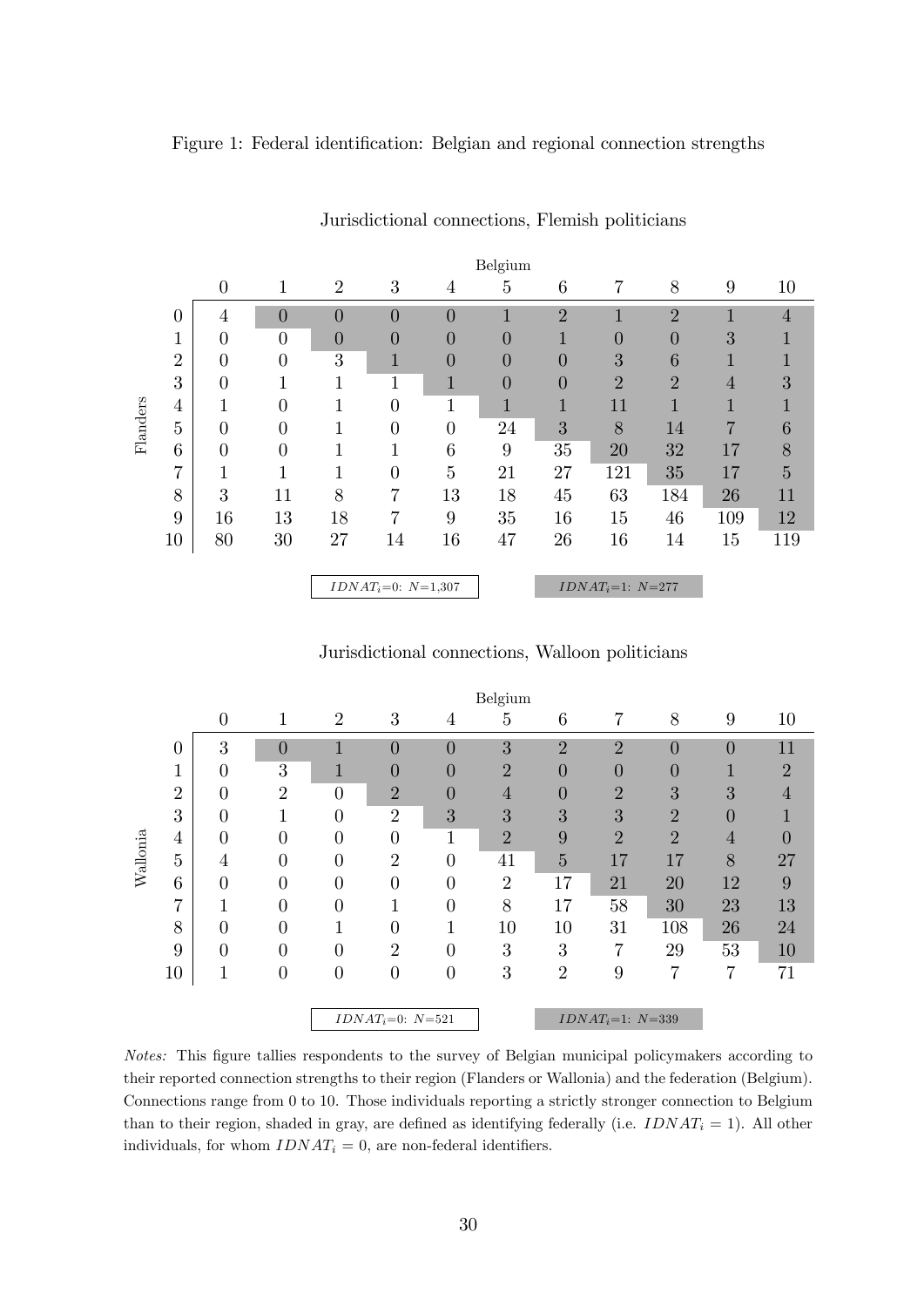|            |           |                |                | connection to federation  |    | connection to federation |  |    |                           |     |                    |
|------------|-----------|----------------|----------------|---------------------------|----|--------------------------|--|----|---------------------------|-----|--------------------|
|            |           |                |                | 2                         | 3  | 4                        |  |    | 2                         | 3   | 4                  |
|            |           | T              |                | 10                        | 19 | 7                        |  | 13 | 11                        | 35  | 10                 |
| connection | to region | $\overline{2}$ | $\theta$       | 31                        | 40 | 12                       |  | 3  | 117                       | 79  | 13                 |
|            |           | 3              |                | 34                        | 93 | 22                       |  |    | 53                        | 361 | 40                 |
|            |           | 4              | $\overline{2}$ | 9                         | 21 | 23                       |  |    | 14                        | 52  | 112                |
|            |           |                |                |                           |    |                          |  |    |                           |     |                    |
|            |           |                |                | $IDNAT_i=0$ : $N=215$     |    | $IDNAT_i=1: N=110$       |  |    | $IDNAT_i=0: N=726$        |     | $IDNAT_i=1: N=188$ |
|            |           |                |                |                           |    |                          |  |    |                           |     |                    |
|            |           |                |                | East, below-median income |    |                          |  |    | West, below-median income |     |                    |

#### Figure 2: Federal identification: German and regional connection strengths

East, above-median income West, above-median income

|            |           |                |   | connection to federation |     |                    | connection to federation |                    |     |                    |  |
|------------|-----------|----------------|---|--------------------------|-----|--------------------|--------------------------|--------------------|-----|--------------------|--|
|            |           |                |   |                          | 3   |                    |                          | ٠,                 |     |                    |  |
|            |           |                |   | 22                       | 30  |                    | 21                       | 27                 | 14  |                    |  |
|            |           | $\overline{2}$ | 3 | 31                       | 47  | 16                 |                          | 104                |     |                    |  |
| connection | to region | 3              |   | 45                       | 134 | 32                 |                          | 16                 | 196 |                    |  |
|            |           |                | 6 | 22                       | 53  |                    |                          | 6                  | 22  | 73                 |  |
|            |           |                |   |                          |     |                    |                          |                    |     |                    |  |
|            |           |                |   | $IDNAT_i=0$ : $N=340$    |     | $IDNAT_i=1: N=156$ |                          | $IDNAT_i=0: N=441$ |     | $IDNAT_i=1: N=120$ |  |

Notes: This figure tallies individuals of each of the principal income/region "types" (lower income respondents in the former East Germany and higher income respondents in the former West) according to their reported connection strengths to their region (East or West) and the federation (Germany). Connections range from 1 (no connection) to 4 (strongly connected). Those individuals reporting a strictly stronger connection to Germany than to their region, shaded in gray, are defined as identifying federally (i.e.  $IDNAT_i = 1$ ). All other individuals, for whom  $IDNAT_i = 0$ , are non-federal identifiers.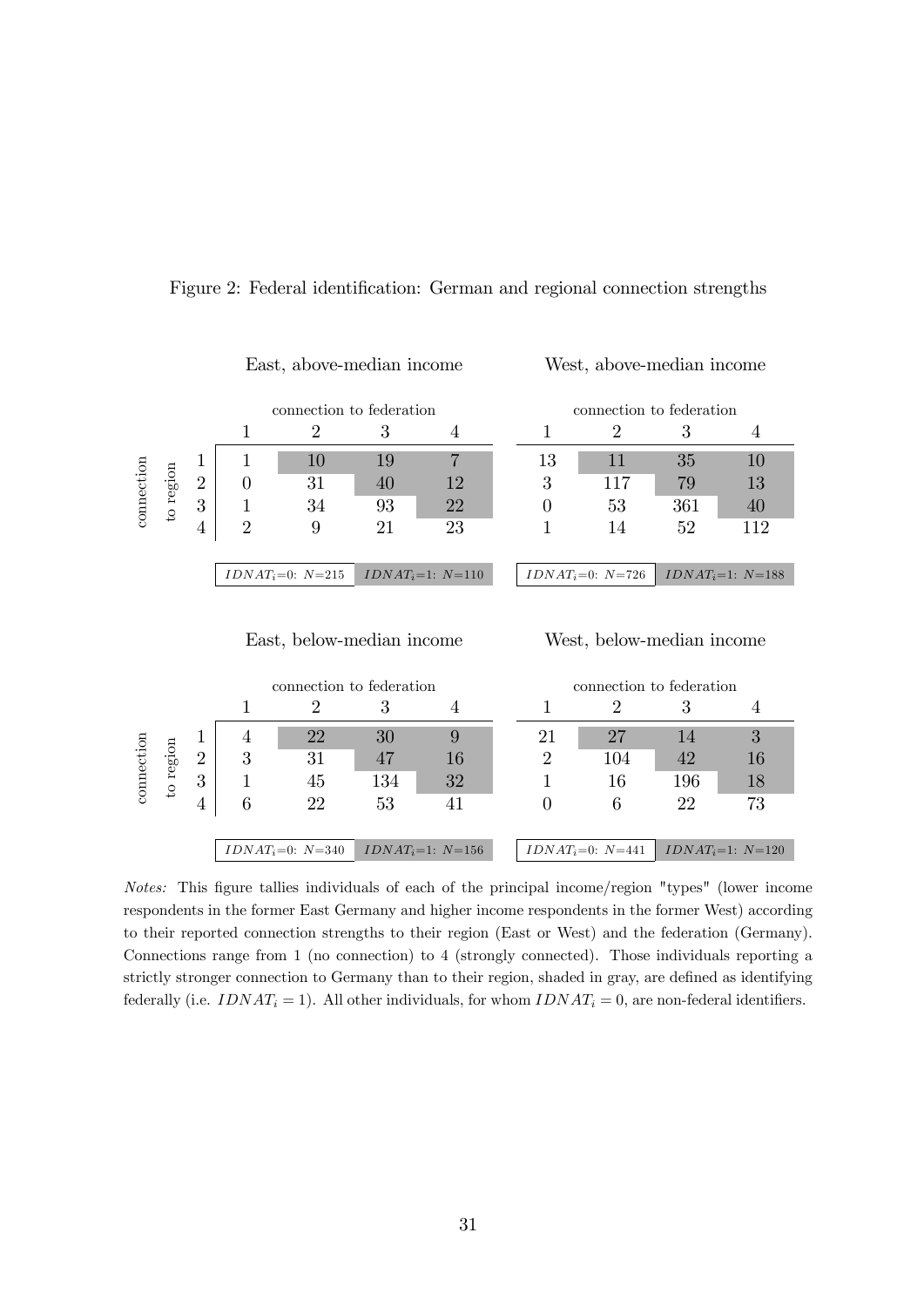

Figure 3: Rolling income thresholds, Germany

Notes: This figure reports two series of regressions in which the cut-off separating low-income from high-income individuals is allowed to progress incrementally throughout its range. Each panel presents aggregate results of one regression series, in which each of 21 distinct regressions replicates the baseline ordered logit regression of  $REDIST_i$  (the dependent variable ranking respondents' support for redistribution from 1, full disagreement, to 5, full agreement) on the federal identification dummy  $IDNAT_i$ and a full set of controls. Regressions in each series use different household income thresholds to define individuals as poor or rich; these advance at uniform intervals from the lowest levels supported by the data to the highest. On the vertical axis are log-odds point estimates for the regressor of interest, the  $IDNAT_i$  indicator which takes value one for respondents reporting a strictly stronger connection to Germany than to their region, and zero for all others. The dashed vertical lines mark the Germany-wide median household income level, used as the low/high income threshold in the baseline models.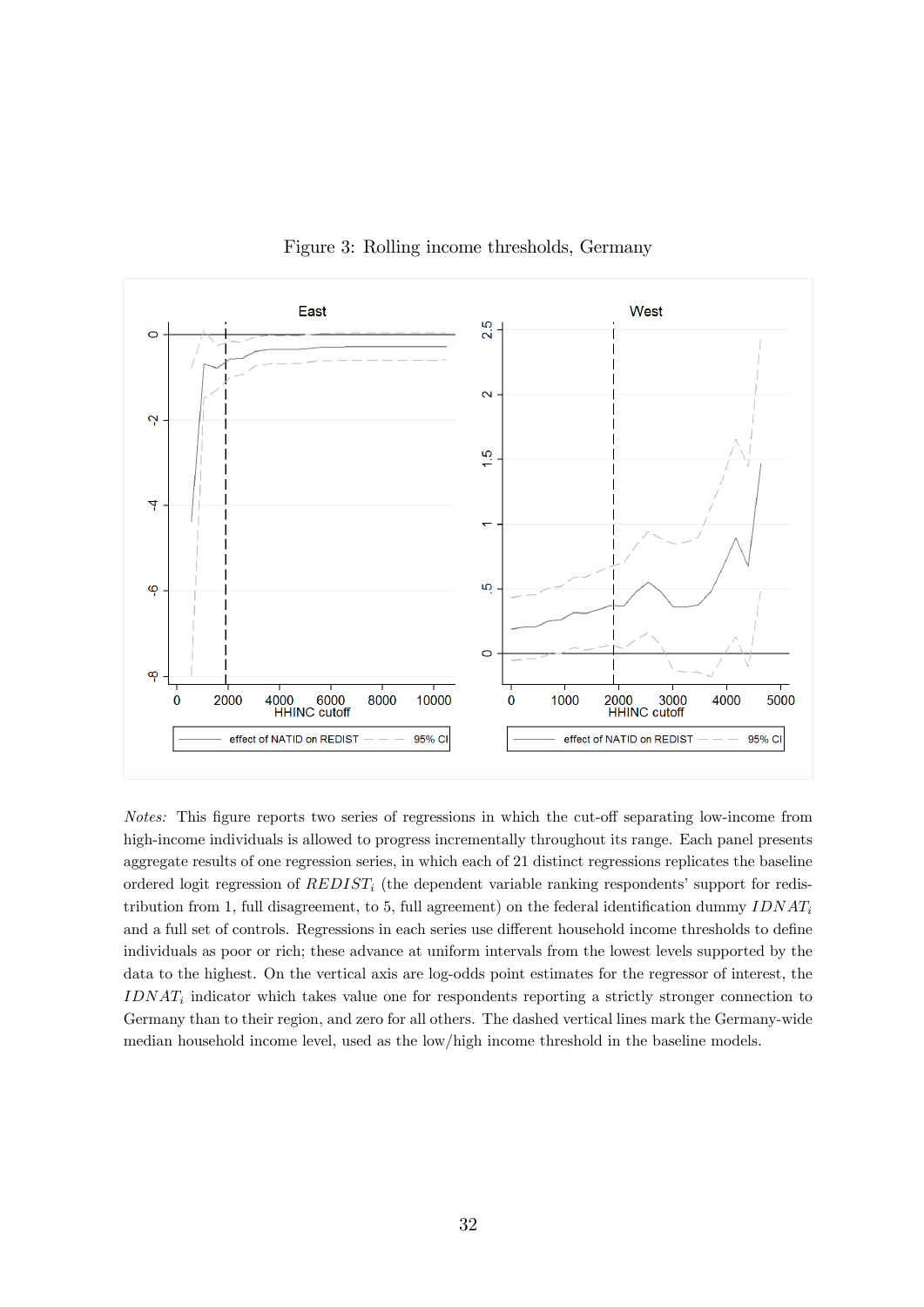

Figure 4: Jurisdictional connection strength and support for redistribution

Notes: This figure presents changes in individuals' log-odds of reporting stronger support for redistribution (on the vertical axes, with positive values corresponding to increased odds of greater redistributive support) for given strengths of their regional and national connection (on the horizontal axes, from  $1 =$ no connection to  $4 =$  strongly connected). Log-odds point estimates and 90% confidence intervals are obtained from ordered logistic regressions with the dependent variable ranking support for redistribution from 1 (full disagreement) to 5 (full agreement). The figure reports results for the key explanatory variables: the set of dummies for respondents' strength of connection to each jurisdiction (i.e. national and regional). A full set of controls is included throughout. The left panel includes only individuals in the former East Germany with household incomes below the German median. The right panel includes only western respondents with above-median household incomes.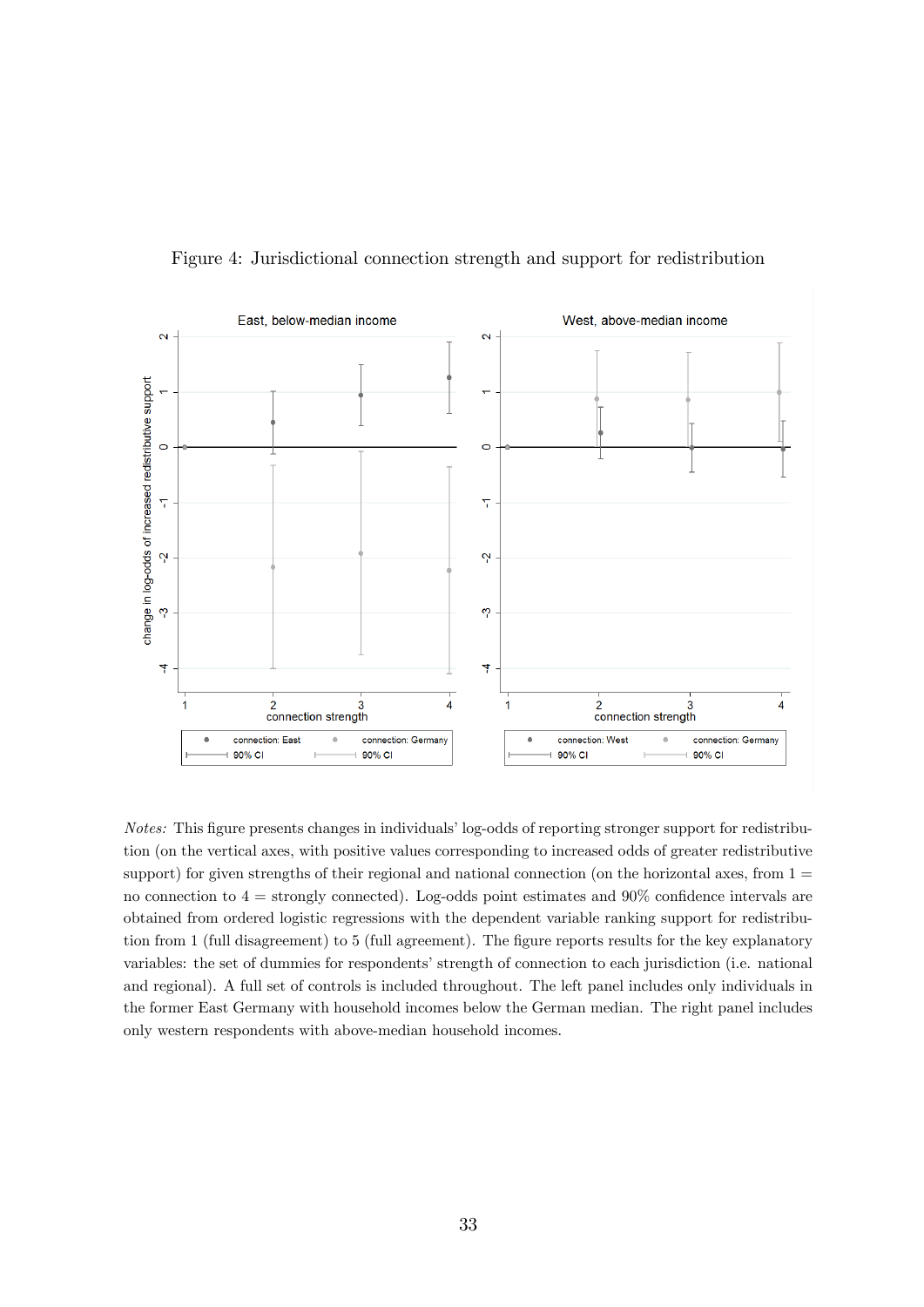|                |             | Belgium        |           |           |  |  |  |  |
|----------------|-------------|----------------|-----------|-----------|--|--|--|--|
|                |             | Wallonia       |           | Flanders  |  |  |  |  |
|                | 1           | $\overline{2}$ | 3         | 4         |  |  |  |  |
| <b>IDNAT</b>   | $-0.370***$ | $-0.379***$    | $0.181**$ | $0.183**$ |  |  |  |  |
|                | (0.085)     | (0.083)        | (0.087)   | (0.087)   |  |  |  |  |
| N              | 860         | 860            | 1584      | 1584      |  |  |  |  |
| $R^2$          | 0.4028      | 0.4007         | 0.3833    | 0.3820    |  |  |  |  |
|                |             | Germany        |           |           |  |  |  |  |
|                |             | East           |           | West      |  |  |  |  |
|                | 1           | $\overline{2}$ | 3         | 4         |  |  |  |  |
| IDNAT          | $-0.269*$   | $-0.255$       | 0.191     | 0.149     |  |  |  |  |
|                | (0.164)     | (0.156)        | (0.124)   | (0.121)   |  |  |  |  |
| $\overline{N}$ | 835         | 835            | 1493      | 1493      |  |  |  |  |

Table 1: Region-wide results, all income levels

Notes: Significance levels: \*  $p < 0.10$ , \*\*  $p < 0.05$ , \*\*\*  $p < 0.01$ . Standard errors in parentheses. The dependent variables are measures of respondents' support for redistribution. In the upper panel using data on Belgian municipal policymakers, the dependent variable is a factor score based on four questions about support for redistribution. In the lower panel using German household data, the dependent variable ranks respondents' support for redistribution from 1 (full disagreement) to 5 (full agreement). The lower panel reports log-odds point estimates and pseudo  $R^2$  values which follow McFadden (1974). Columns 1 and 3 report results for regressions including full sets of control variables. Columns 2 and 4 retain only statistically significant controls, with less significant variables having been omitted sequentially. The regressor of interest is  $IDNAT_i$ , a dummy taking value one for individuals reporting a feeling of connection to their country (Belgium or Germany) strictly stronger than their connection to their region (Wallonia/Flanders, or East/West Germany) and value zero otherwise.

pseudo  $R^2$  0.1085 0.1001 0.0680 0.0661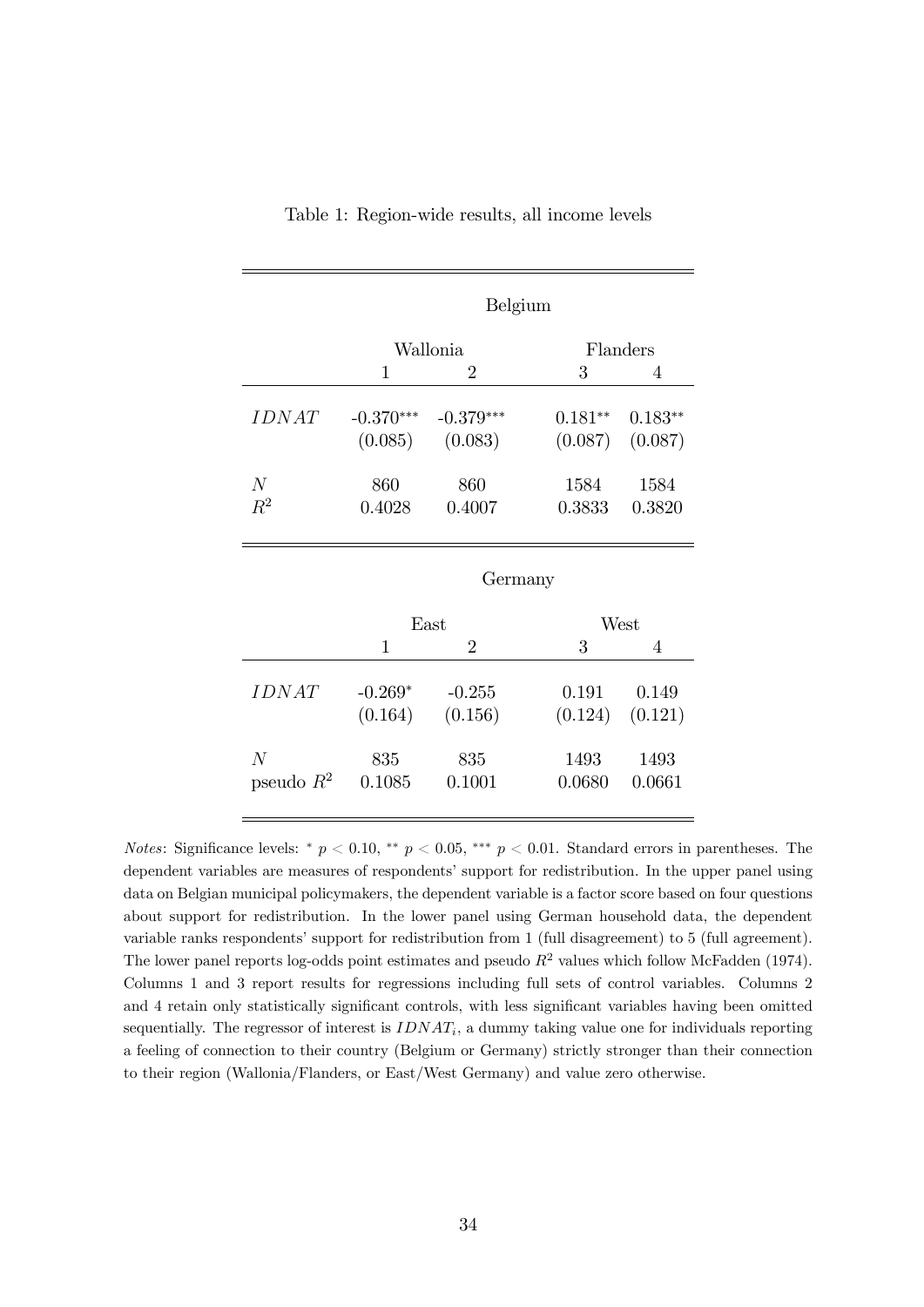|                     |                         | East, above-median inc.     | West, above-median inc.  |                     |  |
|---------------------|-------------------------|-----------------------------|--------------------------|---------------------|--|
|                     | 1                       | $\mathcal{D}_{\mathcal{L}}$ | 3                        | 4                   |  |
| <i>IDNAT</i>        | 0.288                   | $-0.022$                    | $0.384**$                | $0.336**$           |  |
|                     | (0.268)                 | (0.236)                     | (0.159)                  | (0.155)             |  |
| N<br>pseudo $R^2$   | 325<br>0.1227           | 325<br>0.0750               | 914<br>0.0700            | 914<br>0.0670       |  |
|                     | East, below-median inc. |                             | West, below-median inc.  |                     |  |
|                     | 1                       | $\overline{2}$              |                          | 4                   |  |
| <i><b>IDNAT</b></i> | $-0.565**$<br>(0.233)   | $-0.739***$<br>(0.210)      | 3<br>$-0.126$<br>(0.215) | $-0.084$<br>(0.207) |  |

Table 2: Income-based subpopulations, Germany

Notes: Significance levels: \*  $p < 0.10$ , \*\*  $p < 0.05$ , \*\*\*  $p < 0.01$ . Standard errors in parentheses. Pseudo  $R^2$  values follow McFadden (1974). The dependent variable ranks respondents' support for redistribution from 1 (full disagreement) to 5 (full agreement). This table contains log-odds point estimates. The upper panel presents results of regressions restricted to respondents in a given region (the former GDR and the former FRG) reporting household incomes strictly greater than the mean for all of Germany, while the lower panel presents results for respondents below this median. In accordance with the predictions of the theoretical model, the analysis is focused on individuals with below-median household income levels in the former East Germany (lower panel, columns 1 and 2) and individuals with above-median household incomes in the former West (upper panel, columns 3 and 4). Columns 1 and 3 report results for regressions including a full set of control variables. Columns 2 and 4 retain only statistically significant controls, with less significant variables having been omitted sequentially.  $IDNAT_i$  is a dummy taking value one for individuals reporting a feeling of connection to Germany strictly stronger than their connection to their region (either the former East or the former West) and value zero otherwise.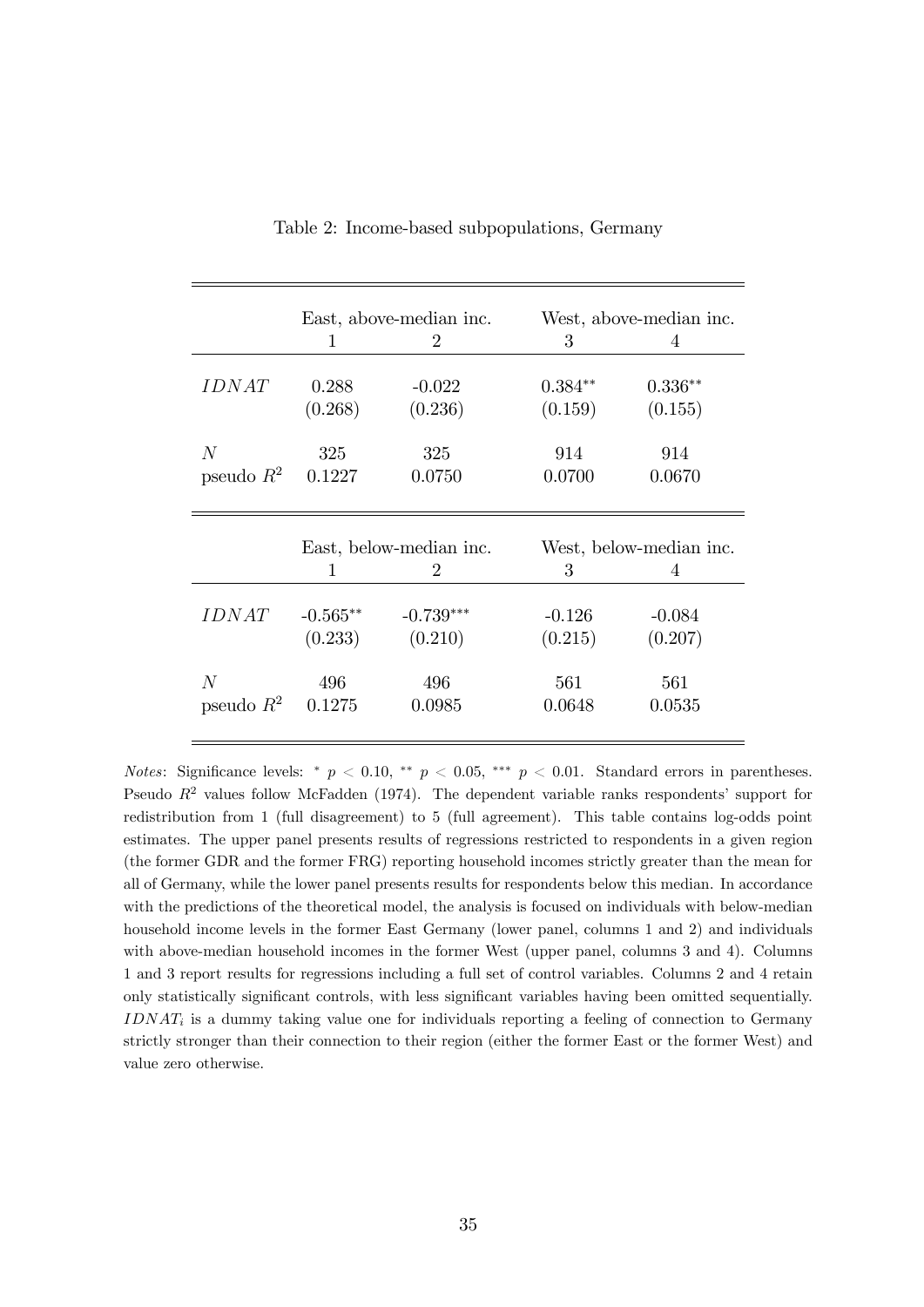|                      | East,<br>below-median inc. |                |            | West,<br>above-median inc. |
|----------------------|----------------------------|----------------|------------|----------------------------|
|                      | 1                          | $\mathfrak{D}$ | 3          | 4                          |
| $REDIST_i=1, 2$ or 3 |                            |                |            |                            |
| <i>IDNAT</i>         | 0.384                      | 0.146          | $0.716***$ | $0.677***$                 |
|                      | (0.454)                    | (0.351)        | (0.202)    | (0.197)                    |
| $REDIST_i=4$         |                            |                |            |                            |
| <i>IDNAT</i>         | $-0.733***$                | $-0.592***$    | 0.313      | $0.369*$                   |
|                      | (0.265)                    | (0.226)        | (0.205)    | (0.200)                    |
| N                    | 496                        | 496            | 914        | 914                        |
| pseudo $R^2$         | 0.2023                     | 0.1664         | 0.1390     | 0.1268                     |

#### Table 3: Generalized ordered logit models, Germany

Notes: Significance levels: \*  $p < 0.10$ , \*\*  $p < 0.05$ , \*\*\*  $p < 0.01$ . Standard errors in parentheses. Pseudo  $R^2$  values follow McFadden (1974). The main dependent variable  $REDIST_i$  ranks respondents<sup>'</sup> support for redistribution from 1 (full disagreement) to 5 (full agreement). However, for the generalized ordered logistic regressions reported here, support levels 1 to 3 have been consolidated into a single category (disagreement or indifference) because the number of respondents opposed to redistribution is too small to permit separate estimations for each level. The results presented are log-odds point estimates. The analysis is focused on individuals with below-median household income levels in the former East Germany (columns 1 and 2) and individuals with above-median household incomes in the former West (columns 3 and 4). Columns 1 and 3 report results for regressions including a full set of control variables. Columns 2 and 4 retain only statistically significant controls, with less significant variables having been omitted sequentially.  $IDNAT_i$  is a dummy taking value one for individuals reporting a feeling of connection to Germany strictly stronger than their connection to their region (either the former East or the former West) and value zero otherwise.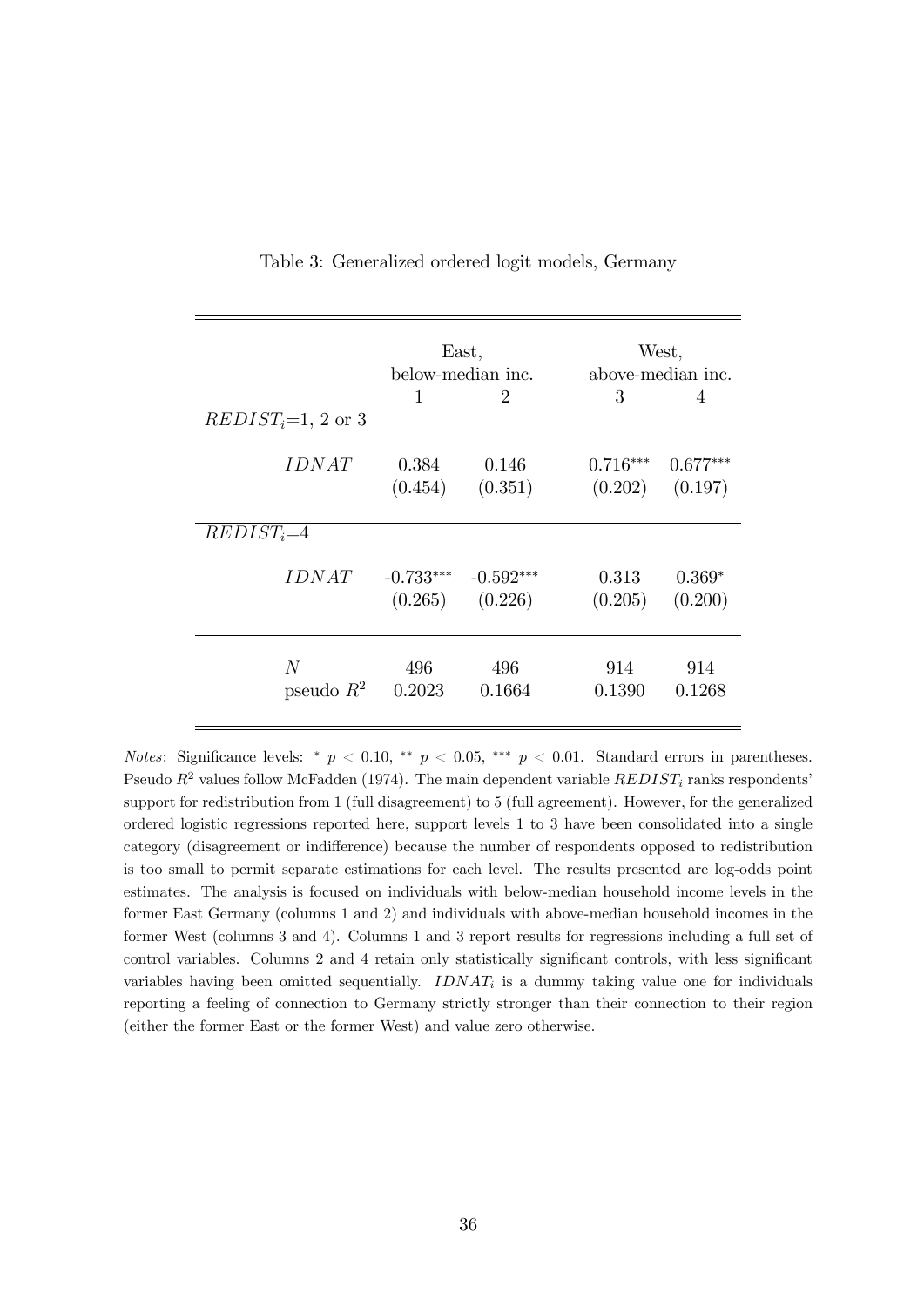# SOCIAL IDENTIFICATION AND REDISTRIBUTION IN HETEROGENEOUS FEDERATIONS: EVIDENCE FROM GERMANY AND BELGIUM

Online Appendix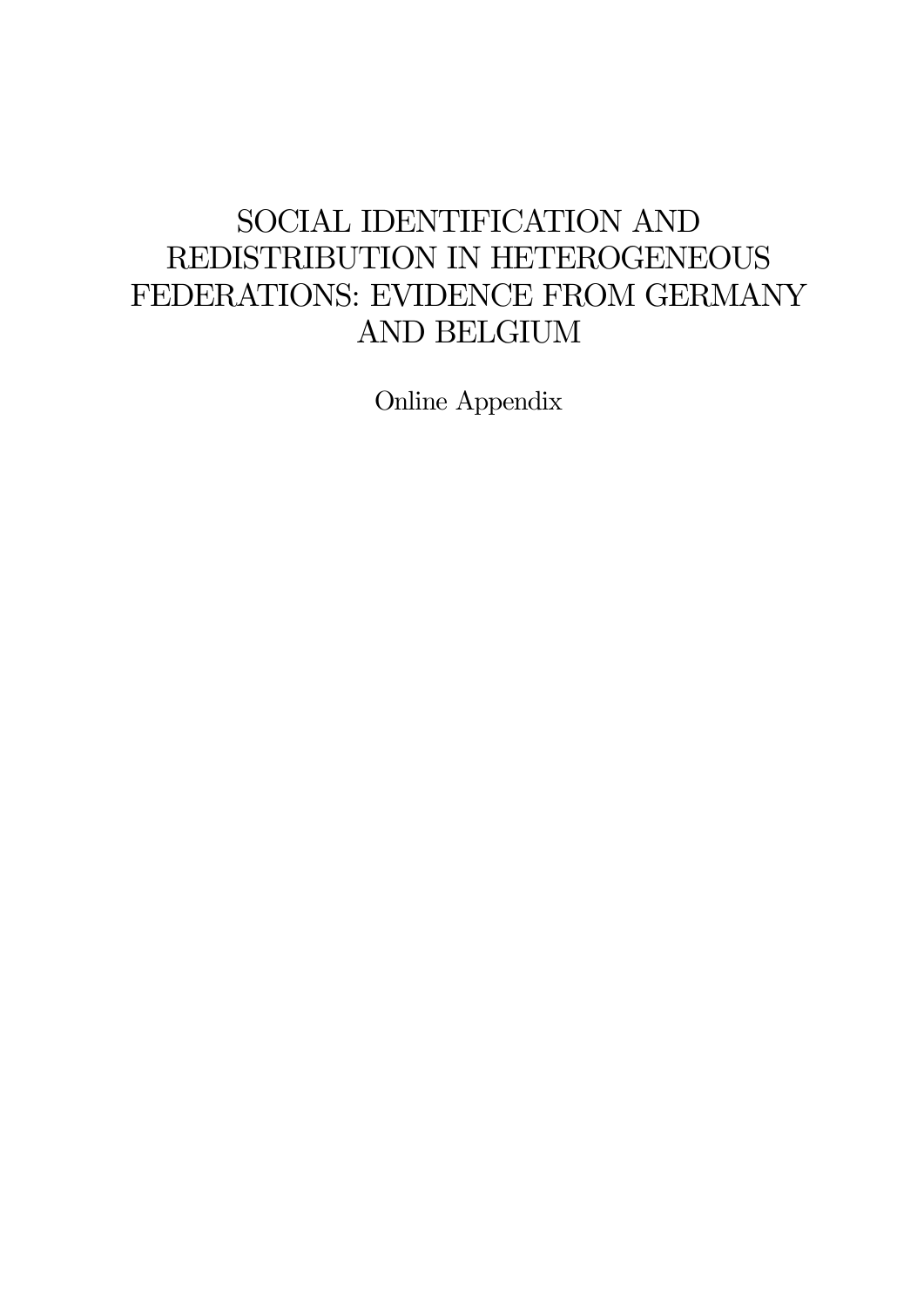### A.1 Deriving the preferred tax rate

Substituting equations (1) and (2) for both regional and federal status into the utility function (3):

$$
U_i(t) = (1-t)y_i + (t - t^2/2)\overline{y} + (1 - \nu_i)\gamma[\sigma_0^{L_i} + \sigma_1[(1-t)\overline{y}_{L_i} + (t - t^2/2)\overline{y}]]
$$
  
+
$$
\nu_i\gamma[\sigma_0^F + \sigma_1[(1-t)\overline{y} + (t - t^2/2)\overline{y}]]
$$

Given a level of federal identification  $\nu_i$ , deriving with respect to t and setting the first-order condition yields:

$$
0 = -y_i + (1-t)\overline{y} + (1-\nu_i)\gamma \sigma_1[(1-t)\overline{y} - \overline{y}_{L_i}] + \nu_i \gamma \sigma_1[(1-t) - 1]\overline{y}
$$

Note that the second derivative is negative, establishing utility's maximization in  $t$ . Rearranging the above:

$$
y_i + (1 - \nu_i)\gamma \sigma_1 \overline{y}_{L_i} + \nu_i \gamma \sigma_1 \overline{y} = (1 - t)[1 + (1 - \nu_i)\gamma \sigma_1 + \nu_i \gamma \sigma_1] \overline{y}
$$
  

$$
t_i^* = 1 - \frac{y_i + (1 - \nu_i)\gamma \sigma_1 \overline{y}_{L_i} + \nu_i \gamma \sigma_1 \overline{y}}{(1 + \gamma \sigma_1) \overline{y}}
$$

as given in equation (4) in the main text.

## A.2 Robustness tests

#### a. Full sample, three-way interaction results

In the main text, the analysis focuses on regressions restricted to population subsets corresponding to the main hypotheses: rich or poor regions only, and (in the case of Germany) rich individuals in rich regions and poor individuals in poor regions. In this section, we report results from an alternative approach using one country-wide regression for each setting. For the Belgian policymakers, we simply define a dummy indicating region of residence, and include this term along with its interaction with the existing  $IDNAT_i$  dummy in country-wide regressions. Results are found in Table A.7, with equivalent but differently-specified models (intended to facilitate interpretations of the effect of interest from a single coefficient) both with and without non-significant controls. Results are similar to those found in the region-specific models reported in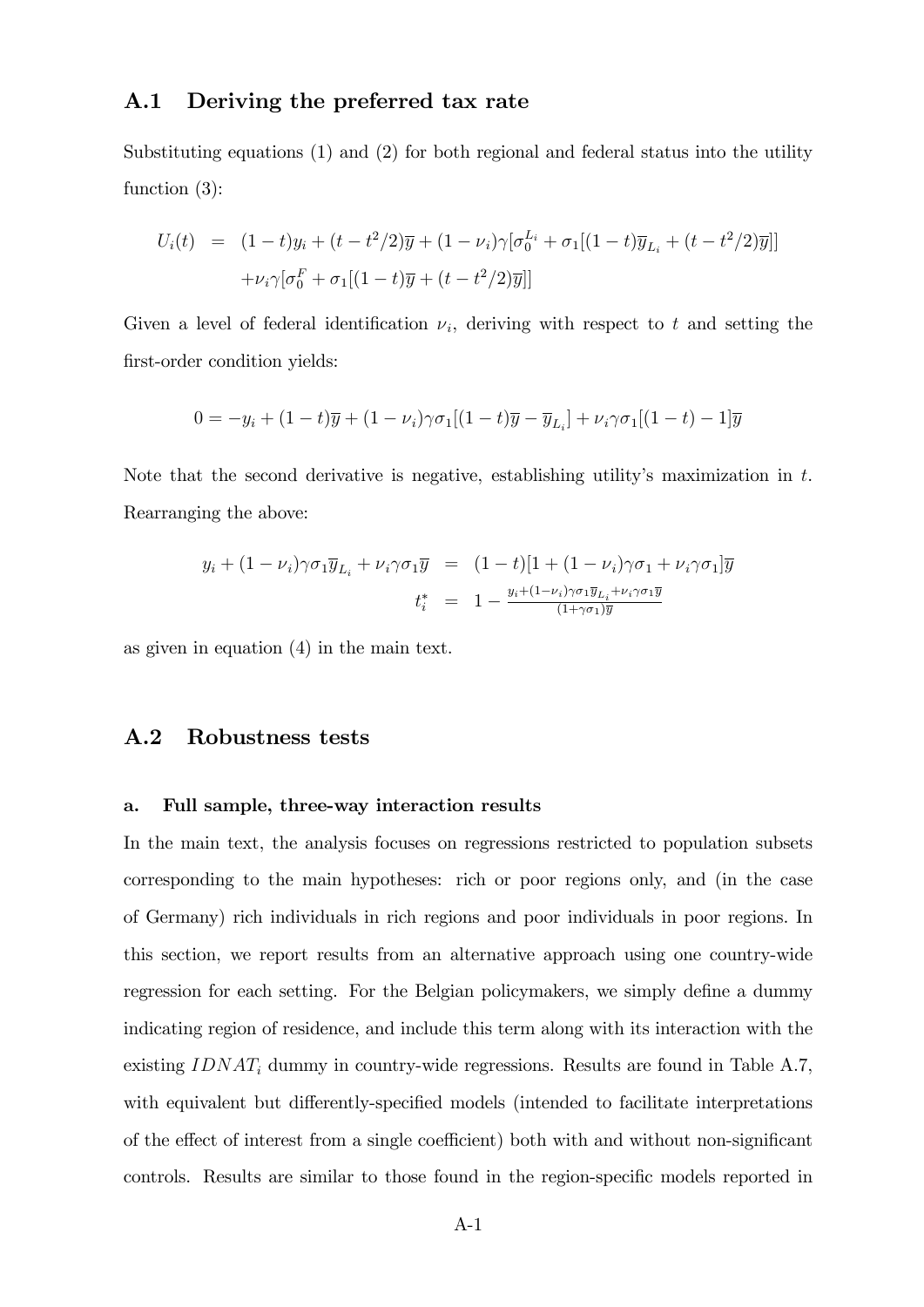Table 1 in the main text, despite the new imposition of common effects for control variables across regions.

#### Table A.7 about here

For Germany, we employ three-way interactions between individual income level  $(\text{rich}/\text{poor})$ , region (East/West), and jurisdictional identification (federal/non-federal).<sup>22</sup> This allows the calculation of results analogous to those for hypotheses 1 and 2, presented in the main text's Tables 1 and 2, but derived from a broader sample. These are found in Table A.8, with columns  $1$  and  $2$  containing estimated federal identification effects on redistributive support among Easterners, and columns 3 and 4 doing the same among Westerners. Respondents reporting incomes above the German mean are reported in the upper panel, and those below in the lower panel. The coefficient estimates and standard errors reported are calculated from the regression output to reflect the identification effect among the relevant income/region combination. Throughout, the model in columns 1 and 3 includes the full set of control variables, while that in columns 2 and 4 retains only those controls which retain significance at the ten percent level or better.

#### Table A.8 about here

The findings for the cross-German sample in Table A.8 closely parallel the typespecific subset results presented in the main text. Namely, federal identification is associated with weaker support for redistribution among below-median income Easterners, but with stronger support for redistribution among above-median income Westerners. Both coefficient magnitudes and significance levels remain similar relative to the main findings in Table 2. Similarly, and corroborating Hypothesis 2, little has changed for

 $^{22}$ For consistency with our main analysis, the results presented here exclude 33 individuals across Germany who report income exactly at the median level. Including them leaves the findings unchanged.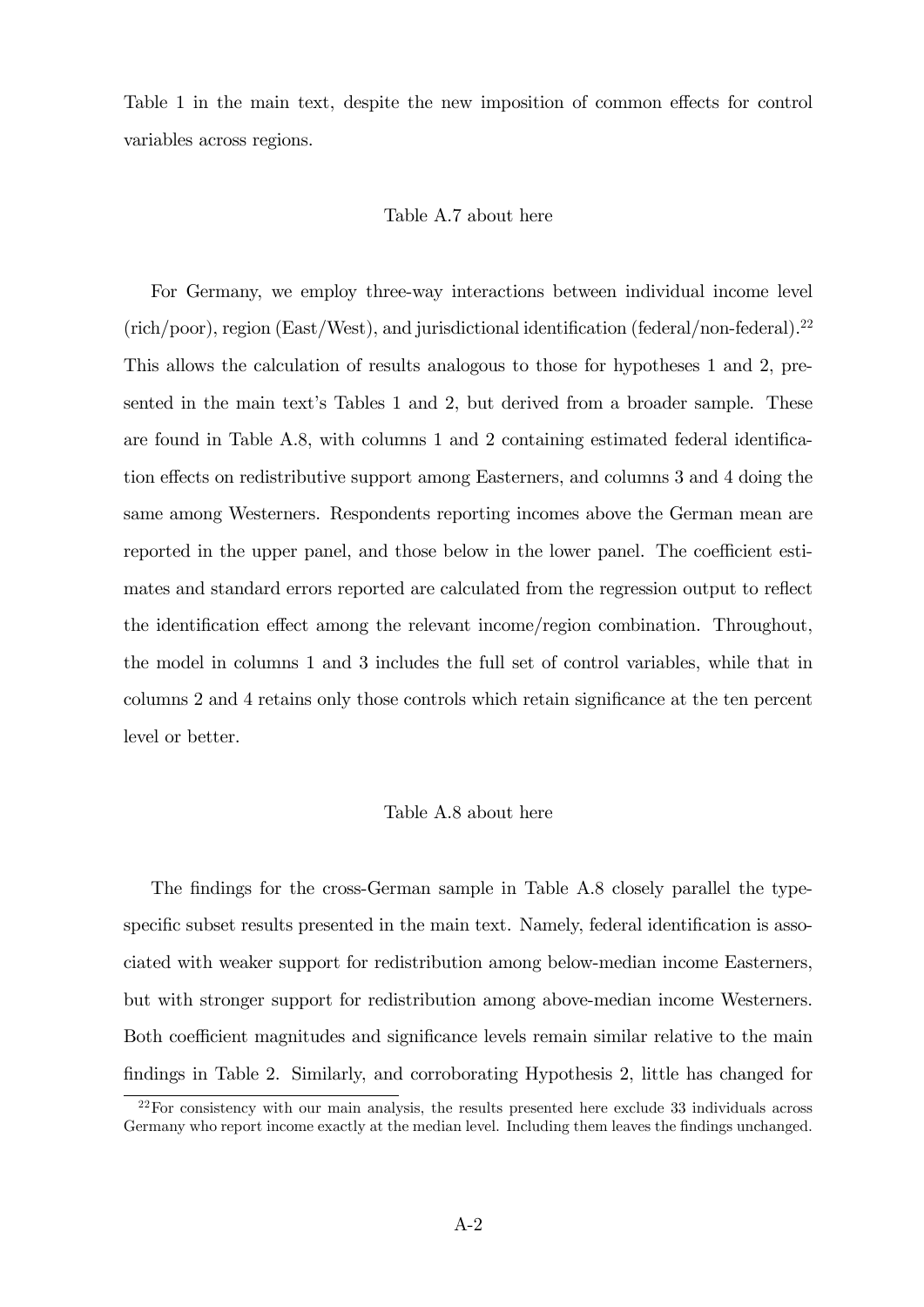the remaining two income/region combinations: no statistically significant relation between federal identification and redistributive support is found among richer Easterners or poorer Westerners.

We also repeat the above three-way interaction analysis using the generalized ordered logit approach presented for the German data in section 4.2. The larger sample size now supports cut-offs between each of the five levels of  $REDIST_i$ . The results indicate that among lower-income Easterners, federal identification is consistently associated with weaker redistributive support across each of the four thresholds, significant above the five percent level from  $REDIST_i < 3$  to  $REDIST_i > 2$  and above the one percent level from  $REDIST_i < 5$  to  $REDIST_i = 5$ . For richer Westerners the estimates are consistently positive, but achieve strong statistical significance only across the threshold between  $REDIST_i < 4$  and  $REDIST_i > 3$ . These findings are in line with those reported in the main text.

#### b. Alternate income cut-offs

We now evaluate three alterations to the designation of poor and rich individuals in the German sample. The first of these  $-$  reported in the top panel of Table A.9  $$ consists of applying more stringent criteria for identifying respondents as relatively lowor high-income individuals. Specifically, rather than imposing a cut-off at the median income level (as in Table 2, and replicated here in columns 1 and 4), we now set the income threshold designating low-income individuals at 33 percent (column 2) or 25 percent (column 3) of the German income distribution. In columns 5 and 6, we impose an income threshold at 66 percent and 75 percent of the German income distribution, respectively, to designate high-income individuals. To maintain sample sizes, individuals exactly at imposed income thresholds other than the median are kept in the sample; excluding them causes no significant change to our findings. The top panel of Table A.9 illustrates that, while significance levels erode as sample sizes are reduced, our baseline results for Hypotheses 1a and 1b persist under these alternative cut-offs. More generally, Figure 3 in the main text captures the full ranges of income thresholds which yield viable subsample sizes. Unlike the results in Table A.9, where arbitrary percentile cut-offs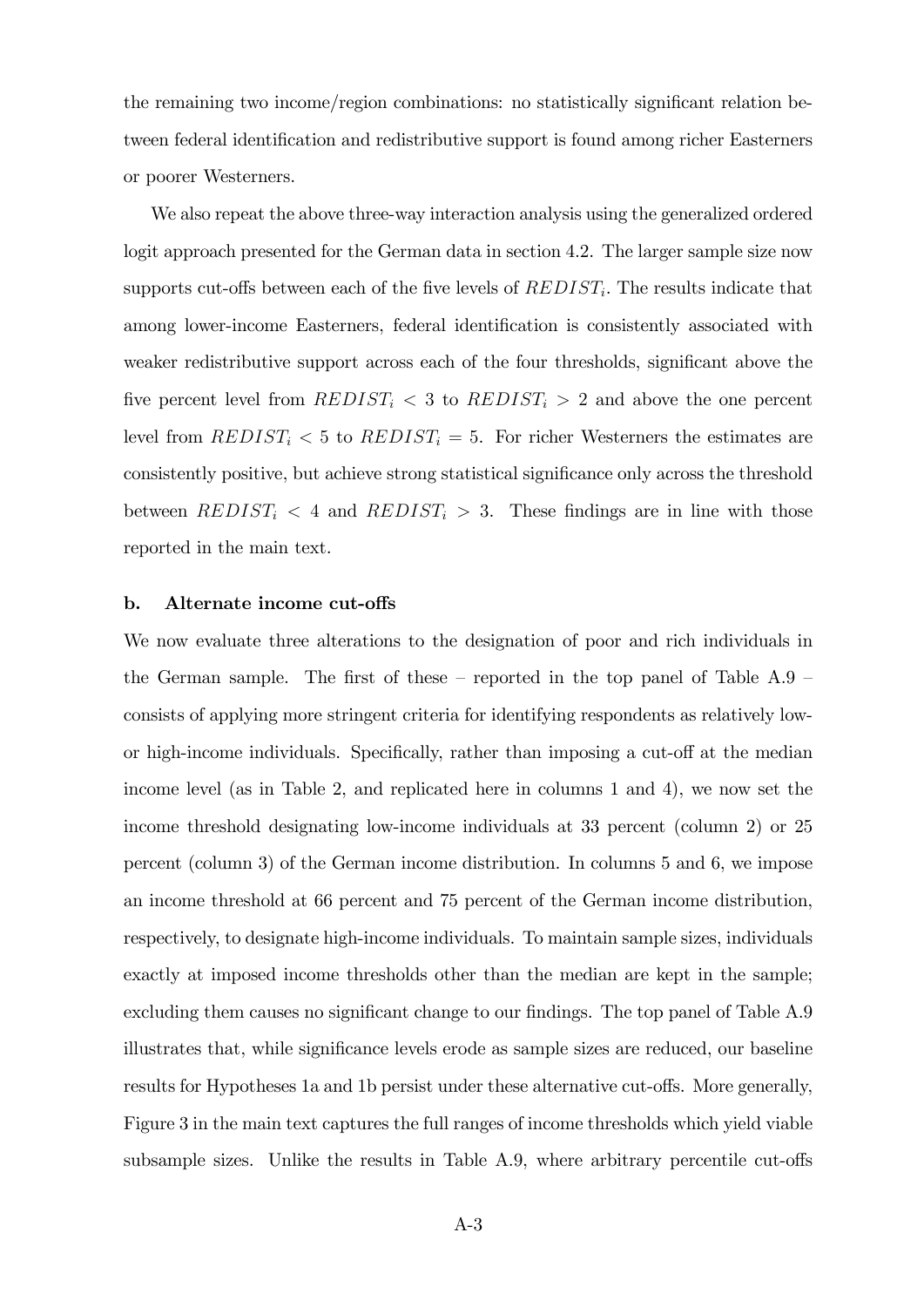seem to have yielded unrepresentative estimate magnitudes, Figure 3 strongly supports Hypotheses 2a and 2b. The negative effect of federal identification on redistributive support in the East becomes more strongly negative as household income falls, while the positive effect in the West is increasing in household income.

#### Table A.9 about here

The second alteration consists of employing region-specific or state-specific income distributions instead of the German-wide income distribution used previously. It can be argued that individuals' income position should be determined relative to those within their own region or (sub-regional) federal state, rather than in relation also to individuals elsewhere. The results are provided in the bottom panels of Table A.9. Columns 1-3 show results for individuals in eastern Germany reporting income below the 50th, 33rd, and 25th percentiles, respectively, of all respondents in eastern Germany (panel 2) or in their federal state (panel 3). Columns 4-6 depict results in western Germany for individuals reporting incomes among the top 50, 33, and 25 percent of all western German respondents (panel 2) or in-state respondents (panel 3). It is readily apparent that using region-specific or state-specific income distributions leaves our main findings unaffected (although their statistical significance tends to weaken in the most restrictive settings).

The third and final alteration with respect to individuals' income classification alters our measure of income. The results are summarized in Table A.10. Rather than looking only at household income (as in Table 2 and replicated here in columns 1 and 4), we now take into account only respondents' personal income ( $PERSINC$ ; columns 2 and 5) or, alternatively, employ the less restrictive criterion that either household or personal income  $(HHINC \t{or } PERSINC; \t{columns } 3 \t{and } 6)$  meet the relevant income cuto§, with the threshold between rich and poor again set at the median of the relevant Germany-wide income distribution. The results indicate that our inferences are broadly robust to the exact income distribution employed. The results are weakest when relying on only personal income to designate individuals as rich or poor. Still, since two thirds of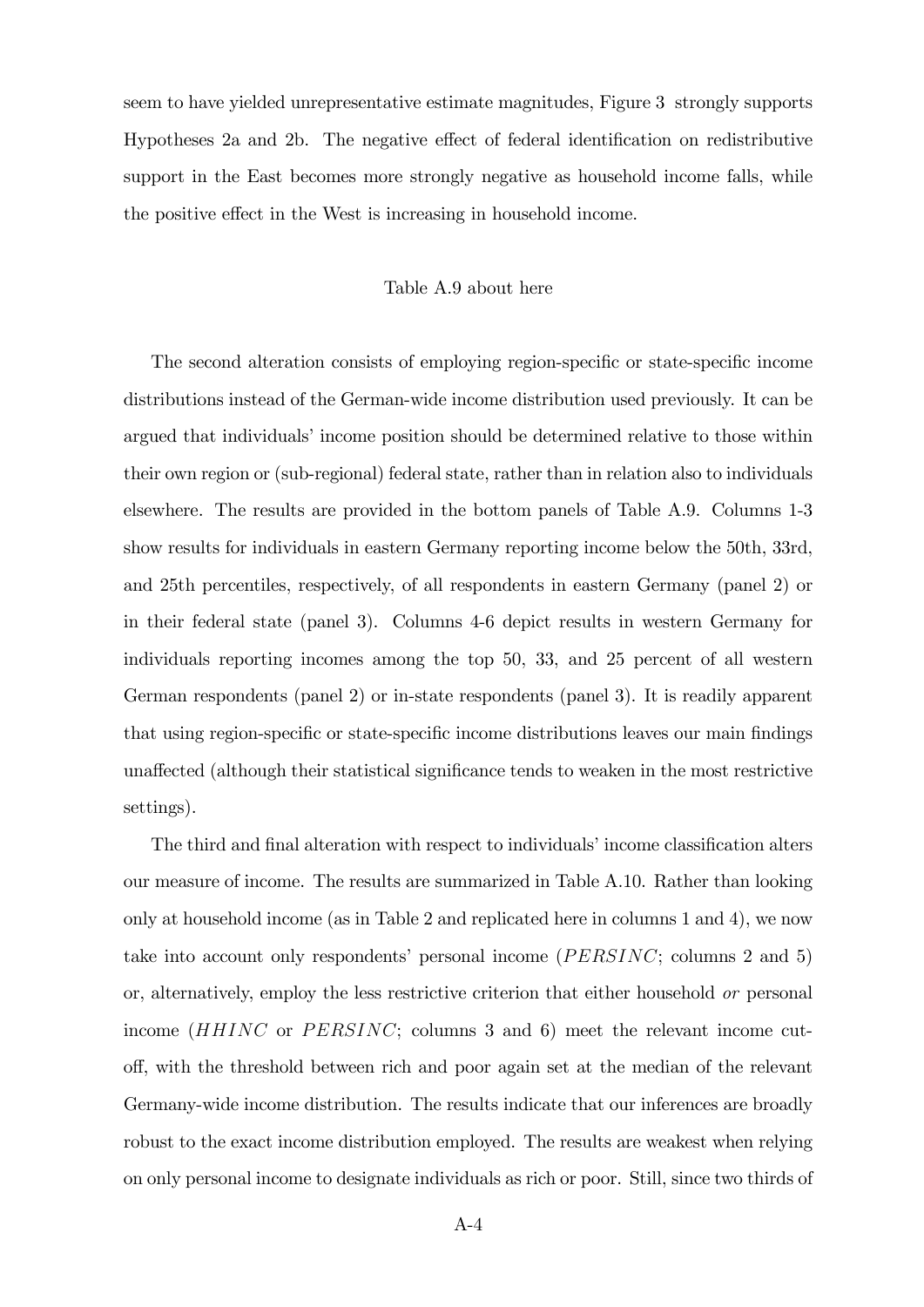our respondents are living with a partner – which is likely to affect their self-perceived de facto wealth or poverty  $-\text{this}$  can be considered the least relevant income distribution. In the lower panel of Table A.10 we repeat these analyses using equivalized income measures adjusted by dividing by the number of household members reported.

#### Table A.10 about here

#### c. Group identification criteria

To obtain our main results, we also imposed cut-offs on which individuals are considered federal identifiers. In particular, respondents reporting a strictly closer connection to their countries (Belgium or Germany) than to their regions (Wallonia, Flanders, or the former East or West Germany, depending on their residence) were defined as federal  $$ rather than regional – identifiers. As this criterion includes some individuals reporting fairly weak connections to their countries in absolute terms (i.e. values one through five on an eleven-point scale for Belgium, or value two on a four-point scale for Germany), Tables A.11 and A.12 impose more restrictive definitions of federal identification. In the top panel of each table, we define an alternative federal identification variable,  $IDNAT\_ALT_i$ , which is equal to one only for respondents whose connection to their federation is stronger in an absolute sense: at least value six for Belgium or three for Germany, and strictly stronger than their reported connection to Wallonia, Flanders, or Germanyís former East or West (as applicable). Hence, respondents with a weak absolute federal connection are excluded from the group of individuals with federal identification and instead included in the group of non-federally identifying individuals. This provides more stringent tests of the redistribution preference effect of stronger federal identification. Alternatively, in the bottom panel of Tables A.11 and A.12, we exclude these weak absolute federal identifiers from the samples altogether. Across both tables, results remain in line with those presented in Tables 1 and 2 in the main text, such that the exact operationalization of federal versus non-federal identifiers appears to have at most limited influence on our findings.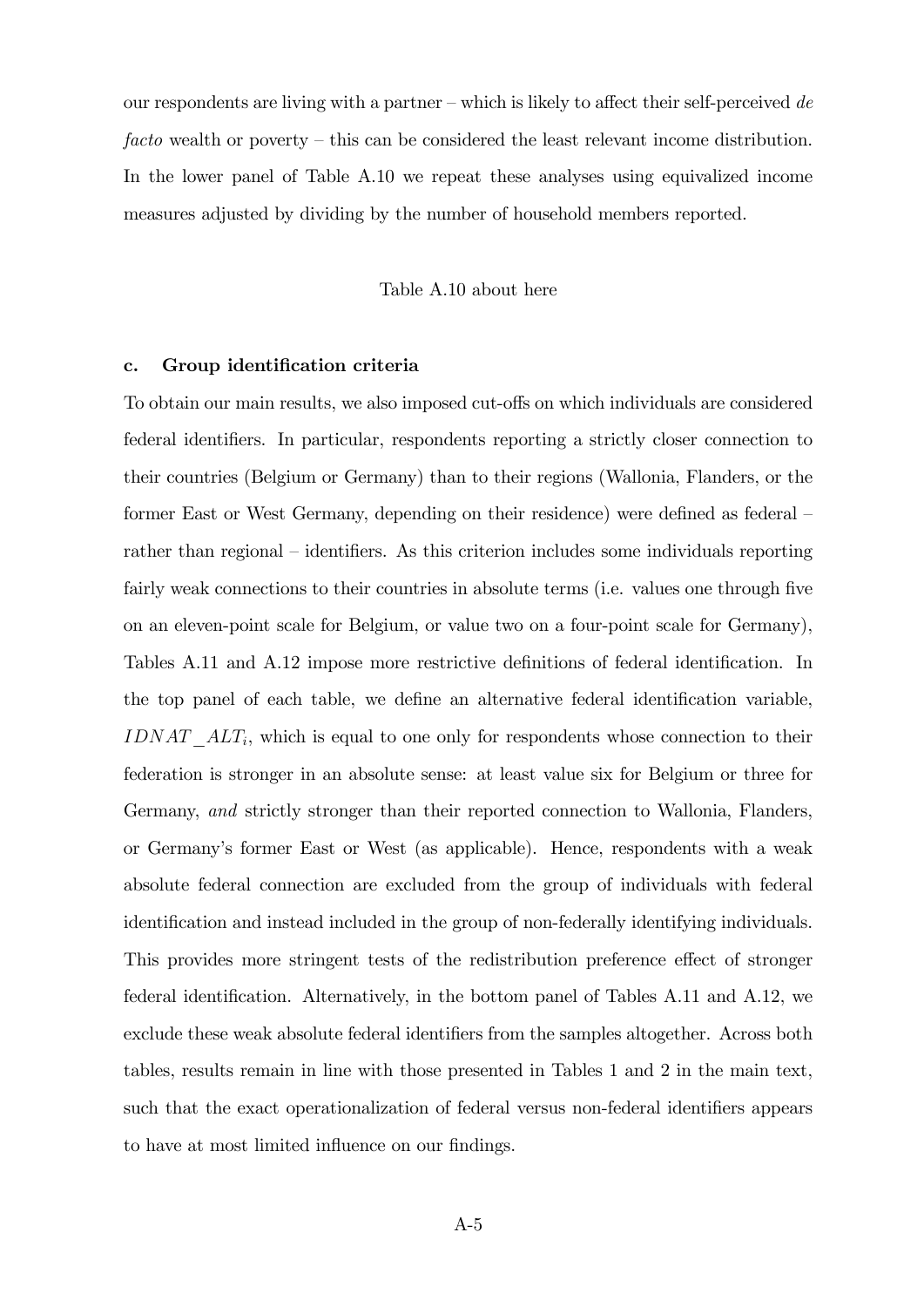Note also that excluding respondents reporting equal connections to their region and to their country as a whole (i.e. those along the principal diagonals in Figures 1 and 2) likewise leaves our main findings qualitatively unaffected. In Flanders, however, the effect of federal identification strengthens in magnitude and increases in significance to considerably stronger than the one percent level (strengthening support for Hypothesis 1b). Similar consistency also results in the German data when adding the requirement that, in order to be classified as federal identifiers, respondents' reported connection to Germany must be strictly stronger than their connection to their state as well as their connection to their region.

#### d. Redistributive preferences

Finally, to evaluate the robustness of our results to the specific redistribution measures employed previously, we also repeated the main analysis using alternative dependent variables. The main outcome variable in the Belgian setting is a factor score computed from principal component analysis of four constituent questions, each pertaining to redistributive support.<sup>23</sup> Ordered logit regressions replicating the main analysis for each of the four questions in place of the factor score are found in Table A.14, with one column corresponding to each question: 1) "The government should redistribute income from the rich to the less fortunate;" 2) "Cuts in social benefits could damage the lives of too many people;" 3) "The government should spend more on social benefits for poorer people, even if it leads to higher taxes;" and 4) "The welfare state is one of the proudest achievements of this country."

#### Tables A.13 and A.14 about here

The results in Table A.14 for individual redistribution questions are very much in line with the findings in the main text for the factor score.<sup>24</sup> Particularly in Wallonia,

<sup>23</sup>Details regarding the PCA calculation are reported in Table A.13.

 $^{24}$ Regressions reported in the table include full sets of controls. Across both Wallonia and Flanders, all four measures become strongly significant, in the hypothesized directions, when control variables are omitted.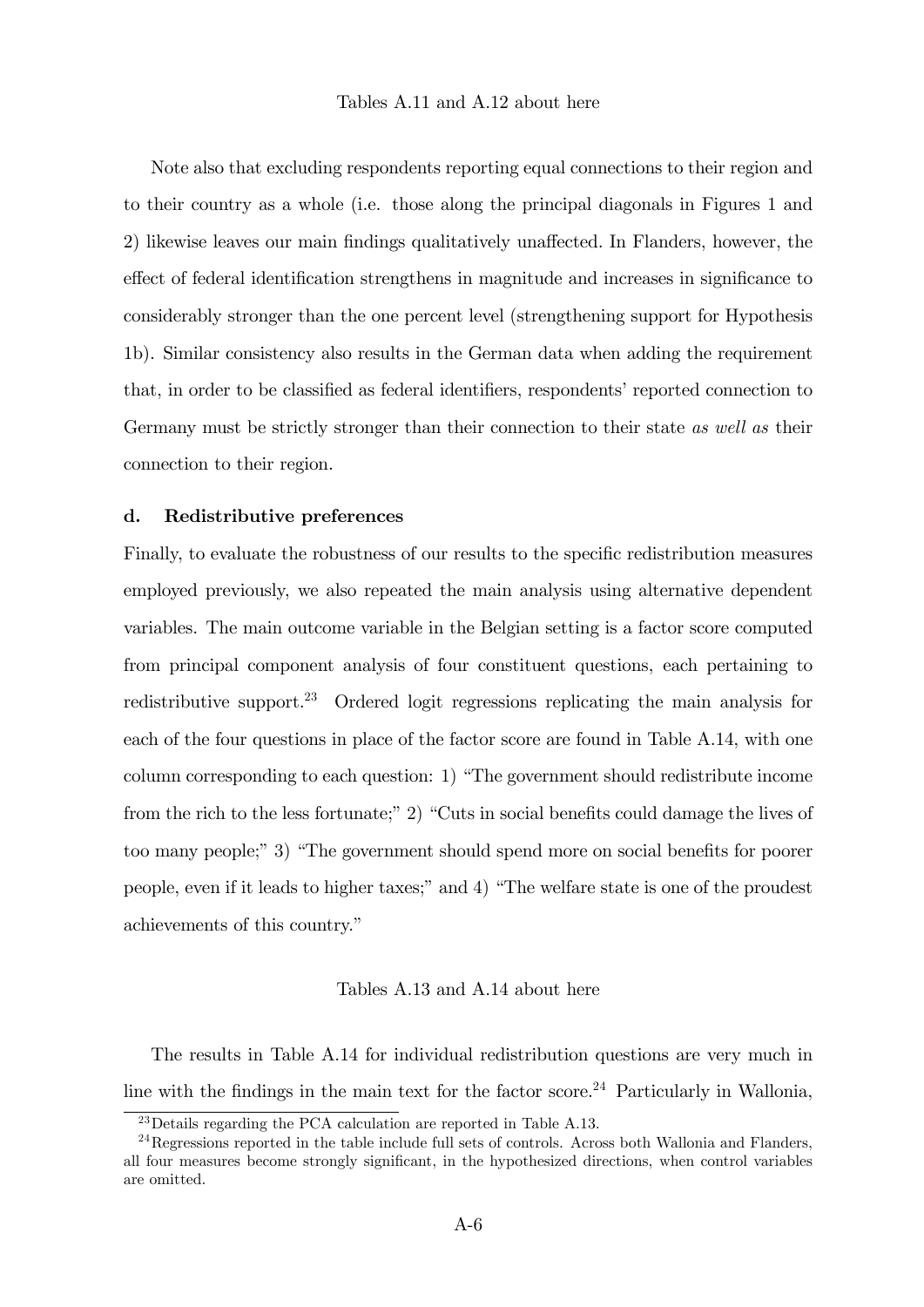the effect of federal identification on each of the four constituent measures is negative and strongly significant, in keeping with Hypothesis 1a. Results from Flanders corresponding to Hypothesis 1b are consistently positive, as hypothesized, but statistically significant in only two cases. It is striking, and perhaps supportive of the link we propose between federal identification and redistributive support, that in the wealthier region the strongest of the four results is for the question naming the welfare state as "one of the proudest achievements of this country," making explicit and affective the link between policy and "country" (as opposed to e.g. "the government"). It may also be telling that the sole question referencing higher taxes does not approach statistical significance.

Turning to Germany, the ALLBUS includes an additional question assessing respondents' tolerance of social differences. Respondents were asked whether they "find the social differences in our country generally fair" (*"Ich finde die sozialen Unterschiede* in unserem Land im Grossen und Ganzen gerecht."). As respondents could vary their response from full agreement (1) to full disagreement (4), this question may be viewed as an analogue to support for redistribution. Results from repeating the main analysis using this as an alternative dependent variable are reported in Table A.16. Using the same model specification and set of controls, Table A.16 indicates that this alternate measure leaves our earlier findings little affected in terms of sign, significance level, and relative magnitude.

Table A.15 about here

## A.3 Additional Hypotheses

In addition to the predictions explored in the main article, the German ALLBUS data afford the opportunity to assess several additional implications of the theoretical model. As these hold group identification fixed, they largely echo the predictions of redistributive models among strictly self-regarding agents (see e.g. Meltzer and Richard, 1981; Moene and Wallerstein, 2001) and are consequently less novel than the hypotheses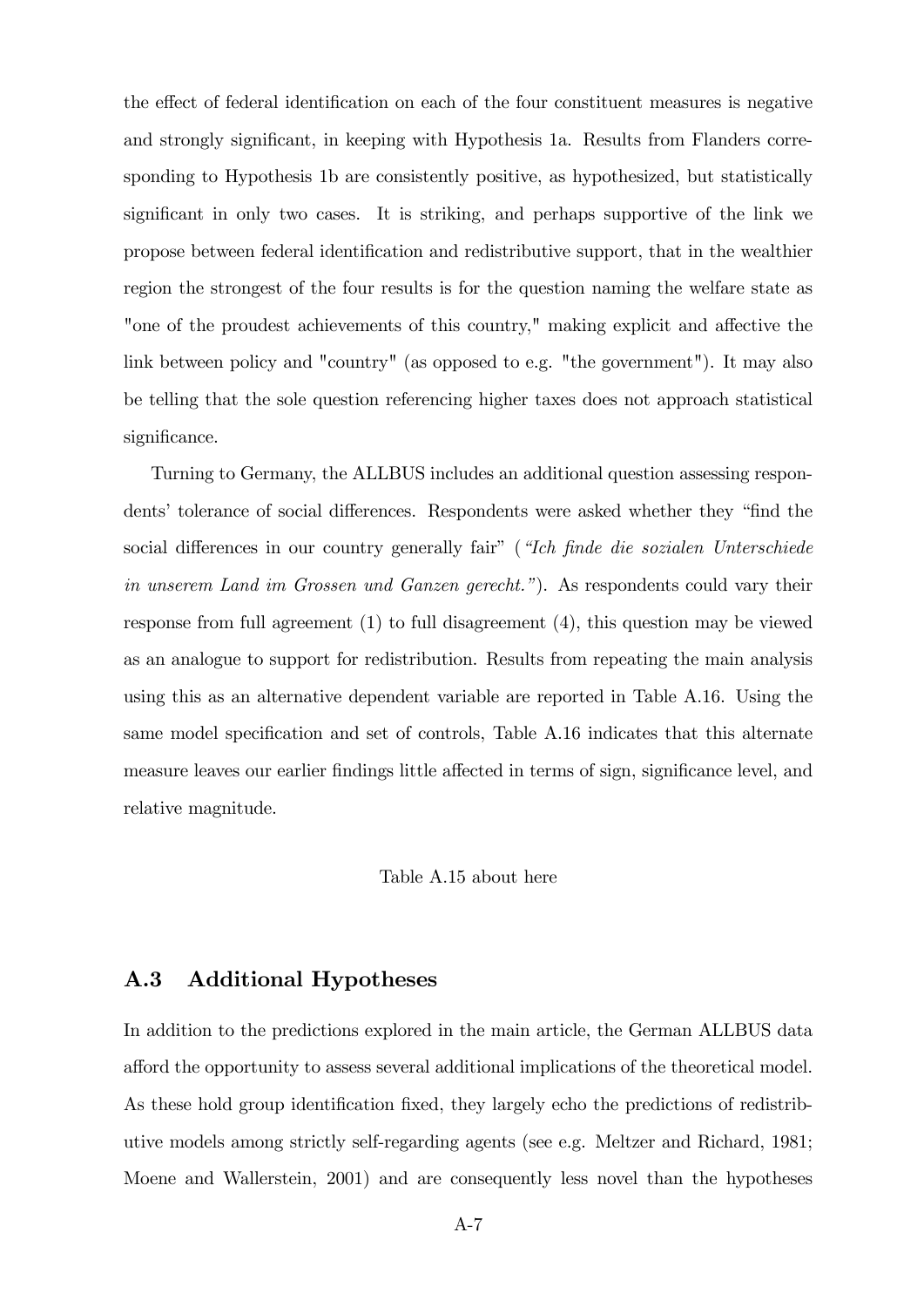above. Still, beyond the inherent merit of testing standard predictions in a new context, confirmatory results here should offer further support to the validity of our social identity model.

First, for individuals of a given region and social identification pattern (here, either federal or non-federal identification), levels of redistributive support (i.e. preferred tax rates) are expected to be decreasing in personal income. This implies a new set of ordered logit regressions where reported support for redistribution  $REDIST_i$  remains the dependent variable, but the regressors of interest are now measures of individual income  $(HHINC<sub>i</sub>)$ . Results are found in Table A.16.

#### Table A.16 about here

As indicated in the first row of Table A.16, a negative relation between household income and redistributive support is strongly evident across the entire ALLBUS sample (in this overall regression, region and identification pattern enter the regression only as controls, as opposed to defining subsamples in the rows which follow). This same finding largely holds across each of the various region/identification subsets, as seen in the following four rows of the table. The sole exception is among federal identifiers in the former East, where no statistically significant relationship is found.<sup>25</sup>

Second, we can test the hypothesis that, controlling for personal income level and social identification pattern, individuals' support for redistribution is predicted to be decreasing in their region's average income level. Accordingly, the regressor of interest is now a dummy differentiating Westerners from Easterners  $(WEST_i)$ , while the dependent variable remains the same measure of redistributive support  $(REDIST_i)$ . Table A.17 reports results, where the prediction is that, all else equal, people in western Germany will prefer less redistribution than do their counterparts in the former East.<sup>26</sup>

<sup>&</sup>lt;sup>25</sup>Results throughout Table A.16 are qualitatively unchanged by using dummy variables for individuals' standing above or below the median household income either  $i$ ) in place of the continuous income variable, or  $ii)$  alongside the continuous variable. Further, adding as controls the measures of federal and regional connection upon which our federal identification dummy is based (or using these in place of the federal identification dummy) makes negligible difference to the results.

<sup>&</sup>lt;sup>26</sup>Note that this prediction based on *regions' wealth* is distinct from an earlier observation regarding regions' size. Here, we are interested in the *overall effect strength* of residence in a particular region among individuals of a particular income level and social identity.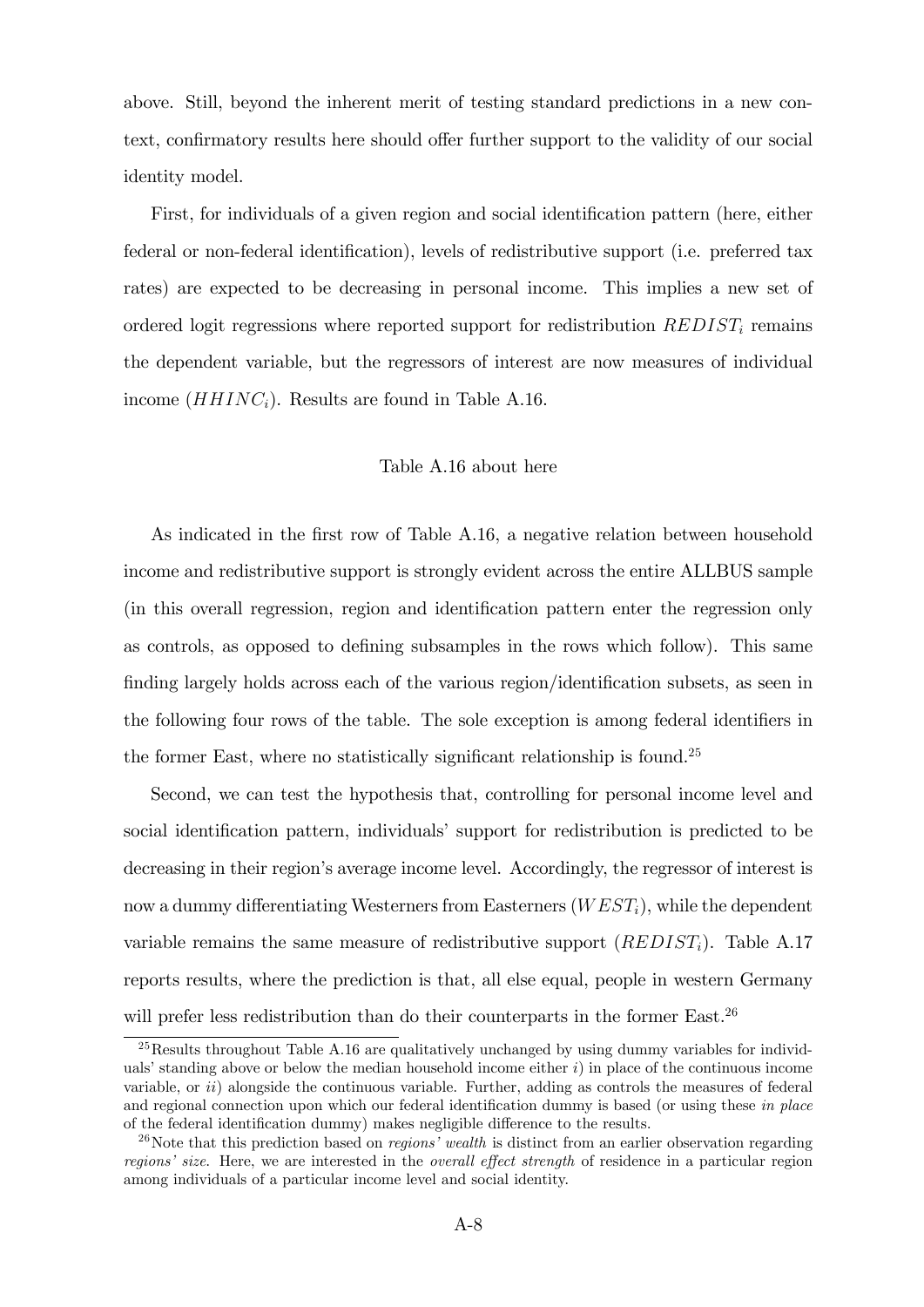#### Table A.17 about here

Here, the Öndings are less uniform. Overall, respondents in the former West are sharply less supportive of redistribution than are those in the former East, as evidenced in the Örst row of the table. However, this result is largely driven by a particularly strong finding among lower-income respondents who do not identify federally (row 4). Among individuals with different combinations of household income and social identification, the regional findings are not statistically significant.

Considered as a whole, the evidence on these additional hypotheses confirms that both the model and the ALLBUS data are in line with standard theory relating income and redistributive support, absent any group identification concerns. They also illustrate, however, that neglecting social identification may obscure or distort the nature of this relation. Further, the magnitude of the results in Tables A.16 and A.17 give some sense of proportion to the main findings reported previously: federal identification's effect on individuals' redistributive support are of approximately the same order of magnitude as the effects of either residing in a different region of Germany, all else equal, or of receiving two to four thousand additional euro per month in household income.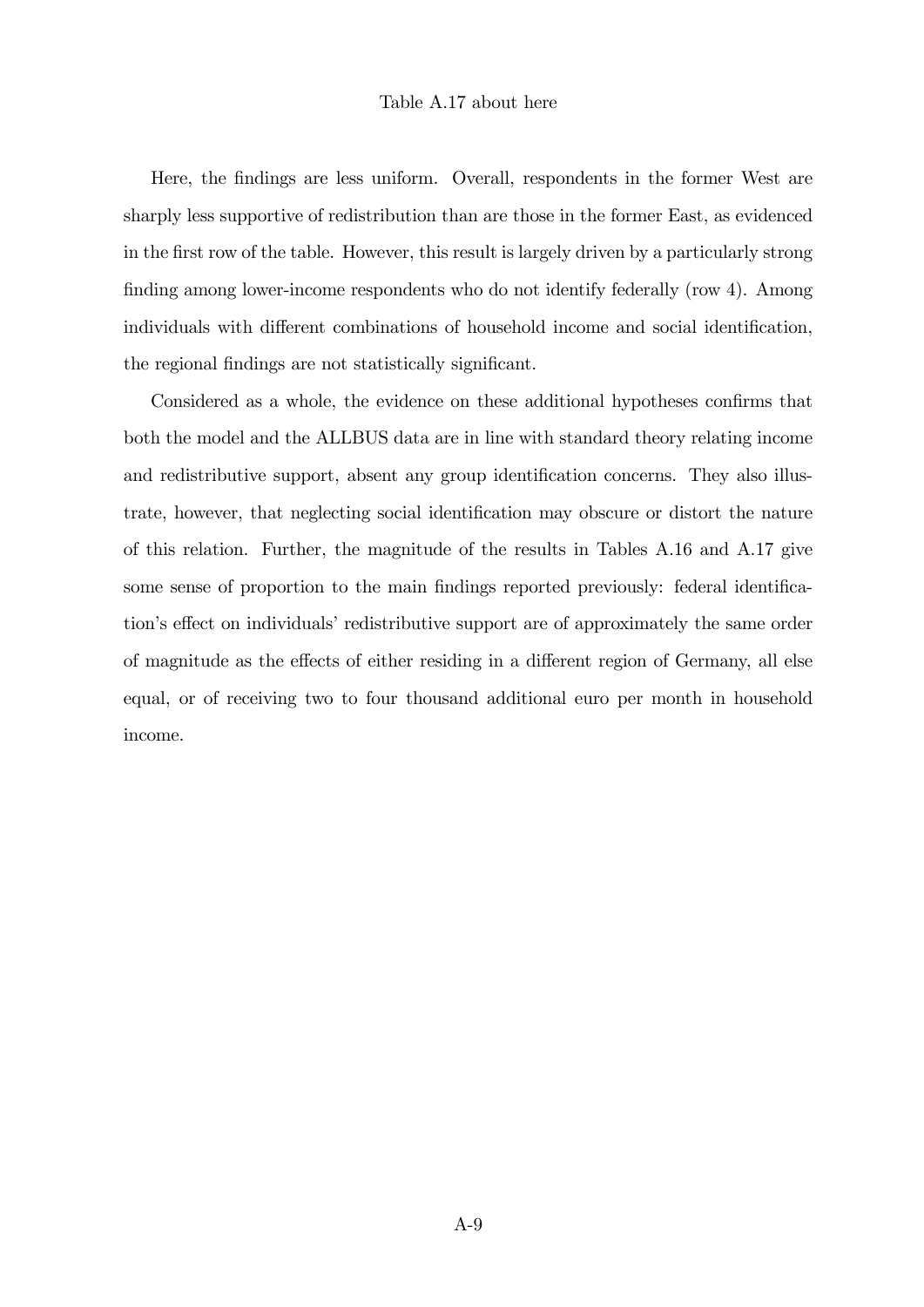



Notes: This figure presents raw correlations (without controlling for other characteristics) between redistributive support and the *difference* between country connection and regional connection, which underlies the binary IDNAT indicator central to our analysis. Each panel pools all respondents for the poor and rich regions in the two country settings. In Belgium, REDIST is a factor score derived from principal component analysis of four survey questions pertaining to support for redistribution, and each jurisdictional connection is reported on a ten-point scale. In Germany, REDIST is a categorical variable ranking support for redistribution on a five-point scale, and each jurisdictional connection is reported on a four-point scale. In each case, higher values correspond to stronger connection or redistributive support. For each value along the horizontal axes, REDIST values are averaged into a single point. Hollow points represent few observations, each fewer than one percent of their respective samples. The fit lines are based upon all individual observations in each sample, rather than the (aggregate) points displayed.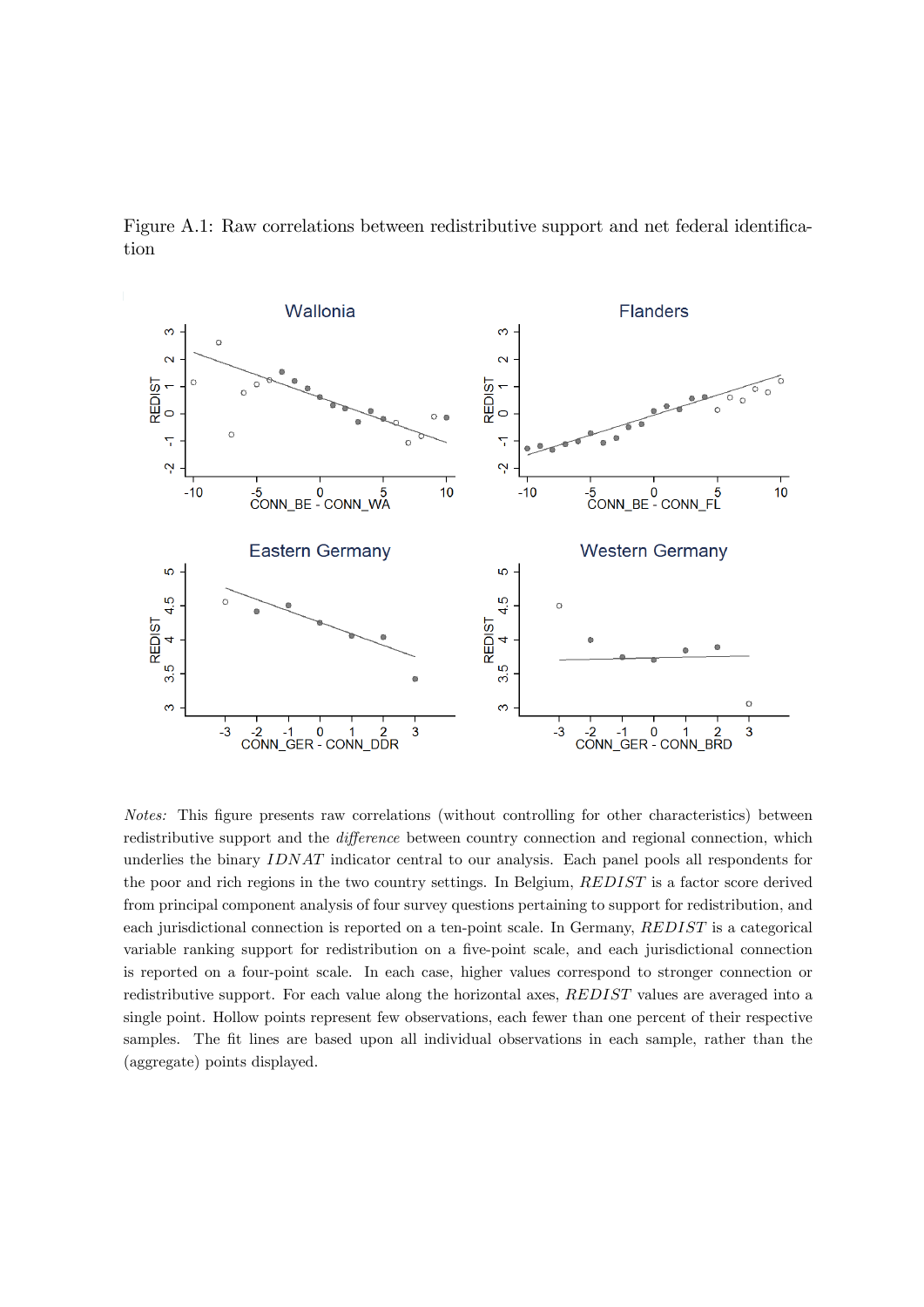

Figure A.2: Predicted redistributive support levels by federal identification, Germany

Notes: This figure presents predicted probability values for each level of respondents' reported support for redistribution according to their federal identification  $(IDMAT_i = 1)$  for those individuals reporting a strictly closer connection to Germany than to the former East or West, and  $IDNAT_i = 0$  otherwise. By definition, the predicted probabilities across all five values of redistributive support sum to one. All standard control variables are included in calculating the predicted probabilities, and are fixed at their respective means specific to the relevant income/region subsample.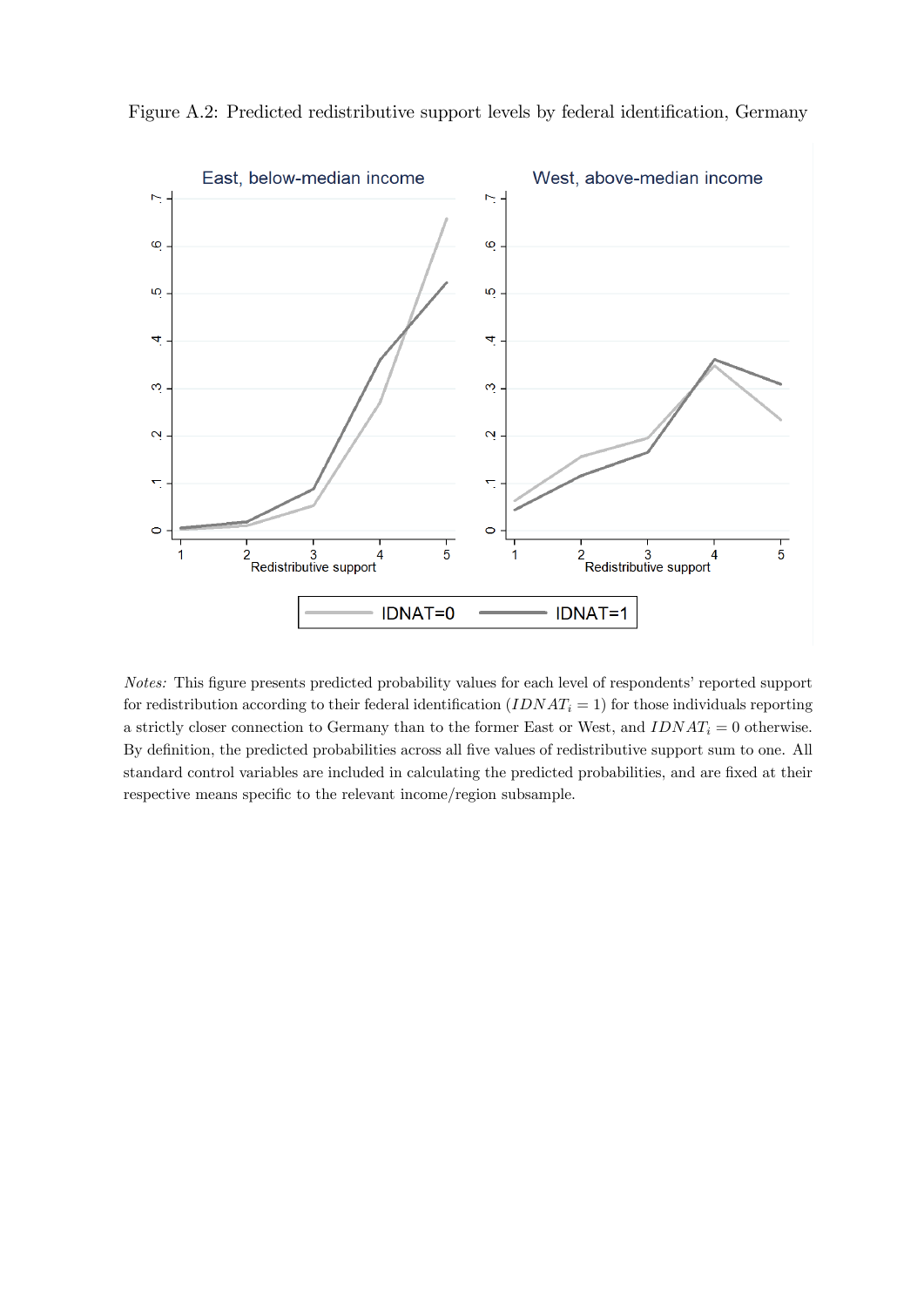| name              | description                                                                                                           | $\cal N$ | mean     | s.d.   | min            | max            |
|-------------------|-----------------------------------------------------------------------------------------------------------------------|----------|----------|--------|----------------|----------------|
| REDIST            | redistributive<br>Increasing<br><b>PCA</b><br>factor<br>support:<br>score based on four survey<br>questions           | 2882     | $\theta$ | 1.5502 | $-4.06$        | 2.62           |
| <b>IDNAT</b>      | Dummy equal to $1$ if con-<br>nection to Belgium is strictly<br>stronger than connection to<br>region and 0 otherwise | 3040     | 0.2549   | 0.4359 | $\overline{0}$ | $\mathbf{1}$   |
| CONN BE           | Reported<br>connection<br>to<br>Belgium,<br>$0 \text{ (none)} to$<br>10<br>$(\text{strong})$                          | 3051     | 6.9381   | 2.5917 | $\theta$       | 10             |
| $CONN$ $\;FL$     | Reported<br>connection<br>to<br>$0 \text{ (none)} to 10$<br>Flanders,<br>$(\text{strong})$                            | 1875     | 8.0235   | 1.8811 | $\theta$       | 10             |
| CONN WA           | Reported<br>connection<br>to<br>Wallonia,<br>$0 \text{ (none)} to$<br>-10<br>$(\text{strong})$                        | 1179     | 6.9584   | 2.2977 | $\overline{0}$ | 10             |
| CONN ALL          | Total reported connection<br>to municipality, region, Bel-<br>gium, and Europe                                        | 3024     | 30.0079  | 5.6138 | $\theta$       | 40             |
| <i>BIRTHY EAR</i> | Birth year                                                                                                            | 2853     | 1965     | 12.537 | 1931           | 1996           |
| <b>MALE</b>       | Dummy equal to 1 if male 3261<br>and 0 if female                                                                      |          | 0.6679   | 0.4710 | $\theta$       | $\mathbf{1}$   |
| PARTNER           | Dummy equal to 1 if married<br>or cohabiting, 0 otherwise                                                             | 3262     | 0.6864   | 0.4640 | $\overline{0}$ | $\mathbf{1}$   |
| <b>CHILDREN</b>   | Dummy equal to 1 if parent,<br>$0$ otherwise                                                                          | 3247     | 0.7502   | 0.4329 | $\theta$       | $\mathbf{1}$   |
| EDU               | Education attainment:<br>$\mathbf 1$<br>(secondary), 2 (bachelor), 3<br>(masters), 4 (doctoral)                       | 3254     | 2.1051   | 0.8639 | $\mathbf{1}$   | $\overline{4}$ |
| <b>TERMS</b>      | Count of terms on municipal<br>council (councilor or mayor)                                                           | 3081     | 2.3064   | 1.5533 | $\overline{0}$ | $9\,$          |

| Table A.1: Variable descriptions, Belgium |  |  |  |
|-------------------------------------------|--|--|--|
|-------------------------------------------|--|--|--|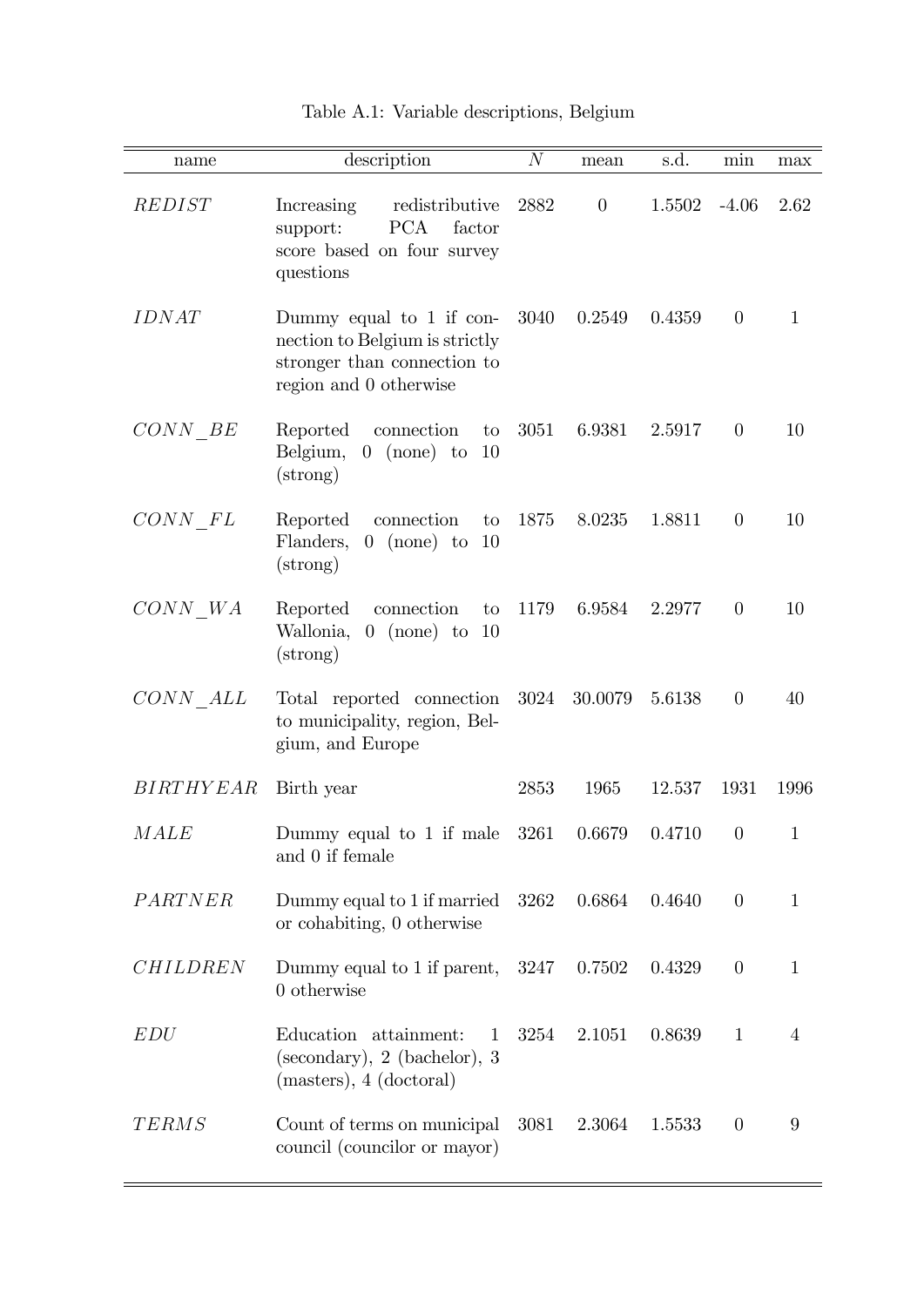| name             | description                                                                                                              | $\boldsymbol{N}$ | mean    | s.d.    | min          | max            |
|------------------|--------------------------------------------------------------------------------------------------------------------------|------------------|---------|---------|--------------|----------------|
| REDIST           | Support for redistribution, 1<br>(full disagreement) to 5 (full<br>agreement)                                            | 3398             | 3.8858  | 1.1906  | $\mathbf{1}$ | 5              |
| <i>IDNAT</i>     | Dummy equal to 1 if connec-<br>tion to Germany is strictly<br>stronger than connection to<br>region and 0 otherwise      | 3263             | 0.2329  | 0.4228  | $\theta$     | 1              |
| <i>IDNAT ALT</i> | <i>IDNAT</i><br>Equivalent<br>$\mathop{\mathrm{to}}$<br>but<br>equal<br>when<br>to<br>$\overline{0}$<br>$CONN \tGER < 3$ | 3263             | 0.2007  | 0.4006  | $\theta$     | $\mathbf{1}$   |
| CONN GER         | Reported connection to Ger-<br>many, $1 \text{ (none) to } 4 \text{ (strong)}$                                           | 3432             | 2.8875  | 0.7360  | $\mathbf{1}$ | $\overline{4}$ |
| CONN DDR         | Reported connection to the<br>former East Germany,<br>-1<br>$(none)$ to 4 (strong)                                       | 1056             | 2.7301  | 0.9349  | $\mathbf{1}$ | $\overline{4}$ |
| $CONN$ $BRD$     | Reported connection to the<br>former West Germany, 1<br>$(none)$ to 4 (strong)                                           | 2217             | 2.7614  | 0.8704  | 1            | 4              |
| AGE              | Age in years                                                                                                             | 3457             | 50.2100 | 17.7981 | 18           | 97             |
| <b>MALE</b>      | Dummy equal to 1 if male<br>and 0 if female                                                                              | 3469             | 0.4935  | 0.5000  | $\theta$     | $\mathbf{1}$   |
| PARTNER          | Dummy equal to 1 if spouse<br>or partner resides in HH and<br>$0$ otherwise                                              | 3466             | 0.6619  | 0.4731  | $\theta$     | $\mathbf{1}$   |
| HHSIZE           | Number of persons in HH                                                                                                  | 3451             | 2.5204  | 1.2963  | $\mathbf{1}$ | 12             |
| TOWNSIZE         | Town population bands:<br>-1<br>(under $20,000$ ), $2(20,000)$<br>99,999), 3 (over 99,999)                               | 3469             | 1.8201  | 0.8466  | $\mathbf 1$  | 3              |
| EDU              | Secondary education track:<br>1 (no diploma $\&$ other), 2<br>(vocational), 3 (intermedi-<br>ate), 4 (university prep.)  | 3460             | 2.8376  | 0.8846  | $\mathbf{1}$ | $\overline{4}$ |

## Table A.2: Variable descriptions, Germany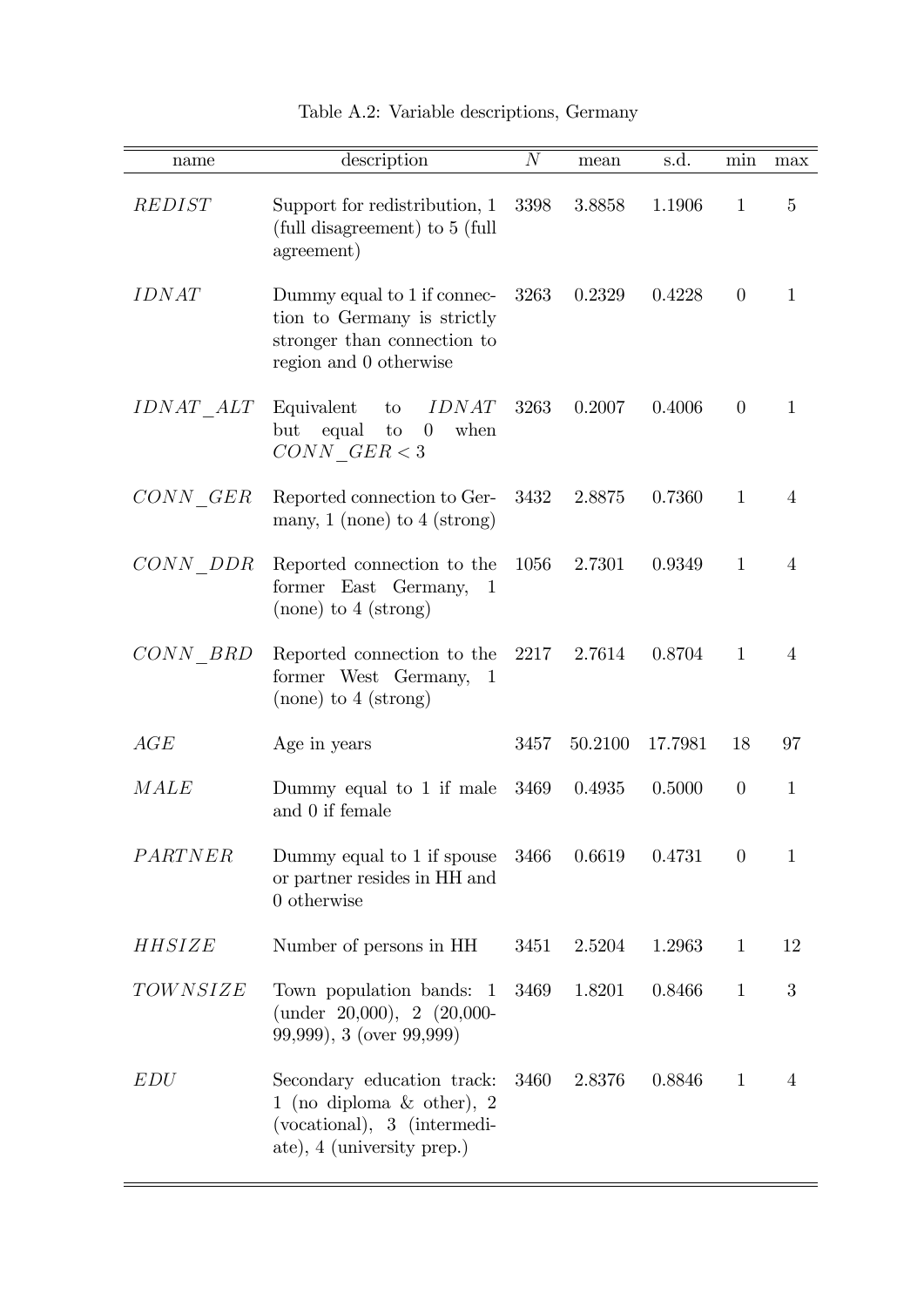| name              | description                                                                                                                                                  | $\overline{N}$ | mean               | s.d.   | min          | max            |
|-------------------|--------------------------------------------------------------------------------------------------------------------------------------------------------------|----------------|--------------------|--------|--------------|----------------|
| RELIG             | Religion: 1 (Protestant), 2<br>(Catholic $&$ other Chris-<br>$\{$ tian), 3 (non-Christian), 4<br>$(\text{none})$                                             | 3449           | 2.4135             | 1.2427 | $\mathbf{1}$ | 4              |
| PENSIONER         | Dummy equal to 1 if any<br>HH member is identifed as<br>a pensioner and 0 otherwise                                                                          | 3469           | 0.3358             | 0.4723 | $\theta$     | $\mathbf{1}$   |
| <b>UNEMPL</b>     | Dummy equal to 1 if any HH<br>member is identifed as un-<br>employed and 0 otherwise                                                                         | 3469           | 0.0914             | 0.2882 | $\theta$     | $\mathbf{1}$   |
| <b>HHINC</b>      | household<br>Reported<br>monthly income in thou-<br>sands of euro                                                                                            | 2964           | 2.1978             | 1.5233 | $\theta$     | 25.7           |
| FIN OUTLOOK       | Own financial outlook:<br>-1<br>(substantially better) to 5<br>(substantially worse)                                                                         | 3411           | 3.0293             | 0.7243 | $\mathbf{1}$ | 5              |
| <i>LEFTRIGHT</i>  | Self-placement on political<br>scale, $1$ (left) to $10$ (right)                                                                                             | 3079           | 5.0929             | 1.7494 | $\mathbf{1}$ | 10             |
| PARTYPREF         | Stated party preference: 0<br>$(\text{none}), 1 \text{ (Linked)}, 2 \text{ (Green)},$<br>3 (SPD), 4 (CDU-CSU), 5<br>$(FDP)$ , 6 (other)                      | 3469           | 2.1147             | 1.7873 | $\theta$     | 6              |
| FAIRSHARE         | Relative to a fair share, re-<br>spondent reports receiving:<br>$1 \text{ (much less)}, 2 \text{ (somewhat)}$<br>less), $3$ (fair share), $4 \text{ (more)}$ |                | 3365 2.4419 0.7555 |        | $\mathbf{1}$ | 4              |
| <i>STATUSDIFF</i> | Attitude to status differ-<br>ences: 1 (fully accept) to $4$<br>(fully oppose)                                                                               | 3311           | 2.4823             | 0.9521 | 1            | $\overline{4}$ |
| INC MOTIV         | Income differences necessary<br>to incentivize people:<br>1<br>(fully agree) to 4 (fully dis-<br>agree)                                                      | 3300           | 2.3061             | 0.9982 | $\mathbf{1}$ | 4              |
| SOCIALDIFF        | differences<br>social<br>German<br>generally just:<br>(fully)<br>$\mathbf{1}$<br>agree) to 4 (fully disagree)                                                | 3398           | 3.0297             | 0.8664 | $\mathbf{1}$ | 4              |

Table A.2: Variable descriptions, Germany (continued)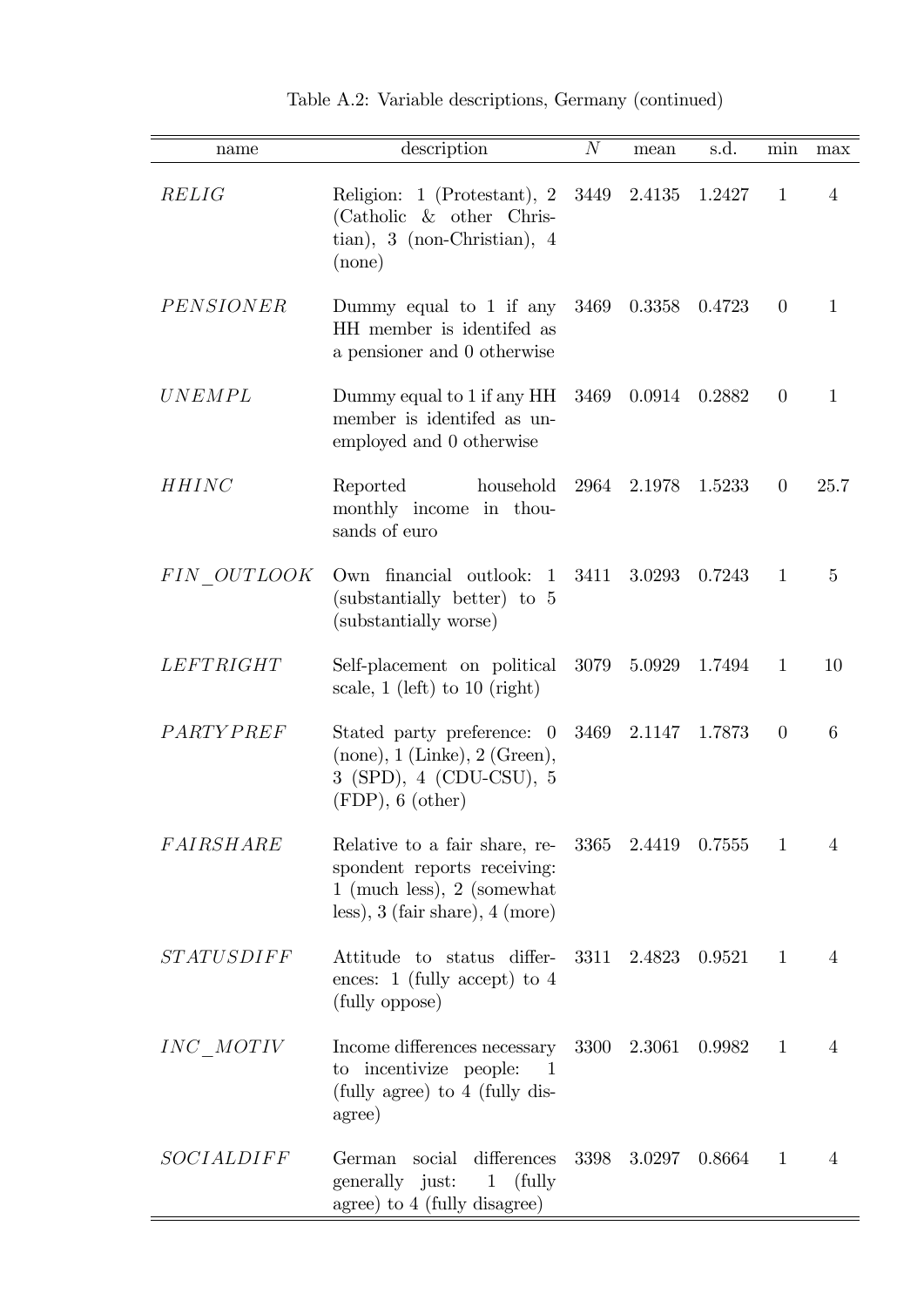|                     |             |                 | Belgium          |                  |
|---------------------|-------------|-----------------|------------------|------------------|
|                     |             | Wallonia        | Flanders         | all              |
|                     | $IDNAT = 0$ | 521 (60.58%)    | $1,307(82.51\%)$ | $1,828$ (74.80%) |
|                     | $IDNAT = 1$ | 339 $(39.42\%)$ | 277 (17.49%)     | 616 $(25.20\%)$  |
|                     |             |                 | Germany          |                  |
|                     |             | East            | West             | all              |
| all income levels   | $IDNAT = 0$ | 555 (67.60%)    | $1,167$ (79.12%) | $1,722$ (75.00%) |
|                     | $IDNAT = 1$ | $266~(32.40\%)$ | $308 (20.88\%)$  | 574 (25.00%)     |
| above-median income | $IDNAT = 0$ | $215(66.15\%)$  | $726~(79.43\%)$  | $941(75.95\%)$   |
|                     | $IDNAT = 1$ | $110(33.85\%)$  | 188 (20.57%)     | 298 (24.05%)     |
| below-median income | $IDNAT = 0$ | 340 $(68.55\%)$ | 441 $(78.61\%)$  | 781 (73.89%)     |
|                     | $IDNAT = 1$ | $156(31.45\%)$  | $120(21.39\%)$   | 276 (26.11\%)    |

#### Table A.3: Federal identification by region

Notes: This table reports the numbers of respondents who (do not) meet the criterion for federal identification (i.e.  $IDNAT_i = 1$  if the reported connection to Belgium or Germany is strictly stronger than that to the respondent's region, and zero otherwise). These counts are restricted to individuals with valid entries for all control variables used in the main regressions. The upper panel contains results for municipal policymakers across Belgium's regions. The lower panel details results from the 2008 ALLBUS household survey, including disaggregation by income level within the regions of Germanyís former East and West. Individuals exactly at the median of the Germany-wide distribution of reported household income are excluded throughout. Percentages reported in parentheses are for the relevant income / region subset.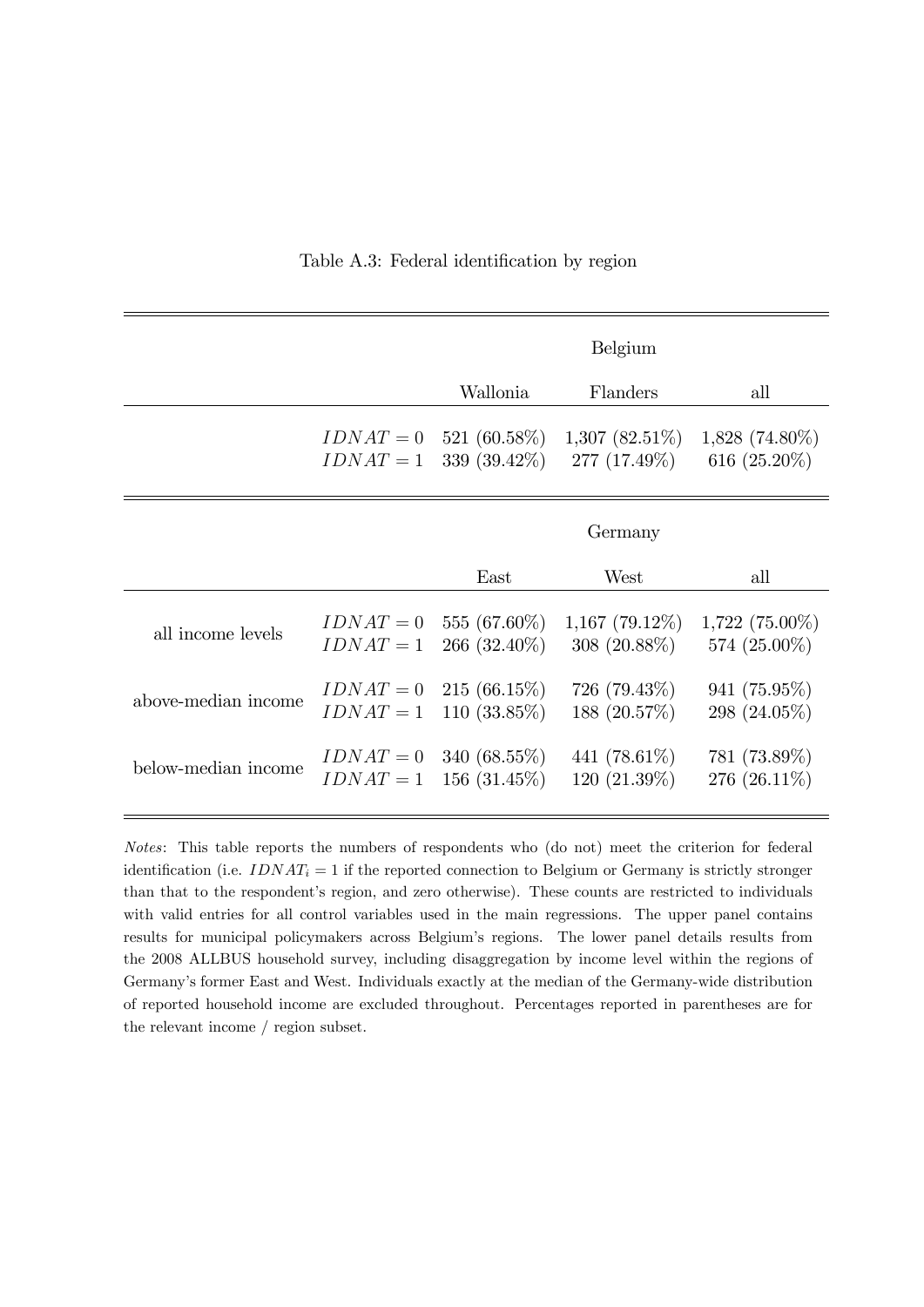|                                        |              | Wallonia       |             | Flanders       |
|----------------------------------------|--------------|----------------|-------------|----------------|
|                                        | $\mathbf{1}$ | $\overline{2}$ | 3           | $\overline{4}$ |
| <b>IDNAT</b>                           | $-0.370***$  | $-0.379***$    | $0.181**$   | $0.183**$      |
|                                        | (0.085)      | (0.083)        | (0.087)     | (0.087)        |
| $CONNET$ $ALL$                         | 0.005        |                | $0.030***$  | $0.029***$     |
|                                        | (0.006)      |                | (0.007)     | (0.007)        |
| <b>BIRTHYEAR</b>                       | $-0.013***$  | $-0.012***$    | $-0.026***$ | $-0.025***$    |
|                                        | (0.004)      | (0.004)        | (0.003)     | (0.002)        |
| MALE                                   | 0.017        |                | 0.090       |                |
|                                        | (0.092)      |                | (0.067)     |                |
| PARTNER                                | $-0.112$     |                | 0.063       |                |
|                                        | (0.093)      |                | (0.089)     |                |
| <b>CHILDREN</b>                        | $-0.147$     | $-0.203*$      | $-0.115$    |                |
|                                        | (0.115)      | (0.106)        | (0.091)     |                |
| <i>EDU</i> : secondary (ref. category) |              |                |             |                |
| bachelor                               | $-0.071$     |                | $-0.124$    | $-0.131*$      |
|                                        | (0.113)      |                | (0.077)     | (0.077)        |
| masters                                | $-0.000$     |                | 0.006       | 0.012          |
|                                        | (0.111)      |                | (0.078)     | (0.078)        |
| doctoral                               | $-0.073$     |                | $-0.069$    | $-0.067$       |
|                                        | (0.214)      |                | (0.202)     | (0.201)        |
| <b>TERMS</b>                           | $0.064**$    | $0.066**$      | $-0.002$    |                |
|                                        | (0.030)      | (0.030)        | (0.024)     |                |
| PARTY : local parties (ref.)           |              |                |             |                |
| green                                  | 1.299***     | $1.321***$     | $1.774***$  | 1.749***       |
|                                        | (0.166)      | (0.165)        | (0.161)     | (0.160)        |
| socialist                              | $0.930***$   | $0.943***$     | $1.572***$  | $1.560***$     |
|                                        | (0.138)      | (0.137)        | (0.134)     | (0.134)        |
| Christian democrat                     | 0.208        | 0.219          | $0.293***$  | $0.270**$      |
|                                        | (0.138)      | (0.137)        | (0.111)     | (0.110)        |
| liberal                                | $-1.067***$  | $-1.060***$    | $-0.892***$ | $-0.899***$    |
|                                        | (0.134)      | (0.132)        | (0.127)     | (0.127)        |
| nationalist                            | $-0.087$     | 0.042          | $-0.684***$ | $-0.700***$    |
|                                        | (1.158)      | (1.152)        | (0.117)     | (0.113)        |
| extreme right                          |              |                | $-0.669***$ | $-0.687***$    |
|                                        |              |                | (0.205)     | (0.205)        |
| $\boldsymbol{N}$                       | 860          | 860            | 1584        | 1584           |
| $\mathbb{R}^2$                         | 0.4028       | 0.4007         | 0.3833      | 0.3820         |

Table A.4: Belgian results  $-$  full details

Notes: Significance levels: \*  $p < 0.10$ , \*\*  $p < 0.05$ , \*\*\*  $p < 0.01$ . Standard errors in parentheses. The dependent variable is a factor score derived from principal component analysis of four survey questions pertaining to support for redistribution, with higher values corresponding to stronger support. This table contains full results corresponding to Table 1 in the main text. Columns 1 and 2 present regressions including respondents in Wallonia, while columns 3 and 4 present results for respondents in Flanders. Columns 1 and 3 include the full set of control variables. Columns 2 and 4 retain only statistically significant controls, with less significant variables having been omitted sequentially. Regional political parties (in Wallonia, Flanders) are: green (ECOLO, Groen!), socialist (PS, sp.a), Christian democrat (CDH, CD&V), liberal (MR, Open VLD), nationalist (FDF, NV-A), and extreme right (Flanders only: Vlaams Belang).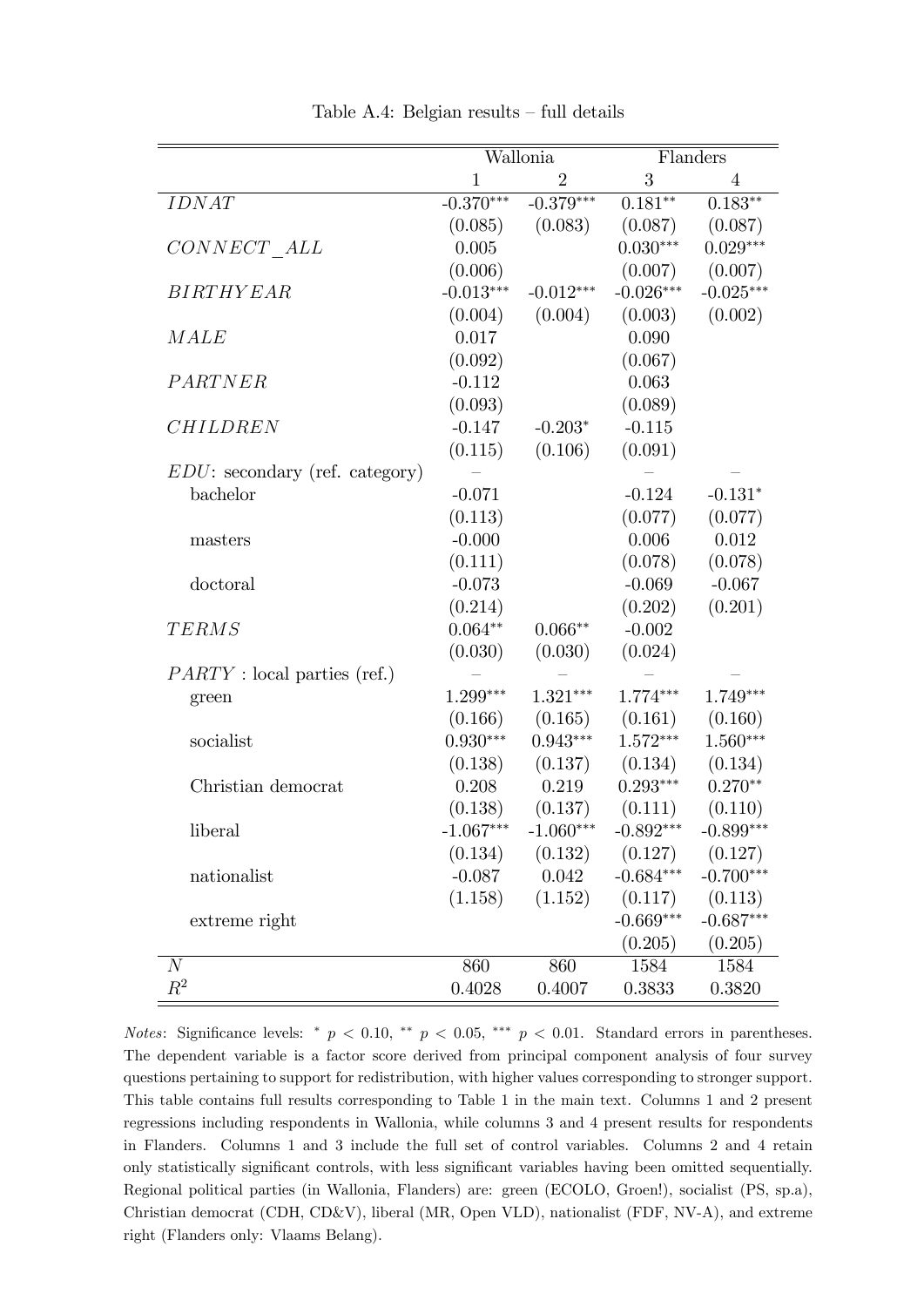|                                    | East         |                |             | West           |
|------------------------------------|--------------|----------------|-------------|----------------|
|                                    | $\mathbf{1}$ | $\overline{2}$ | 3           | $\overline{4}$ |
| <b>IDNAT</b>                       | $-0.269*$    | $-0.255$       | 0.191       | 0.149          |
|                                    | (0.164)      | (0.156)        | (0.124)     | (0.121)        |
| CONNECT ALL                        | 0.034        |                | 0.010       |                |
|                                    | (0.029)      |                | (0.018)     |                |
| AGE                                | $-0.011$     |                | 0.004       |                |
|                                    | (0.007)      |                | (0.005)     |                |
| MALE                               | $-0.349**$   | $-0.319**$     | $-0.211**$  | $-0.235**$     |
|                                    | (0.144)      | (0.142)        | (0.099)     | (0.098)        |
| PARTNER                            | 0.042        |                | 0.001       |                |
|                                    | (0.181)      |                | (0.124)     |                |
| HHSIZE                             | 0.020        |                | $0.104**$   | $0.073*$       |
|                                    | (0.083)      |                | (0.047)     | (0.040)        |
| $TOWNSIZE$ : small (ref. category) |              |                |             |                |
| medium                             | $-0.044$     |                | 0.094       | 0.092          |
|                                    | (0.195)      |                | (0.119)     | (0.118)        |
| large                              | $-0.215$     |                | $-0.211*$   | $-0.246**$     |
|                                    | (0.171)      |                | (0.121)     | (0.118)        |
| $EDU$ : no diploma & other (ref.)  |              |                |             |                |
| vocational                         | $-0.037$     | $-0.071$       | $0.539**$   | $0.581**$      |
|                                    | (0.498)      | (0.481)        | (0.264)     | (0.260)        |
| intermediate                       | $-0.132$     | $-0.109$       | 0.296       | 0.299          |
|                                    | (0.494)      | (0.471)        | (0.266)     | (0.262)        |
| university prep.                   | $-1.021**$   | $-1.029**$     | $-0.083$    | $-0.087$       |
|                                    | (0.507)      | (0.486)        | (0.266)     | (0.263)        |
| $RELIG:$ Protestant (ref.)         |              |                |             |                |
| Catholic & other Christian         | 0.116        |                | 0.034       |                |
|                                    | (0.358)      |                | (0.110)     |                |
| other, non-Christian               | 1.418        |                | $-0.302$    |                |
|                                    | (1.188)      |                | (0.304)     |                |
| no religion                        | 0.225        |                | $-0.078$    |                |
|                                    | (0.189)      |                | (0.146)     |                |
| PENSIONER                          | $0.677***$   | $0.337*$       | 0.125       |                |
|                                    | (0.252)      | (0.174)        | (0.167)     |                |
| UNEMPL                             | 0.188        |                | 0.060       |                |
|                                    | (0.213)      |                | (0.227)     |                |
| <b>HHINC</b>                       | $-0.120$     | $-0.139**$     | $-0.186***$ | $-0.184***$    |
|                                    | (0.079)      | (0.067)        | (0.035)     | (0.033)        |
| FIN OUTLOOK: much better (ref.)    |              |                |             |                |
| somewhat better                    | 0.716        | 0.824          | $0.712**$   | $0.757**$      |
|                                    | (0.654)      | (0.634)        | (0.353)     | (0.350)        |
| the same                           | 1.067        | $1.094*$       | 0.502       | $0.594*$       |
|                                    | (0.649)      | (0.625)        | (0.347)     | (0.340)        |
| somewhat worse                     | $1.182*$     | $1.185*$       | $0.786**$   | $0.882**$      |
|                                    | (0.665)      | (0.640)        | (0.363)     | (0.357)        |
| much worse                         | 1.260        | $1.349*$       | $1.332**$   | $1.419***$     |
|                                    | (0.776)      | (0.753)        | (0.545)     | (0.540)        |

Table A.5: German results, all income levels  $-$  full details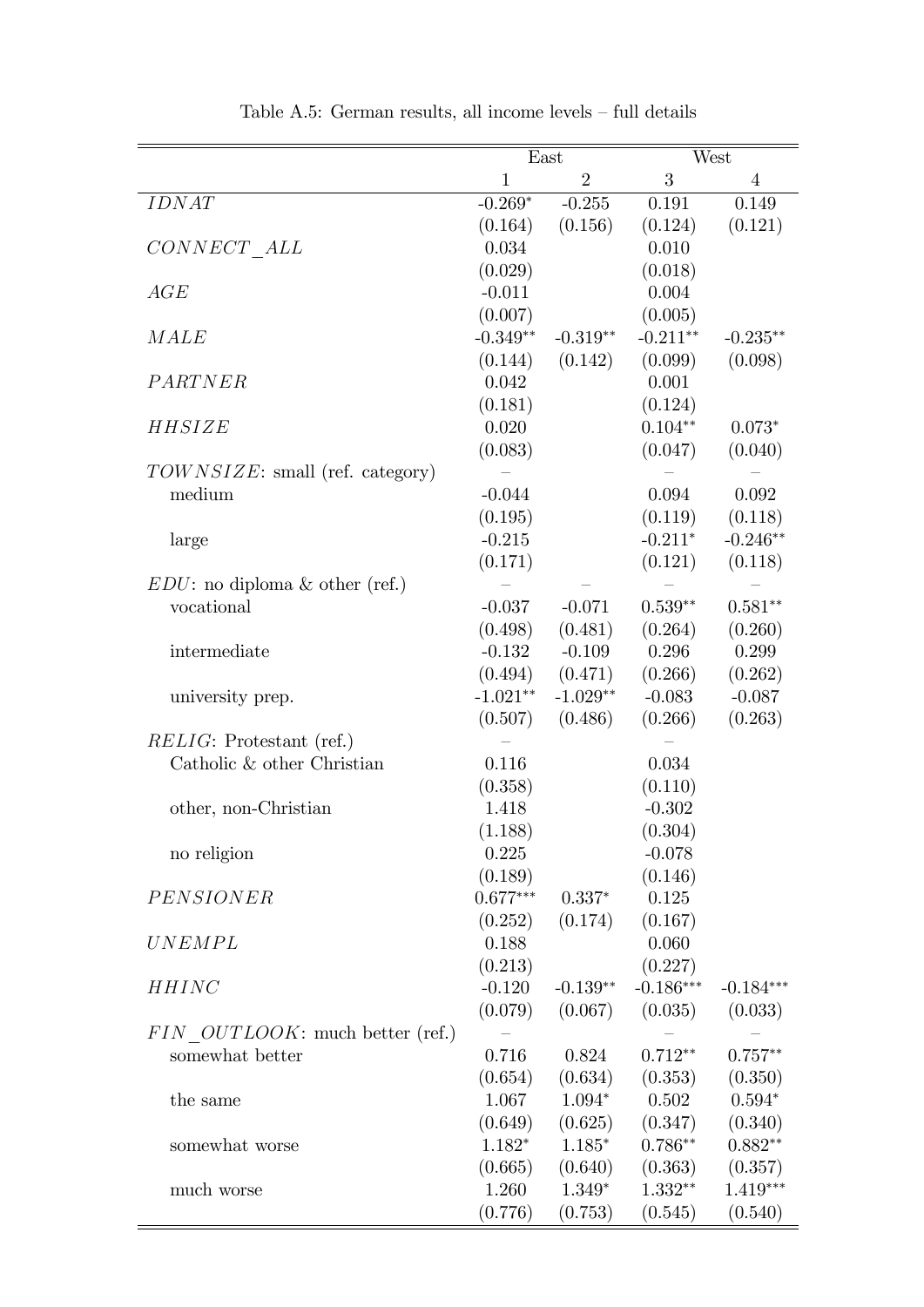|                                       |             | East           | West             |                |
|---------------------------------------|-------------|----------------|------------------|----------------|
|                                       | 1           | $\overline{2}$ | $\boldsymbol{3}$ | $\overline{4}$ |
| LEFTRIGHT                             | $-0.099**$  | $-0.104**$     | $-0.144***$      | $-0.133***$    |
|                                       | (0.049)     | (0.049)        | (0.035)          | (0.034)        |
| <i>PARTYPREF</i> : none stated (ref.) |             |                |                  |                |
| die Linke                             | 0.190       | 0.125          | $0.764*$         | $0.813**$      |
|                                       | (0.242)     | (0.236)        | (0.415)          | (0.413)        |
| die Gruenen                           | $-0.236$    | $-0.376$       | 0.105            | 0.104          |
|                                       | (0.420)     | (0.413)        | (0.205)          | (0.204)        |
| <b>SPD</b>                            | $-0.200$    | $-0.213$       | 0.131            | 0.171          |
|                                       | (0.203)     | (0.198)        | (0.140)          | (0.139)        |
| CDU-CSU                               | $-0.544***$ | $-0.624***$    | $-0.239*$        | $-0.177$       |
|                                       | (0.206)     | (0.198)        | (0.141)          | (0.137)        |
| <b>FDP</b>                            | 0.536       | 0.489          | $-0.496*$        | $-0.441$       |
|                                       | (0.452)     | (0.446)        | (0.275)          | (0.273)        |
| other party                           | $-0.592$    | $-0.641$       | $-0.217$         | $-0.181$       |
|                                       | (0.946)     | (0.939)        | (0.633)          | (0.639)        |
| <i>FAIRSHARE</i> : much less (ref.)   |             |                |                  |                |
| somewhat less                         | $-0.313$    | $-0.349*$      | $-0.788***$      | $-0.800***$    |
|                                       | (0.204)     | (0.200)        | (0.258)          | (0.256)        |
| right proportion                      | $-1.026***$ | $-1.093***$    | $-1.298***$      | $-1.289***$    |
|                                       | (0.228)     | (0.222)        | (0.258)          | (0.255)        |
| more                                  | $-1.104**$  | $-1.231***$    | $-1.206***$      | $-1.229***$    |
|                                       | (0.462)     | (0.456)        | (0.324)          | (0.321)        |
| $STATUSDIFF:$ fully accept (ref.)     |             |                |                  |                |
| partly accept                         | $-0.041$    |                | 0.119            | 0.073          |
|                                       | (0.284)     |                | (0.151)          | (0.142)        |
| partly oppose                         | $-0.127$    |                | 0.028            | 0.016          |
|                                       | (0.289)     |                | (0.168)          | (0.151)        |
| fully oppose                          | 0.455       |                | $0.665***$       | $0.681***$     |
|                                       | (0.328)     |                | (0.213)          | (0.192)        |
| $INC$ MOTIV: fully agree (ref.)       |             |                |                  |                |
| partly agree                          | $-0.293$    | $-0.290$       | $-0.134$         |                |
|                                       | (0.235)     | (0.210)        | (0.134)          |                |
| partly disagree                       | $-0.564**$  | $-0.507**$     | 0.047            |                |
|                                       | (0.241)     | (0.212)        | (0.150)          |                |
| fully disagree                        | $-0.194$    | 0.019          | 0.062            |                |
|                                       | (0.282)     | (0.243)        | (0.198)          |                |
| $\overline{N}$                        | 835         | 835            | 1493             | 1493           |
| McFadden's pseudo $R^2$               | 0.1085      | 0.1001         | 0.0680           | 0.0661         |

Table A.5: German results, all income levels  $-$  full details (continued)

Notes: Significance levels: \*  $p < 0.10$ , \*\*  $p < 0.05$ , \*\*\*  $p < 0.01$ . Standard errors in parentheses. The dependent variable ranks respondents' support for redistribution from 1 (full disagreement) to 5 (full agreement). This table contains full results corresponding to Table 1 in the main text. Columns 1 and 2 present regressions including respondents in eastern Germany of all income levels, while columns 3 and 4 present results for respondents in western Germany of all income levels. Columns 1 and 3 include the full set of control variables. Columns 2 and 4 retain only statistically significant controls, with less significant variables having been omitted sequentially.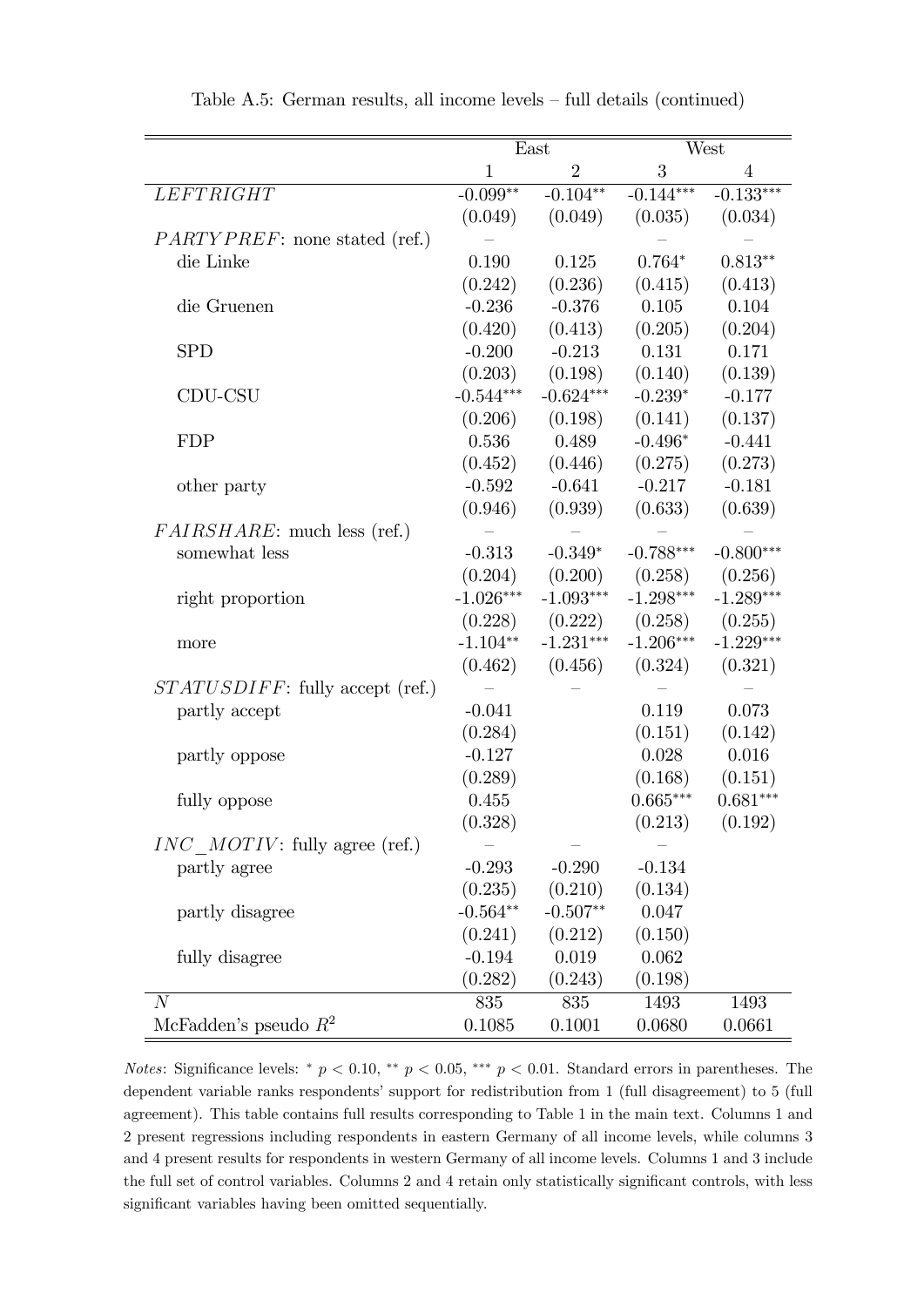|                                       | East, low inc.   |                | West, high inc. |                |
|---------------------------------------|------------------|----------------|-----------------|----------------|
|                                       | $\mathbf{1}$     | $\overline{2}$ | 3               | $\overline{4}$ |
| <b>IDNAT</b>                          | $-0.565**$       | $-0.739***$    | $0.384**$       | $0.336**$      |
|                                       |                  | (0.210)        | (0.159)         |                |
|                                       | (0.233)<br>0.018 |                | 0.033           | (0.155)        |
| $CONNET\_ALL$                         |                  |                |                 |                |
|                                       | (0.039)          |                | (0.024)         |                |
| AGE                                   | $-0.023**$       | $-0.014*$      | $-0.002$        |                |
|                                       | (0.010)          | (0.008)        | (0.006)         |                |
| MALE                                  | $-0.332$         |                | $-0.197$        | $-0.220*$      |
|                                       | (0.202)          |                | (0.128)         | (0.126)        |
| PARTNER                               | $-0.479*$        |                | 0.004           |                |
|                                       | (0.258)          |                | (0.176)         |                |
| HHSIZE                                | 0.172            |                | 0.060           |                |
|                                       | (0.126)          |                | (0.058)         |                |
| $TOWNSIZE$ : small (ref. category)    |                  |                |                 |                |
| medium                                | 0.121            |                | $-0.079$        | $-0.080$       |
|                                       | (0.270)          |                | (0.151)         | (0.149)        |
| large                                 | $-0.356$         |                | $-0.323**$      | $-0.386***$    |
|                                       | (0.244)          |                | (0.154)         | (0.149)        |
| $EDU$ : no diploma & other (ref.)     |                  |                |                 |                |
| vocational                            | 0.246            | 0.022          | $0.981**$       | $0.888**$      |
|                                       | (0.576)          | (0.533)        | (0.437)         | (0.418)        |
| intermediate                          | 0.175            | $-0.074$       | 0.707           | 0.614          |
|                                       | (0.587)          | (0.529)        | (0.432)         | (0.415)        |
| university prep.                      | $-1.139*$        | $-1.371**$     | 0.221           | 0.142          |
|                                       | (0.611)          | (0.551)        | (0.428)         | (0.413)        |
| <i>RELIG</i> : Protestant (ref.)      |                  |                |                 |                |
| Catholic & other Christian            | $-0.153$         |                | 0.027           |                |
|                                       | (0.518)          |                | (0.140)         |                |
| other, non-Christian                  | 14.876           |                | 0.099           |                |
|                                       | (523.492)        |                | (0.552)         |                |
| no religion                           | 0.251            |                | $-0.175$        |                |
|                                       | (0.256)          |                | (0.183)         |                |
| PENSIONER                             | $1.036***$       | $0.708**$      | 0.134           |                |
|                                       | (0.361)          | (0.324)        | (0.212)         |                |
| $\begin{array}{c} UNEMPL \end{array}$ | 0.290            |                | $-0.155$        |                |
|                                       | (0.266)          |                | (0.431)         |                |
| <b>HHINC</b>                          | $0.452*$         |                | $-0.158***$     | $-0.155***$    |
|                                       | (0.262)          |                | (0.043)         | (0.040)        |
| FIN OUTLOOK: much better (ref.)       |                  |                |                 |                |
| somewhat better                       | 0.371            |                | $0.794*$        | $0.822*$       |
|                                       | (0.749)          |                | (0.477)         | (0.469)        |
| the same                              | 0.856            |                | 0.763           | $0.793*$       |
|                                       | (0.743)          |                | (0.470)         | (0.456)        |
| somewhat worse                        | 1.044            |                | $1.129**$       | $1.135***$     |
|                                       | (0.769)          |                | (0.490)         | (0.477)        |
| much worse                            | 0.663            |                | $1.631**$       | $1.546**$      |
|                                       | (0.872)          |                | (0.745)         | (0.735)        |

÷

Table A.6: German results by income  $-$  full details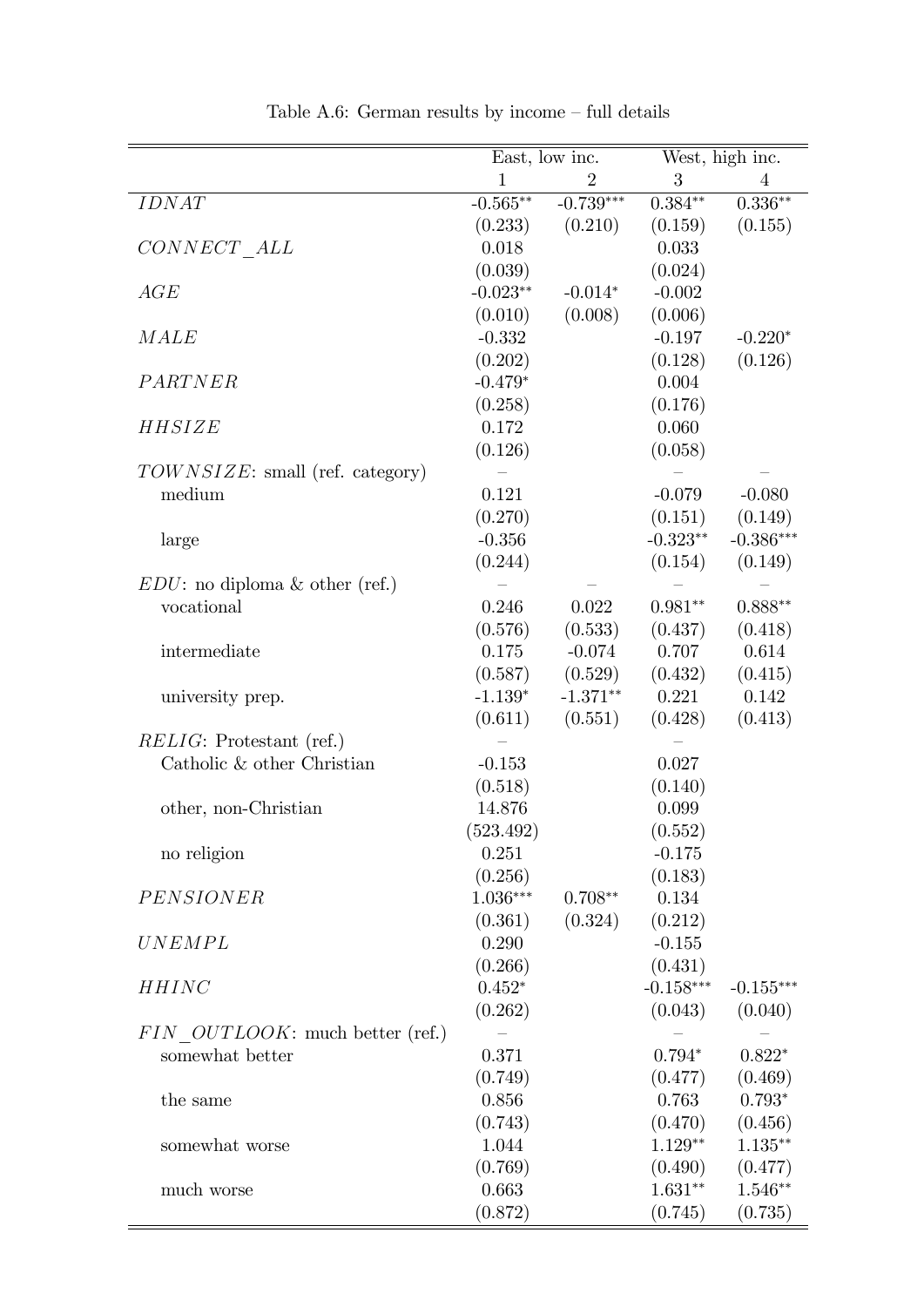|                                       |             | East, low inc.   |                  | West, high inc. |  |
|---------------------------------------|-------------|------------------|------------------|-----------------|--|
|                                       | 1           | $\boldsymbol{2}$ | $\boldsymbol{3}$ | 4               |  |
| LEFTRIGHT                             | $-0.050$    |                  | $-0.143***$      | $-0.139***$     |  |
|                                       | (0.066)     |                  | (0.045)          | (0.044)         |  |
| <i>PARTYPREF</i> : none stated (ref.) |             |                  |                  |                 |  |
| die Linke                             | 0.120       |                  | $1.320**$        | $1.275**$       |  |
|                                       | (0.321)     |                  | (0.592)          | (0.584)         |  |
| die Gruenen                           | $-0.438$    |                  | 0.028            | 0.031           |  |
|                                       | (0.624)     |                  | (0.252)          | (0.250)         |  |
| <b>SPD</b>                            | 0.024       |                  | $-0.039$         | $-0.002$        |  |
|                                       | (0.273)     |                  | (0.189)          | (0.187)         |  |
| CDU-CSU                               | $-0.351$    |                  | $-0.486***$      | $-0.442**$      |  |
|                                       | (0.293)     |                  | (0.183)          | (0.179)         |  |
| <b>FDP</b>                            | $-0.086$    |                  | $-0.719**$       | $-0.754**$      |  |
|                                       | (0.838)     |                  | (0.331)          | (0.324)         |  |
| other party                           | $-0.572$    |                  | $-1.390$         | $-1.524$        |  |
|                                       | (1.271)     |                  | (1.025)          | (1.033)         |  |
| <i>FAIRSHARE</i> : much less (ref.)   |             |                  |                  |                 |  |
| somewhat less                         | $-0.458*$   | $-0.396*$        | $-0.542$         | $-0.588$        |  |
|                                       | (0.256)     | (0.240)          | (0.514)          | (0.508)         |  |
| right proportion                      | $-0.880***$ | $-0.963***$      | $-1.064**$       | $-1.091**$      |  |
|                                       | (0.305)     | (0.276)          | (0.511)          | (0.504)         |  |
| more                                  | $-1.249*$   | $-1.472**$       | $-1.022*$        | $-1.060*$       |  |
|                                       | (0.658)     | (0.611)          | (0.568)          | (0.560)         |  |
| $STATUSDIFF:$ fully accept (ref.)     |             |                  |                  |                 |  |
| partly accept                         | 0.344       | 0.185            | 0.144            | 0.224           |  |
|                                       | (0.419)     | (0.395)          | (0.201)          | (0.185)         |  |
| partly oppose                         | 0.542       | 0.462            | 0.118            | 0.269           |  |
|                                       | (0.430)     | (0.405)          | (0.223)          | (0.196)         |  |
| fully oppose                          | $1.415***$  | 1.278***         | $0.538*$         | $0.668***$      |  |
|                                       | (0.483)     | (0.456)          | (0.278)          | (0.251)         |  |
| $INC$ MOTIV: fully agree (ref.)       |             |                  |                  |                 |  |
| partly agree                          | $-0.721**$  | $-0.484$         | 0.097            |                 |  |
|                                       | (0.343)     | (0.325)          | (0.179)          |                 |  |
| partly disagree                       | $-1.012***$ | $-0.826**$       | 0.299            |                 |  |
|                                       | (0.349)     | (0.334)          | (0.196)          |                 |  |
| fully disagree                        | $-0.916**$  | $-0.724*$        | 0.235            |                 |  |
|                                       | (0.405)     | (0.387)          | (0.253)          |                 |  |
| $\overline{N}$                        | 496         | 496              | 914              | 914             |  |
| McFadden's pseudo $R^2$               | 0.1275      | 0.0985           | 0.0700           | 0.0670          |  |

Table A.6: German results by income  $-$  full details (continued)

Notes: Significance levels: \*  $p < 0.10$ , \*\*  $p < 0.05$ , \*\*\*  $p < 0.01$ . Standard errors in parentheses. The dependent variable ranks respondents' support for redistribution from 1 (full disagreement) to 5 (full agreement). This table contains full results corresponding to Table 1 in the main text. Columns 1 and 2 present regressions including only respondents in eastern Germany with below-median household incomes, while columns 3 and 4 present results only for respondents in western Germany with abovemedian household incomes. Columns 1 and 3 include the full set of control variables. Columns 2 and 4 retain only statistically significant controls, with less significant variables having been omitted sequentially.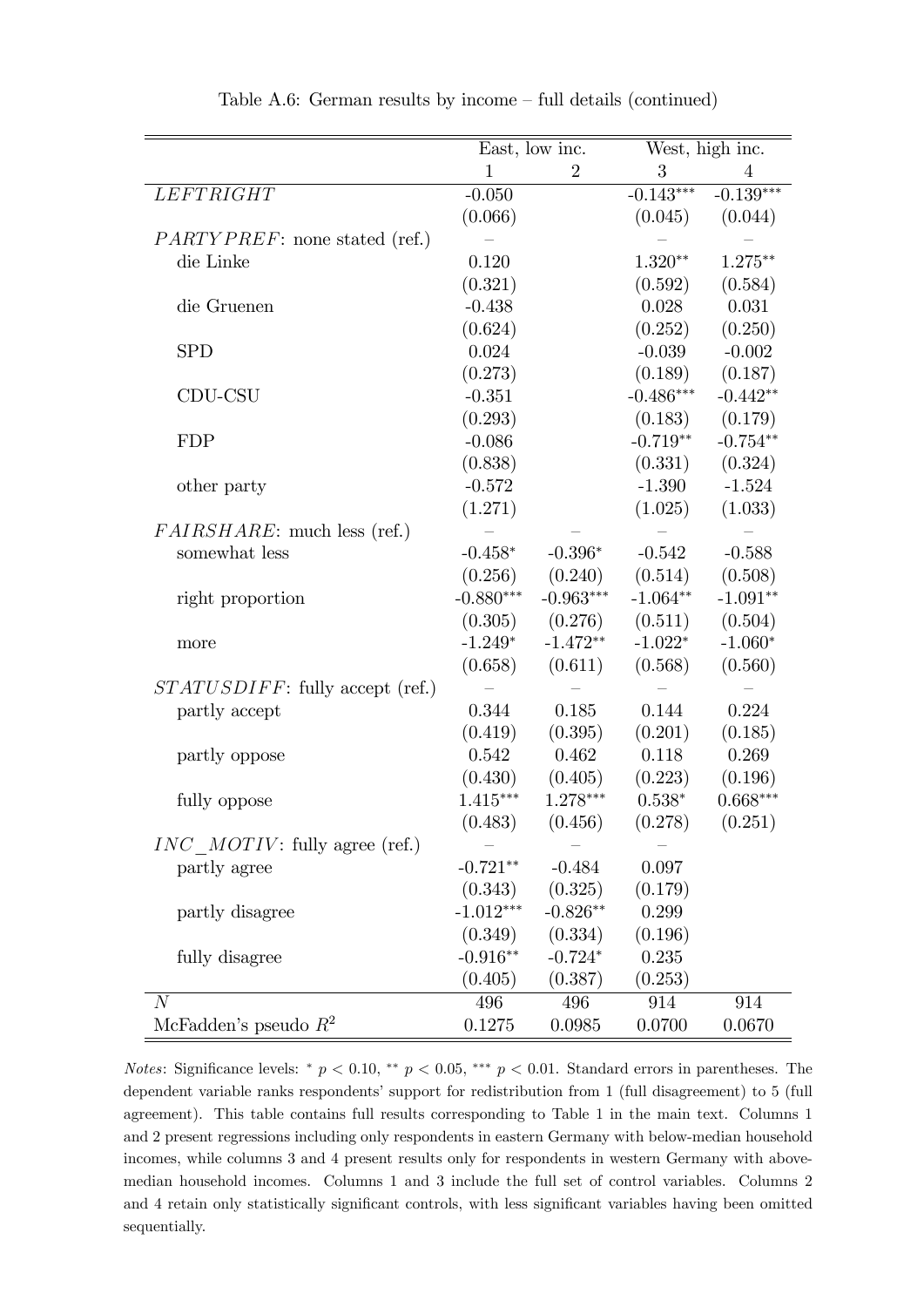|           |             | Wallonia    |          | Flanders |
|-----------|-------------|-------------|----------|----------|
|           |             | 2           | 3        |          |
| $IDNAT_i$ | $-0.341***$ | $-0.335***$ | $0.147*$ | $0.147*$ |
|           | (0.087)     | (0.087)     | (0.085)  | (0.085)  |
| N         | 2444        | 2444        | 2444     | 2444     |
| $R^2$     | 0.4173      | 0.4165      | 0.4173   | 0.4165   |

Table A.7: Cross-region interaction models, full Belgian sample

Notes: Significance levels: \*  $p < 0.10$ , \*\*  $p < 0.05$ , \*\*\*  $p < 0.01$ . Standard errors in parentheses. The dependent variable is a factor score derived from principal component analysis of four survey questions pertaining to support for redistribution, with higher values corresponding to stronger support. The results here originate in regressions including the entire, Belgium-wide survey sample. These include dummies for Wallonia/Flanders and non-/national identifiers, along with an interaction between the two. In columns 1 and 3,  $IDNAT_i$  coefficient estimates capture the federal identification effect on  $REDIST_i$  among Walloon and Flemish local policymakers, respectively. These columns also include full sets of control variables, such that the results reported in columns 1 and 3 are full-sample counterparts to our main Öndings from region-speciÖc regressions. Similarly, columns 2 and 4 present results from fullsample regressions with the two-way interaction terms and a reduced set of control variables which retain statistical significance, with less significant variables having been omitted sequentially. Columns 1 and 3 contain identical regressions, as do columns 2 and 4; these are presented under alternate specifications to facilitate interpretation of the effects of interest, the region-specific estimates for  $IDNAT_i$ .  $IDNAT_i$ is a dummy taking value one for individuals reporting a feeling of connection to Belgium strictly stronger than their connection to their region (either Wallonia or Flanders) and value zero otherwise.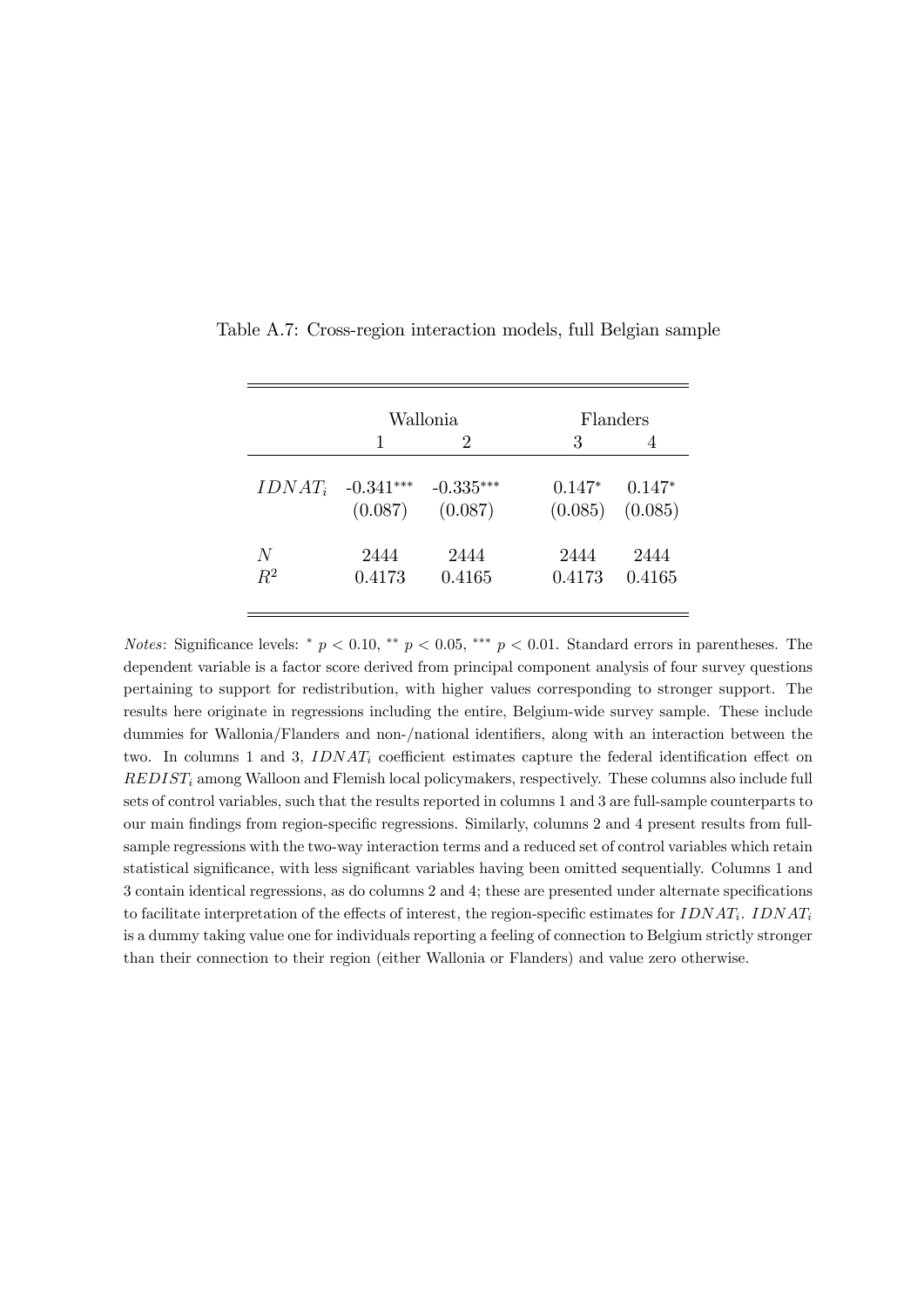|                   |                         | East, above-median inc.     | West, above-median inc. |                      |  |
|-------------------|-------------------------|-----------------------------|-------------------------|----------------------|--|
|                   | 1                       | $\mathcal{D}_{\mathcal{L}}$ | 3                       | 4                    |  |
| $IDNAT_i$         | $-0.064$<br>(0.225)     | $-0.073$<br>(0.223)         | $0.353**$<br>(0.154)    | $0.357**$<br>(0.152) |  |
|                   | East, below-median inc. |                             | West, below-median inc. |                      |  |
|                   | 1                       | $\mathfrak{D}$              | 3                       | 4                    |  |
| $IDNAT_i$         | $-0.458**$<br>(0.196)   | $-0.460**$<br>(0.194)       | $-0.127$<br>(0.200)     | $-0.139$<br>(0.198)  |  |
| N<br>pseudo $R^2$ | 2296<br>0.0908          | 2296<br>0.0901              | 2296<br>0.0908          | 2296<br>0.0901       |  |

Table A.8: Three-way interaction, full German sample

Notes: Significance levels: \*  $p < 0.10$ , \*\*  $p < 0.05$ , \*\*\*  $p < 0.01$ . Standard errors in parentheses. Pseudo  $R^2$  values follow McFadden (1974). The dependent variable ranks respondents' support for redistribution from 1 (full disagreement) to 5 (full agreement). This table contains log-odds point estimates. The results here originate in regressions including the entire, Germany-wide sample of the ALLBUS 2008 survey. These include dummies for East/West, high/low household income, and non- /national identifiers, along with all interactions among the three. In columns 1 and 3 in the upper panel,  $IDNAT_i$  coefficient estimates capture the federal identification effect on  $REDIST_i$  among poorer Easterners and richer Westerners, respectively. These columns also include full sets of control variables, such that the results reported in columns 1 and 3 are full-sample counterparts to our main findings from type-specific regressions. Similarly, columns 2 and 4 present results from full-sample regressions with the three-way interaction terms and a reduced set of control variables which retain statistical significance, with less significant variables having been omitted sequentially. The lower panel replicates the same results for above-median Easterners and below-median Westerners.  $IDNAT_i$  is a dummy taking value one for individuals reporting a feeling of connection to Germany strictly stronger than their connection to their region (either the former East or the former West) and value zero otherwise.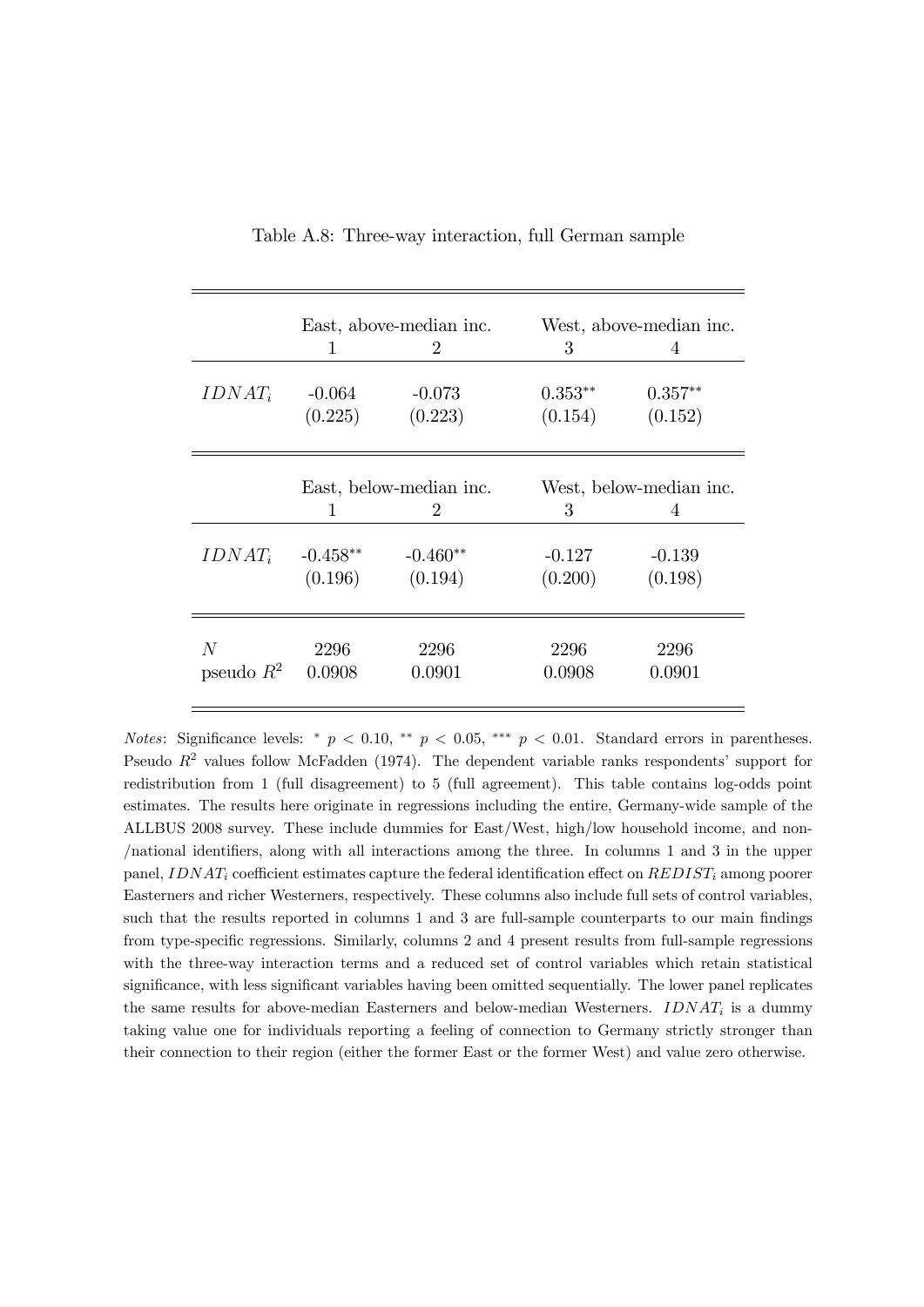| Panel 1: Germany-wide income distribution |                       |                       |                      |                      |                         |                     |  |
|-------------------------------------------|-----------------------|-----------------------|----------------------|----------------------|-------------------------|---------------------|--|
|                                           |                       | East, low inc.        |                      |                      | West, high inc.         |                     |  |
|                                           | ${<}50\%$             | $<33\%$ $<25\%$       |                      |                      | $>50\%$ $>67\%$ $>75\%$ |                     |  |
| $IDNAT_i$                                 | $-0.565**$<br>(0.233) | $-0.661**$<br>(0.286) | $-0.617*$<br>(0.326) | $0.384**$<br>(0.159) | $0.481**$<br>(0.190)    | $0.412*$<br>(0.218) |  |
| N<br>pseudo $R^2$                         | 496<br>0.1275         | 341<br>0.1413         | 258<br>0.1742        | 914<br>0.0700        | 676<br>0.0811           | 525<br>0.0769       |  |

Table A.9: Alternate income thresholds, Germany

| Panel 2: Region-specific income distributions |                                   |                      |                     |               |                                            |               |  |
|-----------------------------------------------|-----------------------------------|----------------------|---------------------|---------------|--------------------------------------------|---------------|--|
|                                               |                                   | East, low inc.       |                     |               | West, high inc.                            |               |  |
|                                               | ${<}50\%$                         | $<$ 33\% $<$ 25\%    |                     |               | $>50\%$ $>67\%$ $>75\%$                    |               |  |
| $IDNAT_i$                                     | $-0.785***$ $-0.641**$<br>(0.264) | (0.325)              | $-0.586$<br>(0.384) | $0.404**$     | $0.495**$<br>$(0.172)$ $(0.207)$ $(0.225)$ | $0.412*$      |  |
| N<br>pseudo $R^2$                             | 391<br>0.1358                     | <b>260</b><br>0.1748 | 194<br>0.2321       | 809<br>0.0779 | 574<br>0.0733                              | 481<br>0.0840 |  |

|                   | Panel 3: State-specific income distributions<br>East, low inc. |                      |                     |               | West, high inc.                   |                      |  |
|-------------------|----------------------------------------------------------------|----------------------|---------------------|---------------|-----------------------------------|----------------------|--|
|                   | ${<}50\%$                                                      | ${<}33\%$            | ${<}25\%$           |               | $>50\%$ $>67\%$ $>75\%$           |                      |  |
| $IDNAT_i$         | $-0.761***$<br>(0.269)                                         | $-0.624*$<br>(0.327) | $-0.551$<br>(0.385) | $0.443**$     | $0.547***$<br>$(0.175)$ $(0.211)$ | $0.477**$<br>(0.243) |  |
| N<br>pseudo $R^2$ | 385<br>0.1411                                                  | 259<br>0.1779        | 197<br>0.2384       | 787<br>0.0804 | 561<br>0.0754                     | 429<br>0.0906        |  |

Notes: Significance levels: \*  $p < 0.10$ , \*\*  $p < 0.05$ , \*\*\*  $p < 0.01$ . Standard errors in parentheses. Pseudo  $R^2$  values follow McFadden (1974). The dependent variable ranks respondents' support for redistribution from 1 (full disagreement) to 5 (full agreement). This table contains log-odds point estimates. All models include a full set of control variables. Results are presented only for the variable of interest, the indicator taking value one for respondents reporting a strictly stronger connection to Germany than to their region, and zero otherwise. In all panels, columns 1-3 report on lowerincome respondents in eastern Germany, while columns 4-6 report on higher-income individuals in the West. Column 1 includes only respondents below the median household income; column 2 those at or below the 33rd percentile; column 3 those at or below the 25th percentile; column 4 those above the median; column 5 those at or above the 67th percentile; and column 6 those at or above the 75th percentile. In panel 1, these thresholds are based on the household income distribution for the whole of Germany. In panels 2 and 3 they are based on region-specific and federal state-specific household income distributions, respectively.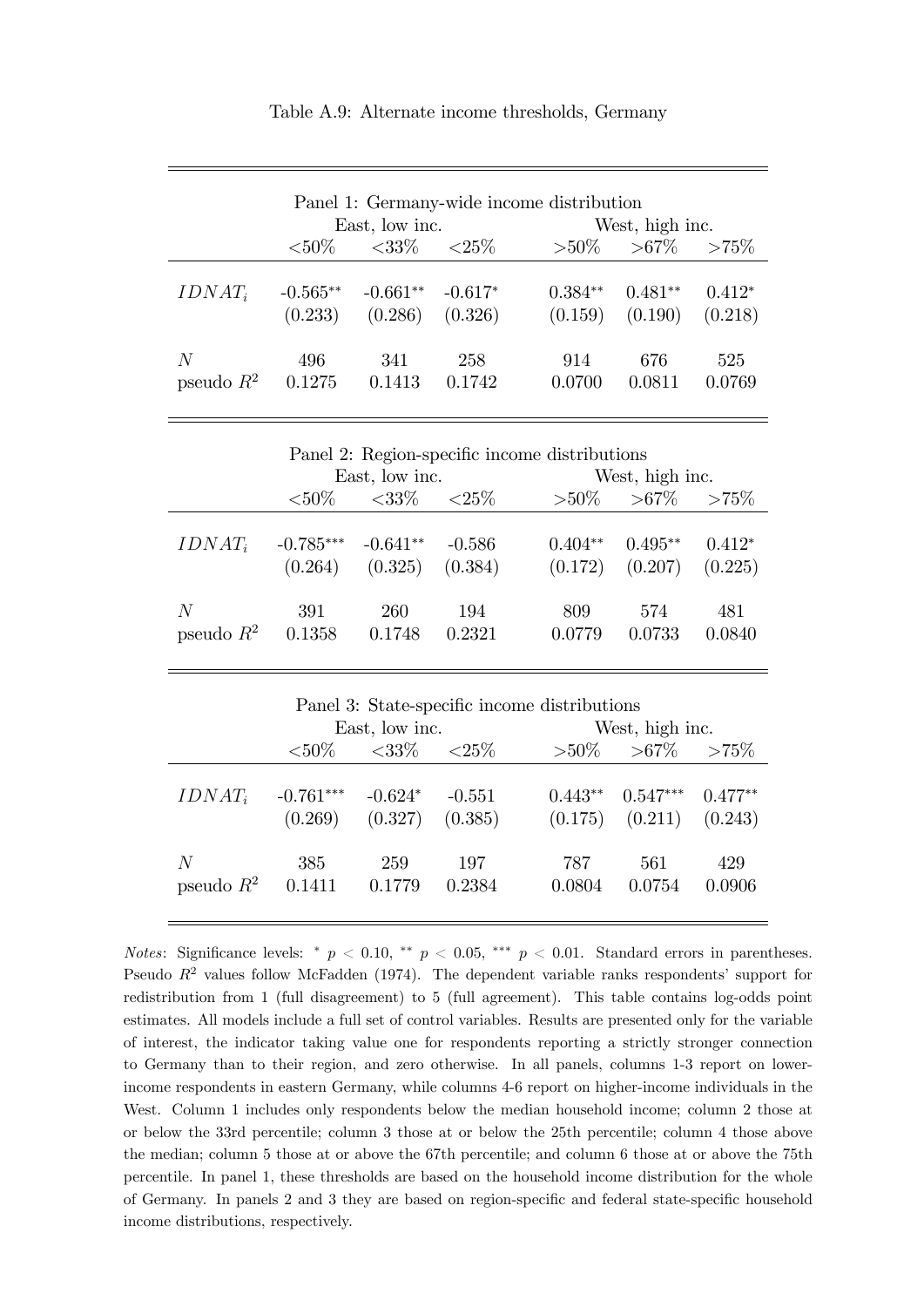|              | Panel 1: Raw income measures<br>East, below-median inc. |                |                            |              | West, above-median inc. |                            |  |
|--------------|---------------------------------------------------------|----------------|----------------------------|--------------|-------------------------|----------------------------|--|
|              | <b>HHINC</b>                                            | <b>PERSINC</b> | HHINC or<br><b>PERSINC</b> | <b>HHINC</b> | <b>PERSINC</b>          | HHINC or<br><b>PERSINC</b> |  |
| $IDNAT_i$    | $-0.565**$                                              | $-0.354$       | $-0.442**$                 | $0.384**$    | $0.358**$               | $0.370**$                  |  |
|              | (0.233)                                                 | (0.242)        | (0.206)                    | (0.159)      | (0.177)                 | (0.146)                    |  |
| N            | 496                                                     | 433            | 588                        | 914          | 850                     | 1136                       |  |
| pseudo $R^2$ | 0.1275                                                  | 0.1200         | 0.1169                     | 0.0700       | 0.0772                  | 0.0684                     |  |

Panel 2: Equivalized income measures

|                   | East, below-median inc. |                       |                      |                     | West, above-median inc. |                     |  |
|-------------------|-------------------------|-----------------------|----------------------|---------------------|-------------------------|---------------------|--|
|                   |                         |                       | HHINC or             |                     |                         | HHINC or            |  |
|                   | <b>HHINC</b>            | PERSINC               | PERSINC              | <b>HHINC</b>        | PERSINC                 | PERSINC             |  |
| $IDNAT_i$         | $-0.403*$<br>(0.225)    | $-0.456**$<br>(0.229) | $-0.354*$<br>(0.203) | $0.321*$<br>(0.176) | $0.361**$<br>(0.177)    | $0.301*$<br>(0.158) |  |
| N<br>pseudo $R^2$ | 471<br>0.1063           | 463<br>0.1111         | 566<br>0.1036        | 844<br>0.0725       | 845<br>0.0827           | 1042<br>0.0738      |  |

Notes: Significance levels: \*  $p < 0.10$ , \*\*  $p < 0.05$ , \*\*\*  $p < 0.01$ . Standard errors in parentheses. Pseudo  $R^2$  values follow McFadden (1974). The dependent variable ranks respondents' support for redistribution from 1 (full disagreement) to 5 (full agreement). This table contains log-odds point estimates. All models include a full set of control variables. Results are presented only for the variable of interest, the indicator taking value one for respondents reporting a strictly stronger connection to Germany than to their region, and zero otherwise. Panel 1 uses raw reported measures of household and personal income, while panel 2 adjusts these by dividing by the number of household members reported. Columns 1 (4) include only respondents reporting household income below (above) the Germany-wide median, i.e. in the upper panel these duplicate the main results from Table 1. Columns 2 (5) instead include only respondents reporting personal income below (above) the Germany-wide median. Finally, columns 3 (6) include respondents reporting either household or personal income below (above) the respective Germany-wide medians.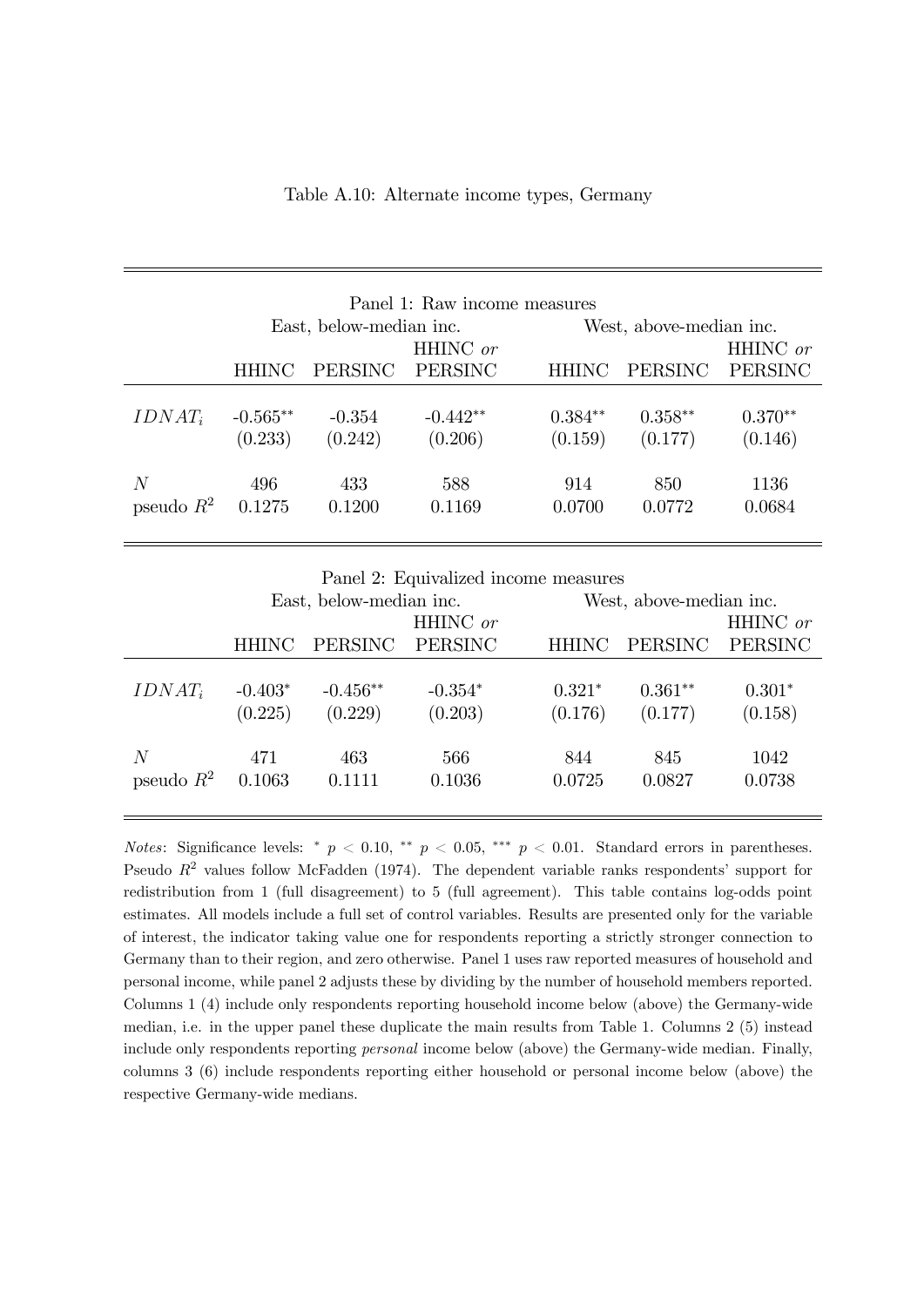| Panel 1: weaker Belgian identifiers in reference group |                        |                        |                |                                  |
|--------------------------------------------------------|------------------------|------------------------|----------------|----------------------------------|
|                                                        |                        | Wallonia               |                | Flanders                         |
|                                                        |                        |                        | 3              |                                  |
| $IDNAT$ $ALT_i$                                        | $-0.380***$<br>(0.085) | $-0.374***$<br>(0.084) | $0.168*$       | $0.172**$<br>$(0.087)$ $(0.087)$ |
| N<br>$R^2$                                             | 860<br>0.4035          | 860<br>0.3980          | 1584<br>0.3831 | 1584<br>0.3817                   |

| Table A.11: Alternate criteria for Belgian identification |  |  |  |
|-----------------------------------------------------------|--|--|--|
|-----------------------------------------------------------|--|--|--|

| Panel 2: weaker Belgian identifiers omitted |                        |                        |                |                                               |
|---------------------------------------------|------------------------|------------------------|----------------|-----------------------------------------------|
|                                             |                        | Wallonia               |                | Flanders                                      |
|                                             |                        | $\cdot$                | 3              |                                               |
| $IDNAT_i$                                   | $-0.388***$<br>(0.086) | $-0.394***$<br>(0.085) |                | $0.170^*$ $0.173^{**}$<br>$(0.087)$ $(0.087)$ |
| N<br>$R^2$                                  | 839<br>0.4084          | 839<br>0.4056          | 1580<br>0.3848 | 1580<br>0.3833                                |

Notes: Significance levels: \*  $p < 0.10$ , \*\*  $p < 0.05$ , \*\*\*  $p < 0.01$ . Standard errors in parentheses. The dependent variable is a factor score derived from principal component analysis of four survey questions pertaining to support for redistribution, with higher values corresponding to stronger support. Panel 1 contains results for  $IDNAT\_ALT_i$ , from regressions in which all respondents reporting comparatively weak federal identification (including those reporting connections to Belgium of strength five or less, even if this exceeds their connection to their region) are categorized as not identifying with Belgium, and are pooled with the group of non-federally identifying individuals; in our baseline models these respondents are instead classified into the group of federally identifying individuals. In panel 2, again using  $IDNAT_i$ , these same weak federal identifiers are omitted from the regressions altogether. In both panels, columns 1 and 2 report results for Walloon municipal policymakers, and columns 3 and 4 for Flemish municipal policymakers. Columns 1 and 3 contain full sets of control variables, while columns 2 and 4 retain only those controls which remain statistically significant at the ten percent level or stronger.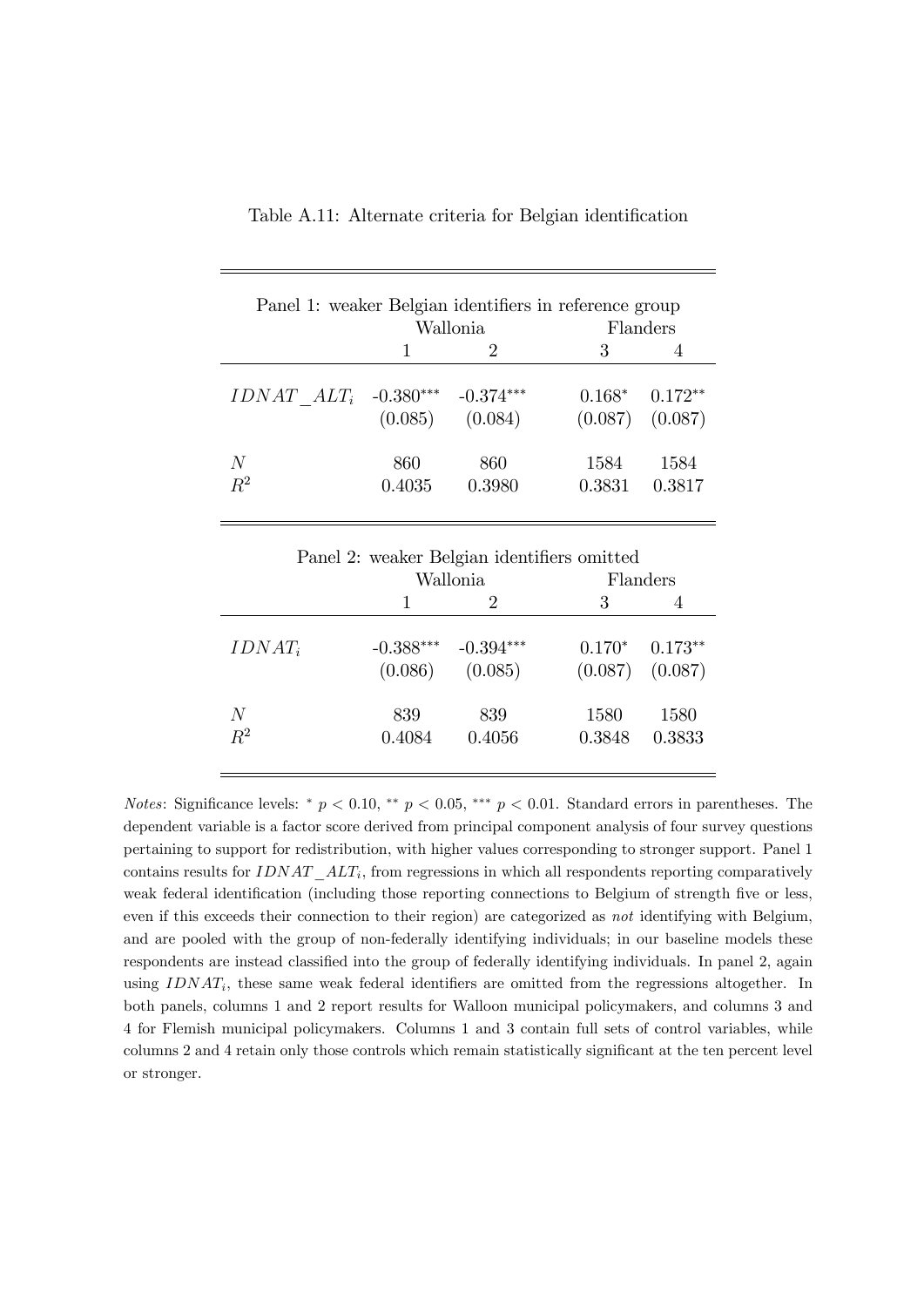|                 |            | Panel 1: weaker German identifiers in reference group |           |           |
|-----------------|------------|-------------------------------------------------------|-----------|-----------|
|                 |            | East, below-median inc. West, above-median inc.       |           |           |
|                 | 1          | 2                                                     | 3         | 4         |
| $IDNAT$ $ALT_i$ | $-0.481**$ | $-0.619***$                                           | $0.385**$ | $0.349**$ |
|                 | (0.234)    | (0.208)                                               | (0.160)   | (0.158)   |
|                 |            |                                                       |           |           |
| N               | 496        | 496                                                   | 914       | 914       |
| pseudo $R^2$    | 0.1259     | 0.0908                                                | 0.0700    | 0.0671    |
|                 |            |                                                       |           |           |
|                 |            | Panel 2: weaker German identifiers omitted            |           |           |
|                 |            | East, below-median inc. West, above-median inc.       |           |           |
|                 | 1          | $\mathcal{D}_{\mathcal{L}}$                           | 3         | 4         |
|                 |            |                                                       |           |           |
| $IDNAT_i$       | $-0.536**$ | $-0.583***$                                           | $0.402**$ | $0.369**$ |
|                 | (0.241)    | (0.215)                                               | (0.161)   | (0.159)   |
|                 |            |                                                       |           |           |
|                 |            |                                                       |           |           |
| $\overline{N}$  | 474        | 474                                                   | 903       | 903       |
| pseudo $R^2$    | 0.1288     | 0.1045                                                | 0.0711    | 0.0691    |

Notes: Significance levels: \*  $p < 0.10$ , \*\*  $p < 0.05$ , \*\*\*  $p < 0.01$ . Standard errors in parentheses. Pseudo  $R^2$  values follow McFadden (1974). The dependent variable ranks respondents' support for redistribution from 1 (full disagreement) to 5 (full agreement). This table contains log-odds point estimates. Panel 1 contains results for  $IDNAT\_ALT_i$ , from regressions in which respondents reporting comparatively weak federal identification (i.e. those reporting connections to Germany of strength two and regional connections of strength one) are categorized as not identifying with Germany, and are pooled with the group of non-federally identifying individuals; in our baseline models these respondents are instead classified into the group of federally identifying individuals. In panel 2, again using  $IDNAT_i$ these same weak federal identifiers are omitted from the regressions altogether. In both panels, columns 1 and 2 report on below-median income individuals in eastern Germany and columns 3 and 4 on abovemedian income individuals in western Germany. Columns 1 and 3 contain full sets of control variables, while columns 2 and 4 retain only those controls which remain statistically significant at the ten percent level or stronger.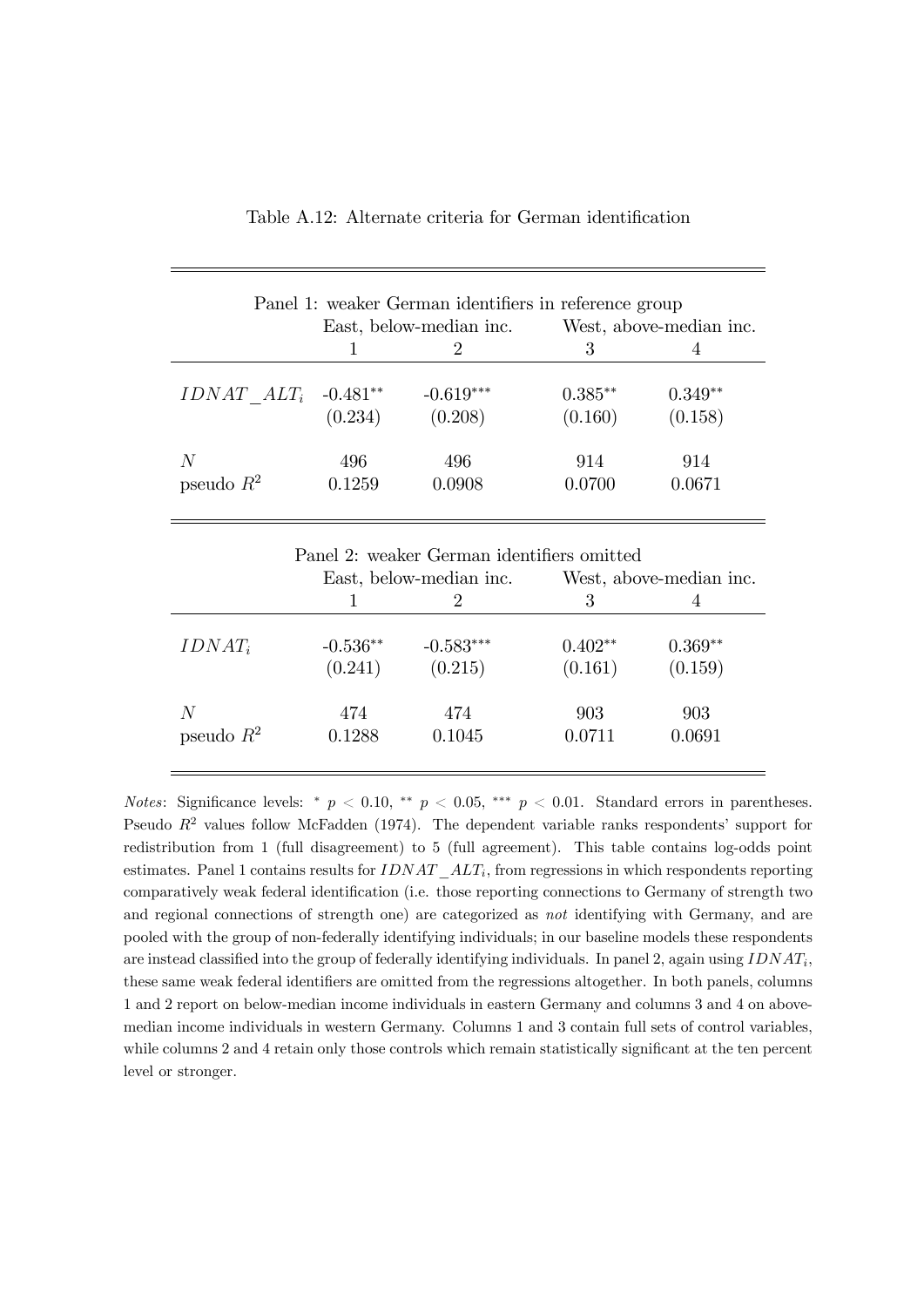| Question                                                      | Component loading                    |
|---------------------------------------------------------------|--------------------------------------|
| <i>REDIST1</i><br>REDIST2<br><i>REDIST3</i><br><i>REDIST4</i> | 0.5307<br>0.5349<br>0.5636<br>0.3384 |
| Eigenvalue: 2.403<br>Expl. Variance: $60.07\%$<br>KMO: 0.7507 |                                      |

Table A.13: Principal component analysis, Belgian REDIST measures

Notes: This table reports factor loading details for the principal component analysis which yields the main dependent variable for the sample of Belgian municipal policymakers. Eigenvector values are reported for the four constituent survey questions, each of which pertains to support for redistribution. Also given are the eigenvalue and proportion of variance explained for the (Örst) calculated PCA component, which is used as the dependent variable, and the overall Kaiser-Meyer-Olkin statistic. The four redistribution questions assess support for the following statements on a scale from 1 (full disagreement) to 7 (full agreement): 1) "The government should redistribute income from the rich to the less fortunate;" 2) "Cuts in social benefits could damage the lives of too many people;" 3) "The government should spend more on social benefits for poorer people, even if it leads to higher taxes;" and  $4)$  "The welfare state is one of the proudest achievements of this country."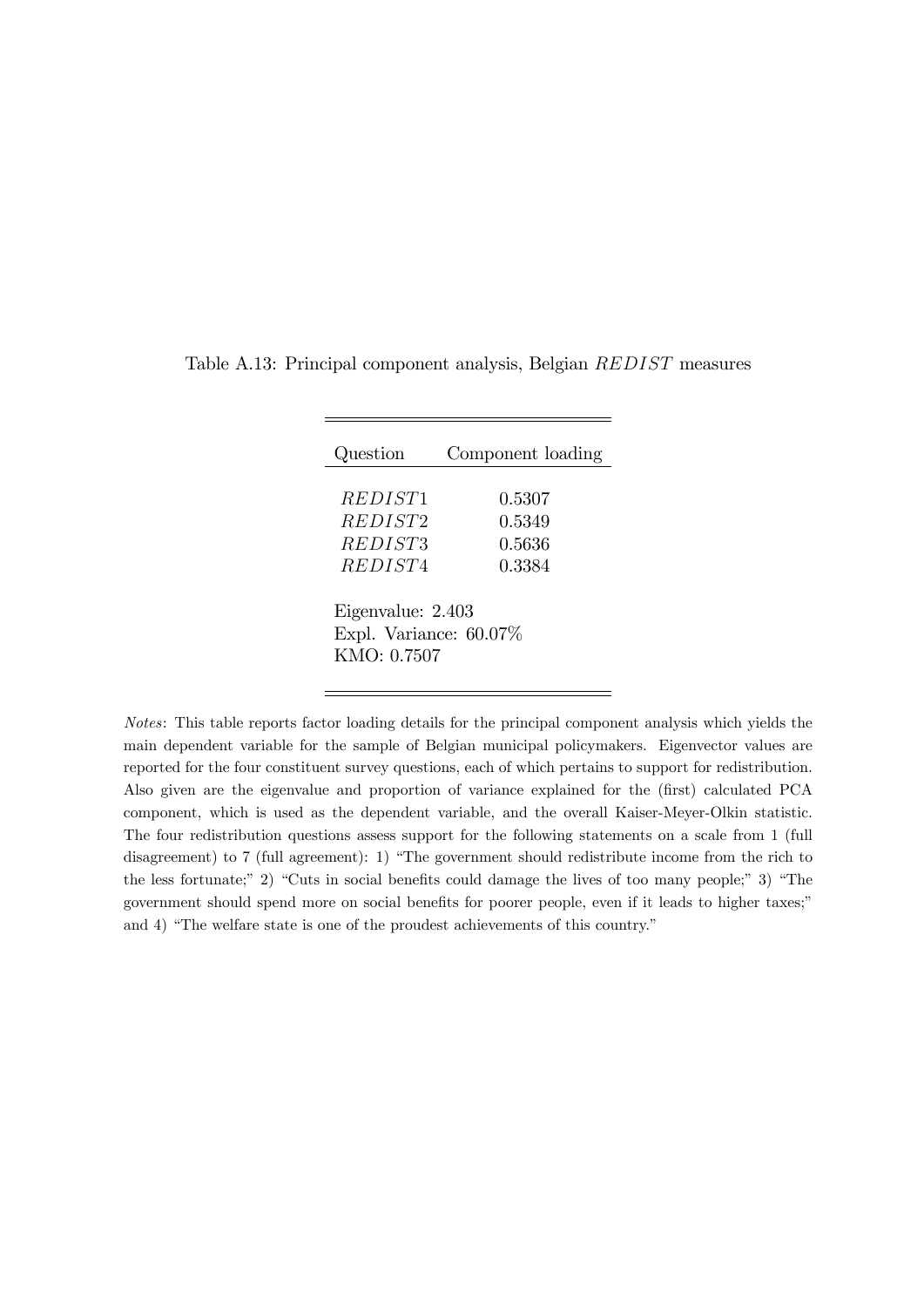|                | Wallonia    |                |             |            |
|----------------|-------------|----------------|-------------|------------|
|                | 1           | $\overline{2}$ | 3           | 4          |
| $IDNAT_i$      | $-0.460***$ | $-0.599***$    | $-0.441***$ | $-0.322**$ |
|                | (0.135)     | (0.136)        | (0.132)     | (0.131)    |
| $\overline{N}$ | 878         | 879            | 878         | 865        |
| pseudo $R^2$   | 0.1410      | 0.1051         | 0.0935      | 0.0586     |
|                | Flanders    |                |             |            |
|                | 1           | $\overline{2}$ | 3           | 4          |
| $IDNAT_i$      | 0.198       | $0.267**$      | 0.068       | $0.410***$ |
|                | (0.129)     | (0.133)        | (0.128)     | (0.132)    |
| $\overline{N}$ | 1612        | 1612           | 1608        | 1600       |
| pseudo $R^2$   | 0.0882      | 0.0915         | 0.0901      | 0.0553     |

Table A.14: Belgian results by REDIST measure

Notes: Significance levels: \*  $p < 0.10$ , \*\*  $p < 0.05$ , \*\*\*  $p < 0.01$ . Standard errors in parentheses. Pseudo  $R<sup>2</sup>$  values follow McFadden (1974). This table presents results for separate ordered logit regressions of four separate measures of redistributive support (which elsewhere serve as the basis for the factor score used as our main Belgian dependent variable). Point estimates are in log-odds units. The regressors include the full set of control variables throughout. Results are presented only for the regressor of interest, the indicator taking value one for respondents reporting a strictly stronger connection to Germany than to their region, and zero otherwise. Findings for Walloon municipal policymakers are found in the upper panel, and those for Flanders in the lower panel. Columns 1-4 correspond to the four redistribution questions, each assessing support for the following statements on a scale from 1 (full disagreement) to 7 (full agreement): 1) "The government should redistribute income from the rich to the less fortunate;" 2) "Cuts in social benefits could damage the lives of too many people;" 3) "The government should spend more on social benefits for poorer people, even if it leads to higher taxes;" and 4) "The welfare state is one of the proudest achievements of this country."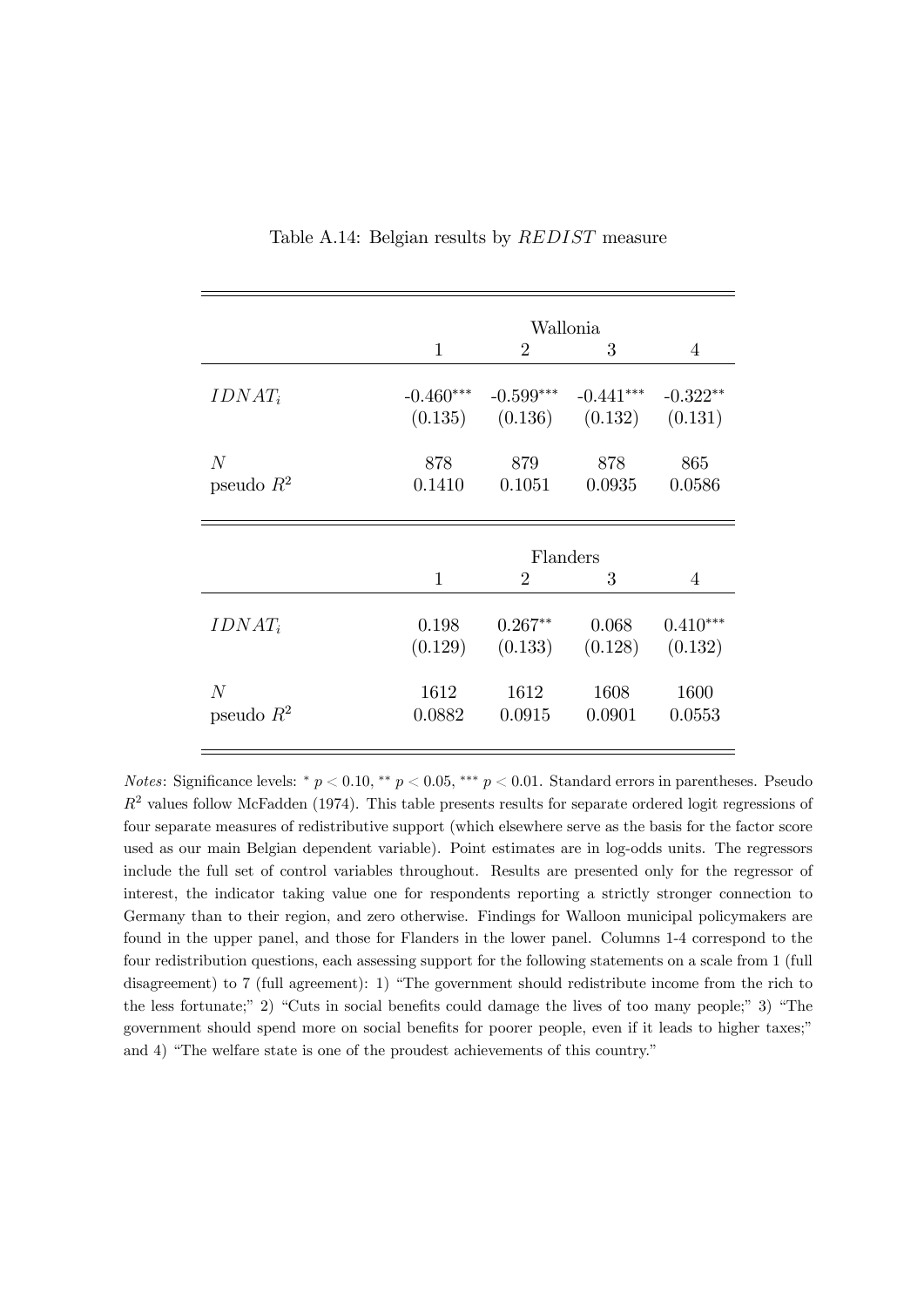|              |            | East, below-median inc. |          | West, above-median inc. |
|--------------|------------|-------------------------|----------|-------------------------|
|              |            | $\mathcal{D}$           | 3        |                         |
| $IDNAT_i$    | $-0.630**$ | $-0.561**$              | $0.338*$ | $0.353**$               |
|              | (0.254)    | (0.236)                 | (0.173)  | (0.169)                 |
| N            | 497        | 497                     | 914      | 914                     |
| pseudo $R^2$ | 0.2281     | 0.2188                  | 0.1879   | 0.1838                  |

Table A.15: Alternate dependent variable, Germany

Notes: Significance levels: \*  $p < 0.10$ , \*\*  $p < 0.05$ , \*\*\*  $p < 0.01$ . Standard errors in parentheses. Pseudo  $R^2$  values follow McFadden (1974). In contrast to other models presented, the dependent variable here is  $SOCIALDIFF_i$ , a different survey question which ranks respondents' agreement that German social differences are generally fair, from 1 (full agreement) to 4 (full disagreement). This table contains log-odds point estimates. The regressor of interest remains  $IDNAT_i$ , the indicator for a reported connection to Germany strictly stronger than that to the region. Columns 1 and 2 report on below-median income individuals in eastern Germany and columns 3 and 4 on above-median income individuals in western Germany. Columns 1 and 3 contain full sets of control variables, while columns 2 and 4 retain only those controls which remain statistically significant at the ten percent level or stronger.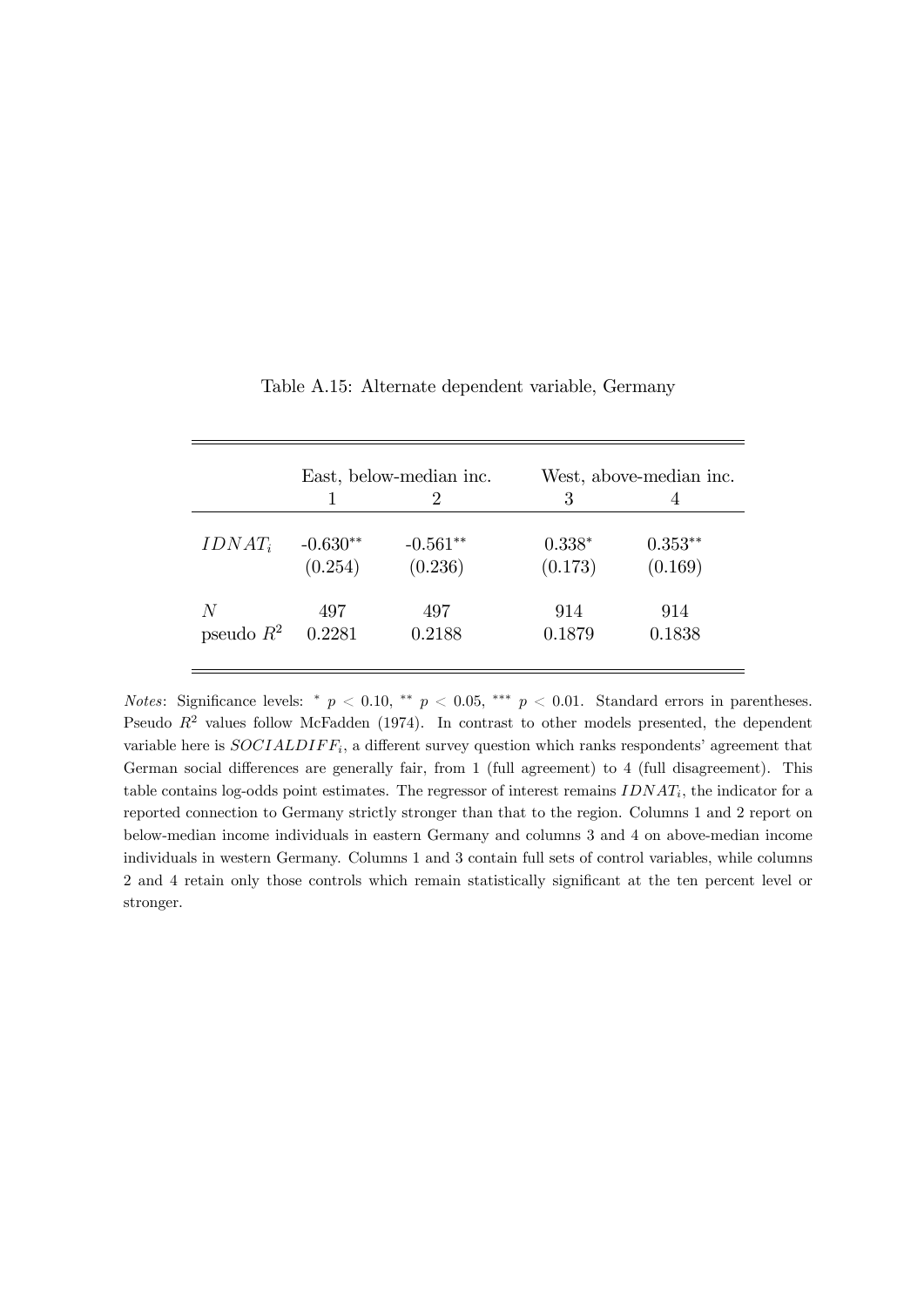|                                          | $\mathbf{1}$ | $\overline{2}$ |
|------------------------------------------|--------------|----------------|
| Effect of $HHINC_i$ on $REDIST_i$ among: |              |                |
| entire cross-Germany sample              | $-0.180***$  | $-0.174***$    |
| $(N = 2328)$                             | (0.032)      | (0.030)        |
| federal identifiers, West                | $-0.145*$    | $-0.147**$     |
| $(N = 312)$                              | (0.078)      | (0.068)        |
| non-federal identifiers, West            | $-0.217***$  | $-0.215***$    |
| $(N = 1181)$                             | (0.042)      | (0.039)        |
| federal identifiers, East                | 0.175        | 0.030          |
| $(N = 271)$                              | (0.137)      | (0.109)        |
| non-federal identifiers, East            | $-0.278***$  | $-0.348***$    |
| $(N = 564)$                              | (0.106)      | (0.083)        |

Table A.16: Household income and redistributive support, Germany

Notes: Significance levels: \*  $p < 0.10$ , \*\*  $p < 0.05$ , \*\*\*  $p < 0.01$ . Standard errors in parentheses. This table assesses the effects on redistributive support of a social cleavage dimension other than group identification: individuals' household income  $(HHINC_i, \text{in}$  thousands of euro per month). Throughout, the dependent variable ranks respondents' support for redistribution from 1 (full disagreement) to 5 (full agreement). Ordered logit regression point estimates are reported in log-odds units. Column 1 reports results for regressions including a full set of control variables, while regressions in column 2 retain only statistically significant controls, with less significant variables having been omitted sequentially. The first row presents findings for the entire 2008 ALLBUS sample including respondents from both East and West and of all group identification patterns, with dummies for region of residence and group identification retained as controls. The remaining rows instead use region and group identification to define mutually exclusive subsets of the population.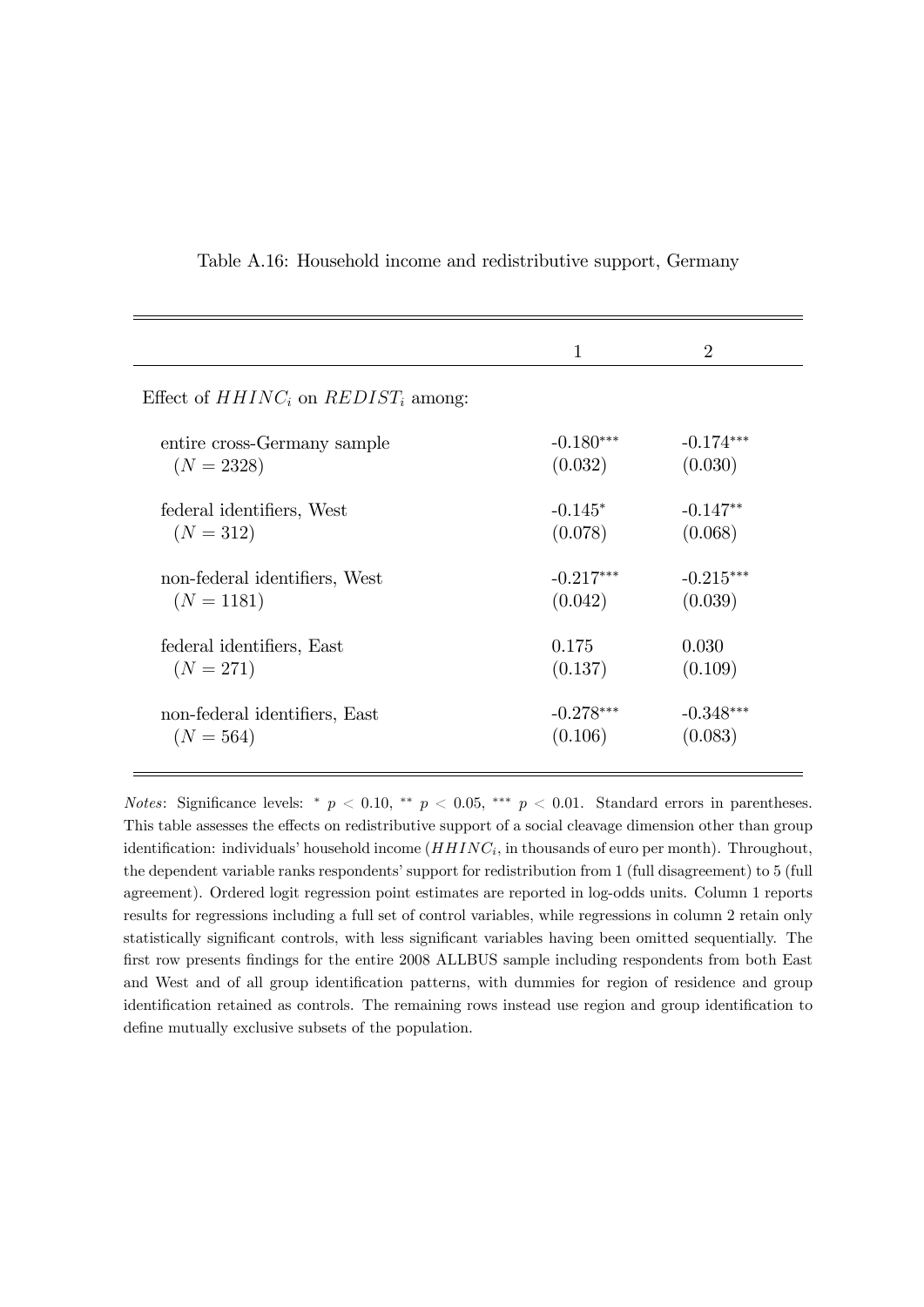|                                         | $\mathbf{1}$ | $\overline{2}$ |
|-----------------------------------------|--------------|----------------|
| Effect of $WEST_i$ on $REDIST_i$ among: |              |                |
| entire cross-Germany sample             | $-0.276**$   | $-0.293***$    |
| $(N = 2328)$                            | (0.112)      | (0.096)        |
| poor federal identifiers                | $-0.005$     | $-0.083$       |
| $(N = 276)$                             | (0.317)      | (0.238)        |
| rich federal identifiers                | -0.181       | $-0.266$       |
| $(N = 298)$                             | (0.275)      | (0.246)        |
| poor non-federal identifiers            | $-0.615***$  | $-0.711***$    |
| $(N = 781)$                             | (0.212)      | (0.165)        |
| rich non-federal identifiers            | $-0.265$     | $-0.122$       |
| $(N = 941)$                             | (0.207)      | (0.175)        |

#### Table A.17: Region and redistributive support, Germany

Notes: Significance levels: \*  $p < 0.10$ , \*\*  $p < 0.05$ , \*\*\*  $p < 0.01$ . Standard errors in parentheses. This table assesses the effects on redistributive support of a social cleavage dimension other than group identification: individuals' residence in the wealthier region of western Germany (the dummy  $WEST_i = 1$  or in the poorer former East ( $WEST_i = 0$ ). Throughout, the dependent variable ranks respondentsí support for redistribution from 1 (full disagreement) to 5 (full agreement). Ordered logit regression point estimates are reported in log-odds units. Column 1 reports results for regressions including a full set of control variables, while regressions in column 2 retain only statistically significant controls, with less significant variables having been omitted sequentially. The first row presents findings for the entire 2008 ALLBUS sample including respondents of all income levels and group identification patterns, with controls for income and group identification employed. The remaining rows instead use income and group identification to define mutually exclusive subsets of the population.